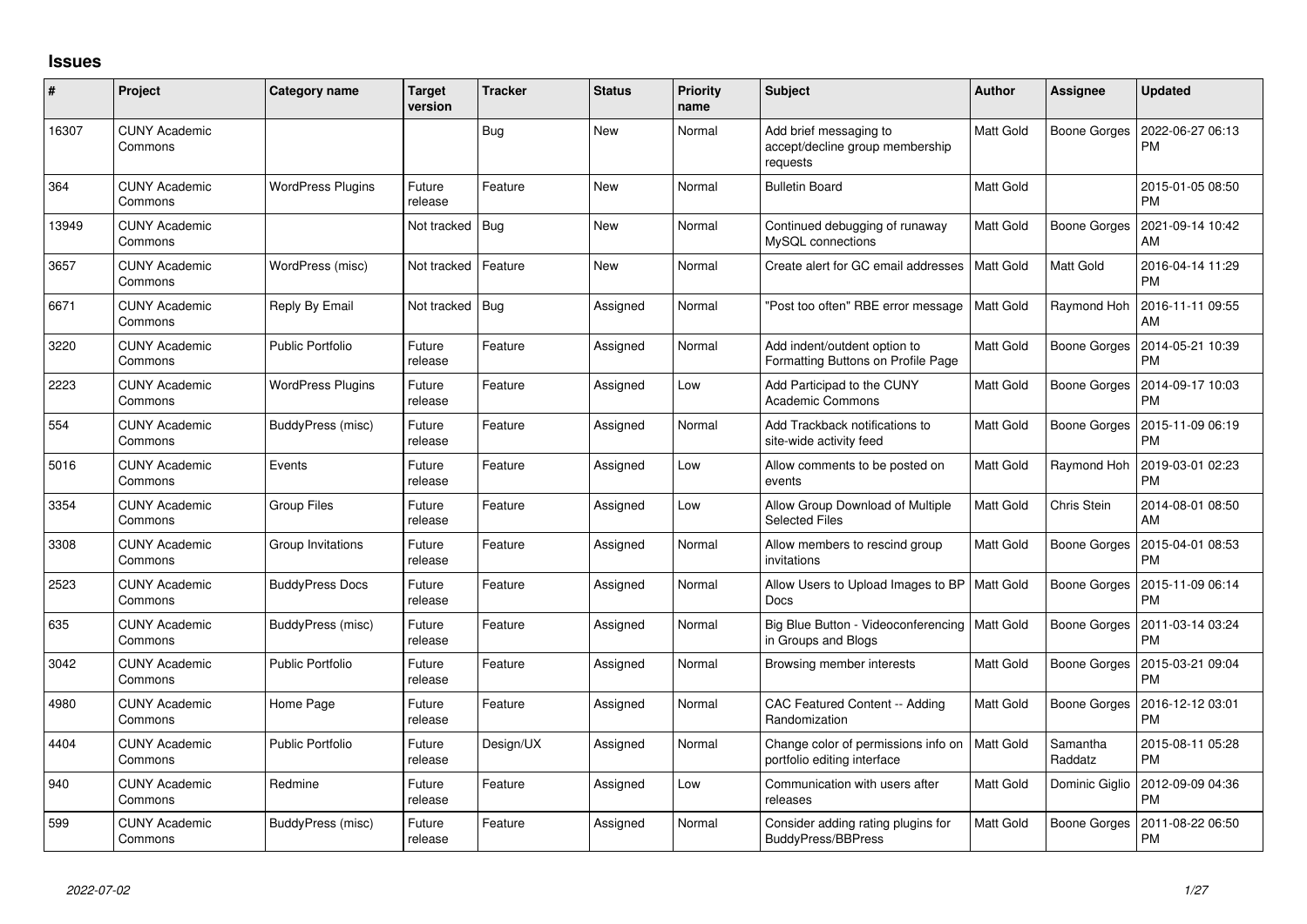| $\pmb{\#}$ | Project                         | Category name              | <b>Target</b><br>version | <b>Tracker</b> | <b>Status</b> | Priority<br>name | <b>Subject</b>                                                                        | Author           | <b>Assignee</b>     | <b>Updated</b>                |
|------------|---------------------------------|----------------------------|--------------------------|----------------|---------------|------------------|---------------------------------------------------------------------------------------|------------------|---------------------|-------------------------------|
| 4238       | <b>CUNY Academic</b><br>Commons | Events                     | Future<br>release        | Feature        | Assigned      | Normal           | Copy Events to Other Groups?                                                          | Matt Gold        | Boone Gorges        | 2015-07-02 10:08<br>AM        |
| 8837       | <b>CUNY Academic</b><br>Commons |                            | Not tracked              | Feature        | Assigned      | Normal           | Create a form to request info from<br>people requesting premium themes<br>and plugins | Matt Gold        | Marilyn Weber       | 2017-11-14 03:35<br><b>PM</b> |
| 3080       | <b>CUNY Academic</b><br>Commons | <b>Group Files</b>         | Future<br>release        | Feature        | Assigned      | Low              | Create a system to keep track of file<br>changes                                      | <b>Matt Gold</b> | Boone Gorges        | 2014-02-26 10:04<br><b>PM</b> |
| 5955       | <b>CUNY Academic</b><br>Commons | Outreach                   | Future<br>release        | Feature        | Assigned      | Normal           | Create auto-newsletter for<br>commons members                                         | Matt Gold        | Luke Waltzer        | 2016-08-30 10:34<br>AM        |
| 6115       | <b>CUNY Academic</b><br>Commons | Publicity                  | Not tracked              | Feature        | Assigned      | Normal           | create digital signage for GC                                                         | Matt Gold        | scott voth          | 2016-10-11 10:09<br><b>PM</b> |
| 636        | <b>CUNY Academic</b><br>Commons | WordPress (misc)           | Not tracked   Support    |                | Assigned      | Normal           | Create Lynda.com-like Table of<br>Contents for Prospective Tutorial<br>Screencasts    | Matt Gold        | scott voth          | 2016-02-23 03:12<br><b>PM</b> |
| 365        | <b>CUNY Academic</b><br>Commons | WordPress (misc)           | Future<br>release        | Feature        | Assigned      | Normal           | <b>Create Mouseover Tooltips</b><br>throughout Site                                   | Matt Gold        | Chris Stein         | 2015-11-09 06:18<br><b>PM</b> |
| 4053       | <b>CUNY Academic</b><br>Commons | Events                     | Future<br>release        | Feature        | Assigned      | Normal           | Create new tab for past events                                                        | Matt Gold        | Boone Gorges        | 2015-05-12 02:10<br><b>PM</b> |
| 8666       | <b>CUNY Academic</b><br>Commons | Teaching                   | Not tracked              | Documentation  | Assigned      | Normal           | Create Teaching on the Commons<br>Resource Page                                       | Matt Gold        | Laurie Hurson       | 2019-09-23 03:16<br><b>PM</b> |
| 287        | <b>CUNY Academic</b><br>Commons | WordPress (misc)           | Future<br>release        | Feature        | Assigned      | Normal           | Create troubleshooting tool for<br>account sign-up                                    | Matt Gold        | Boone Gorges        | 2015-11-09 06:17<br><b>PM</b> |
| 333        | <b>CUNY Academic</b><br>Commons | <b>Email Notifications</b> | Future<br>release        | Feature        | Assigned      | Low              | <b>Delay Forum Notification Email</b><br>Delivery Until After Editing Period<br>Ends  | Matt Gold        | Raymond Hoh         | 2015-11-09 06:01<br><b>PM</b> |
| 5691       | <b>CUNY Academic</b><br>Commons | Blogs (BuddyPress)         | Future<br>release        | Bug            | Assigned      | High             | Differing numbers on Sites display                                                    | Matt Gold        | Raymond Hoh         | 2016-06-13 01:37<br><b>PM</b> |
| 497        | <b>CUNY Academic</b><br>Commons | <b>WordPress Plugins</b>   | Future<br>release        | Feature        | Assigned      | Normal           | Drag and Drop Ordering on Gallery<br>Post Plugin                                      | <b>Matt Gold</b> | <b>Ron Rennick</b>  | 2015-11-09 06:18<br><b>PM</b> |
| 3662       | <b>CUNY Academic</b><br>Commons | <b>SEO</b>                 | Future<br>release        | Feature        | Assigned      | Normal           | Duplicate Content/SEO/Google<br>issues                                                | Matt Gold        | Raymond Hoh         | 2015-04-13 04:37<br><b>PM</b> |
| 9015       | <b>CUNY Academic</b><br>Commons | Groups (misc)              | Not tracked              | Outreach       | Assigned      | Normal           | Email group admins the email<br>addresses of their groups                             | Matt Gold        | Matt Gold           | 2018-01-02 09:54<br>AM        |
| 5696       | <b>CUNY Academic</b><br>Commons | Events                     | Future<br>release        | Feature        | Assigned      | Normal           | Events Calendar - display options /<br>calendar aggregation                           | Matt Gold        | Boone Gorges        | 2016-10-13 11:44<br>AM        |
| 6298       | <b>CUNY Academic</b><br>Commons | <b>User Experience</b>     | Not tracked              | Design/UX      | Assigned      | Normal           | Examine data from survey                                                              | Matt Gold        | Margaret<br>Galvan  | 2016-10-14 12:16<br><b>PM</b> |
| 5581       | <b>CUNY Academic</b><br>Commons | Analytics                  | Future<br>release        | Feature        | Assigned      | Normal           | <b>Explore alternatives to Google</b><br>Analytics                                    | Matt Gold        | Valerie<br>Townsend | 2020-04-17 03:12<br><b>PM</b> |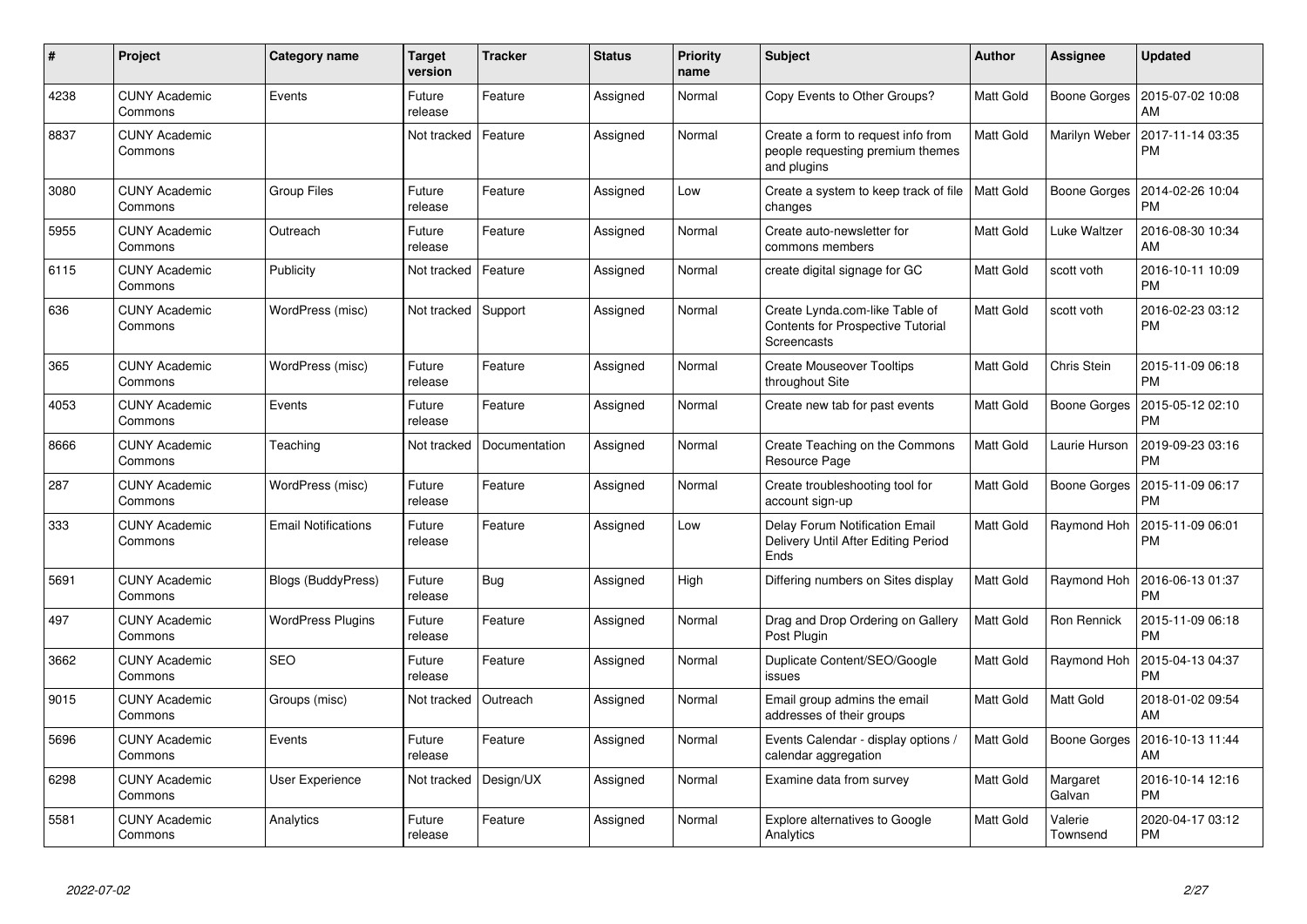| #    | Project                         | Category name           | <b>Target</b><br>version | <b>Tracker</b> | <b>Status</b> | <b>Priority</b><br>name | <b>Subject</b>                                                      | <b>Author</b> | <b>Assignee</b>     | <b>Updated</b>                |
|------|---------------------------------|-------------------------|--------------------------|----------------|---------------|-------------------------|---------------------------------------------------------------------|---------------|---------------------|-------------------------------|
| 4235 | <b>CUNY Academic</b><br>Commons |                         | Not tracked              | Design/UX      | Assigned      | Normal                  | Explore user experience around<br>comments on forum topics vs docs  | Matt Gold     | Samantha<br>Raddatz | 2015-07-21 10:23<br>AM        |
| 500  | <b>CUNY Academic</b><br>Commons | BuddyPress (misc)       | Future<br>release        | Feature        | Assigned      | Normal                  | <b>Export Group Data</b>                                            | Matt Gold     | Boone Gorges        | 2010-12-19 12:09<br><b>PM</b> |
| 412  | <b>CUNY Academic</b><br>Commons | <b>WordPress Themes</b> | Future<br>release        | Feature        | Assigned      | Normal                  | <b>Featured Themes</b>                                              | Matt Gold     | Dominic Giglio      | 2015-01-05 08:44<br><b>PM</b> |
| 6426 | <b>CUNY Academic</b><br>Commons | Spam/Spam<br>Prevention | Future<br>release        | Feature        | Assigned      | Normal                  | Force captcha on all comments?                                      | Matt Gold     | <b>Tahir Butt</b>   | 2016-10-24 02:06<br><b>PM</b> |
| 310  | <b>CUNY Academic</b><br>Commons | BuddyPress (misc)       | Future<br>release        | Feature        | Assigned      | Low                     | <b>Friend Request Email</b>                                         | Matt Gold     | Samantha<br>Raddatz | 2015-11-09 05:08<br><b>PM</b> |
| 370  | <b>CUNY Academic</b><br>Commons | Registration            | Future<br>release        | Feature        | Assigned      | High                    | <b>Guest Accounts</b>                                               | Matt Gold     | Matt Gold           | 2015-04-09 09:33<br><b>PM</b> |
| 2013 | <b>CUNY Academic</b><br>Commons | <b>Public Portfolio</b> | Future<br>release        | Feature        | Assigned      | Low                     | Have Profile Privacy Options show<br>up only for filled-in fields   | Matt Gold     | <b>Boone Gorges</b> | 2015-11-09 06:09<br><b>PM</b> |
| 3770 | <b>CUNY Academic</b><br>Commons | <b>Public Portfolio</b> | Future<br>release        | Feature        | Assigned      | Normal                  | Improve Layout/Formatting of<br>Positions Area on Public Portfolios | Matt Gold     | Chris Stein         | 2015-04-01 09:17<br><b>PM</b> |
| 4903 | <b>CUNY Academic</b><br>Commons | Events                  | Future<br>release        | Design/UX      | Assigned      | Normal                  | Improving visual appearance of<br>event calendars                   | Matt Gold     | Boone Gorges        | 2016-10-13 11:51<br>AM        |
| 435  | <b>CUNY Academic</b><br>Commons | BuddyPress (misc)       | Future<br>release        | Feature        | Assigned      | Normal                  | Include Avatar Images in Forum<br><b>Post Notification Emails</b>   | Matt Gold     | Boone Gorges        | 2010-12-08 12:40<br><b>PM</b> |
| 3536 | <b>CUNY Academic</b><br>Commons | My Commons              | Future<br>release        | Feature        | Assigned      | Normal                  | Infinite Scroll on My Commons page                                  | Matt Gold     | Raymond Hoh         | 2015-04-13 04:42<br><b>PM</b> |
| 3768 | <b>CUNY Academic</b><br>Commons | <b>Public Portfolio</b> | Future<br>release        | Feature        | Assigned      | Normal                  | Institutions/Past positions on public<br>portfolios                 | Matt Gold     | Boone Gorges        | 2018-04-23 10:44<br>AM        |
| 377  | <b>CUNY Academic</b><br>Commons | BuddyPress (misc)       | Future<br>release        | Feature        | Assigned      | Normal                  | Like buttons                                                        | Matt Gold     | Boone Gorges        | 2010-11-16 05:13<br><b>PM</b> |
| 8900 | <b>CUNY Academic</b><br>Commons | Accessibility           | Future<br>release        | Feature        | Assigned      | Normal                  | Look into tools to enforce<br>accessibility in WP environment       | Matt Gold     | Boone Gorges        | 2022-04-26 11:59<br>AM        |
| 2618 | <b>NYCDH Community Site</b>     |                         |                          | Bug            | Assigned      | Low                     | Mark blogs as spam when created<br>by users marked as spam          | Matt Gold     | <b>Boone Gorges</b> | 2013-06-09 11:38<br><b>PM</b> |
| 6995 | <b>CUNY Academic</b><br>Commons | Home Page               | Not tracked              | Bug            | Assigned      | Normal                  | member filter on homepage not<br>working                            | Matt Gold     | Raymond Hoh         | 2016-12-11 09:46<br><b>PM</b> |
| 8992 | <b>NYCDH Community Site</b>     |                         |                          | Bug            | Assigned      | Normal                  | Multiple RBE error reports                                          | Matt Gold     | Raymond Hoh         | 2017-12-11 05:43<br><b>PM</b> |
| 3517 | <b>CUNY Academic</b><br>Commons | My Commons              | Future<br>release        | Feature        | Assigned      | Normal                  | Mute/Unmute My Commons<br>updates                                   | Matt Gold     | Raymond Hoh         | 2015-11-09 01:19<br><b>PM</b> |
| 8976 | <b>CUNY Academic</b><br>Commons | Reply By Email          | Not tracked              | Feature        | Assigned      | Normal                  | Package RBE new topics posting?                                     | Matt Gold     | Raymond Hoh         | 2017-12-04 02:34<br><b>PM</b> |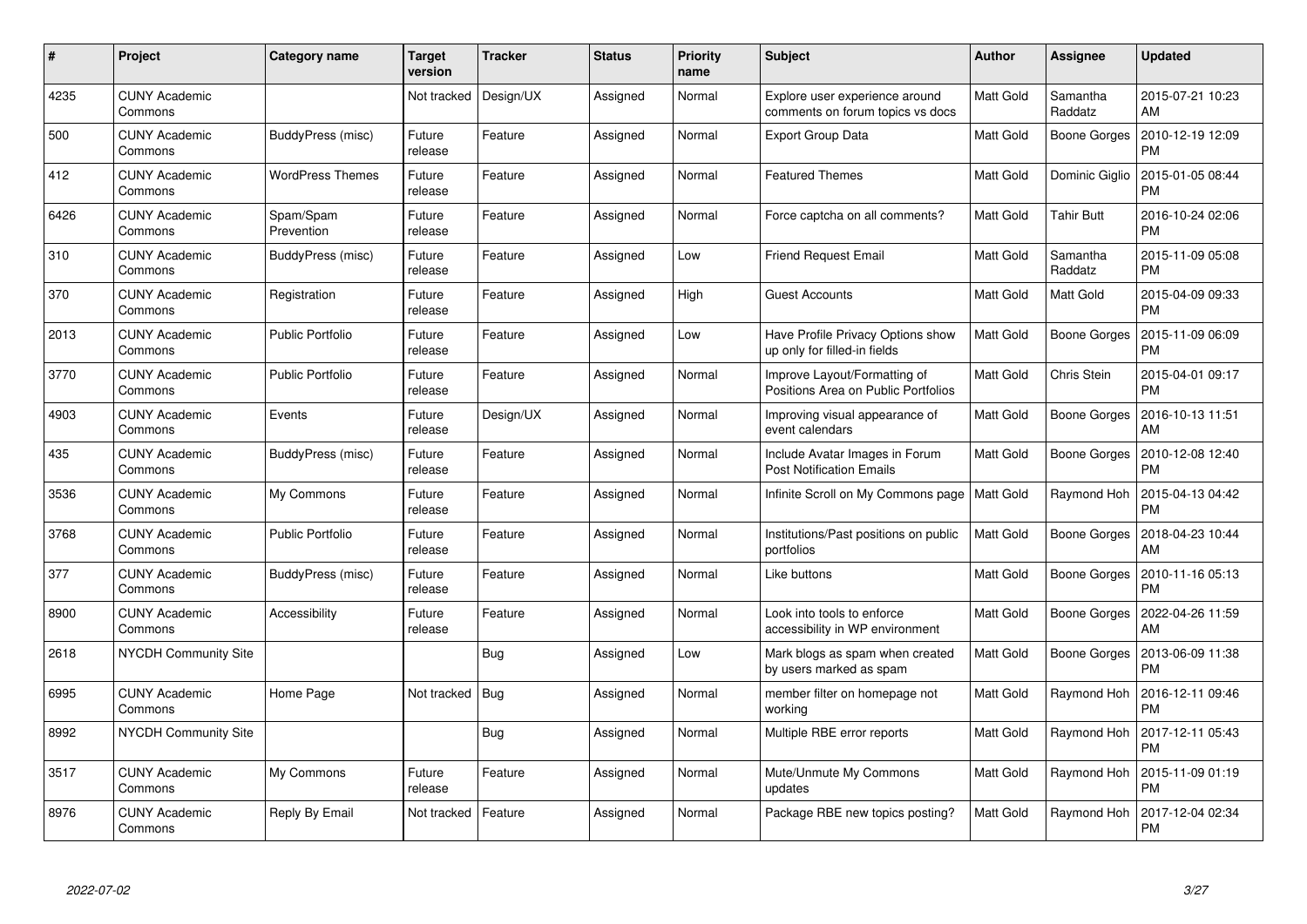| #     | Project                         | Category name              | Target<br>version | <b>Tracker</b> | <b>Status</b> | <b>Priority</b><br>name | <b>Subject</b>                                                      | <b>Author</b>    | Assignee            | <b>Updated</b>                |
|-------|---------------------------------|----------------------------|-------------------|----------------|---------------|-------------------------|---------------------------------------------------------------------|------------------|---------------------|-------------------------------|
| 1562  | <b>CUNY Academic</b><br>Commons | <b>WordPress Plugins</b>   | Future<br>release | Feature        | Assigned      | Low                     | Play with NYT Collaborative<br><b>Authoring Tool</b>                | Matt Gold        | Boone Gorges        | 2015-01-05 08:47<br><b>PM</b> |
| 3524  | <b>CUNY Academic</b><br>Commons | Documentation              | Not tracked       | Documentation  | Assigned      | Normal                  | Post describing all you can do when<br>starting up a new blog/group | <b>Matt Gold</b> | scott voth          | 2014-10-04 12:56<br><b>PM</b> |
| 10659 | <b>CUNY Academic</b><br>Commons | Group Forums               | Future<br>release | Feature        | Assigned      | Normal                  | Post to multiple groups via email                                   | Matt Gold        | Raymond Hoh         | 2018-11-15 12:54<br>AM        |
| 4986  | <b>CUNY Academic</b><br>Commons | ZenDesk                    | Not tracked       | Support        | Assigned      | Normal                  | Prepare documentation for Zendesk<br>re web widget                  | Matt Gold        | Samantha<br>Raddatz | 2016-02-25 03:09<br><b>PM</b> |
| 3090  | <b>CUNY Academic</b><br>Commons | Twitter page               | Future<br>release | Feature        | Assigned      | Normal                  | Prevent Retweets from showing up<br>on Commons twitter page         | <b>Matt Gold</b> | <b>Tahir Butt</b>   | 2016-10-24 11:31<br>AM        |
| 5316  | <b>CUNY Academic</b><br>Commons | User Experience            | Future<br>release | Feature        | Assigned      | Normal                  | Prompt user email address updates                                   | Matt Gold        | Stephen Real        | 2016-12-21 03:30<br><b>PM</b> |
| 658   | <b>CUNY Academic</b><br>Commons | <b>WordPress Plugins</b>   | Future<br>release | Feature        | Assigned      | Normal                  | Rebulid Sitewide Tag Suggestion                                     | Matt Gold        | Boone Gorges        | 2015-01-05 08:47<br><b>PM</b> |
| 653   | <b>CUNY Academic</b><br>Commons | Group Blogs                | Future<br>release | Feature        | Assigned      | Normal                  | Redesign Integration of Groups and<br><b>Blogs</b>                  | Matt Gold        | Samantha<br>Raddatz | 2015-11-09 05:40<br><b>PM</b> |
| 8836  | <b>CUNY Academic</b><br>Commons | Blogs (BuddyPress)         | Future<br>release | Feature        | Assigned      | Normal                  | Redesign site launch process                                        | Matt Gold        | Boone Gorges        | 2019-10-03 02:49<br><b>PM</b> |
| 1105  | <b>CUNY Academic</b><br>Commons | WordPress (misc)           | Future<br>release | Feature        | Assigned      | Normal                  | Rephrase Blog Privacy Options                                       | Matt Gold        | Samantha<br>Raddatz | 2015-11-09 06:19<br><b>PM</b> |
| 3577  | <b>CUNY Academic</b><br>Commons | My Commons                 | Future<br>release | Design/UX      | Assigned      | Normal                  | Replies to items in My Commons                                      | Matt Gold        | Raymond Hoh         | 2015-04-09 05:19<br><b>PM</b> |
| 8902  | <b>CUNY Academic</b><br>Commons | Design                     | Not tracked       | Feature        | Assigned      | Normal                  | Report back on research on<br><b>BuddyPress themes</b>              | Matt Gold        | Michael Smith       | 2017-11-10 12:31<br><b>PM</b> |
| 4070  | <b>CUNY Academic</b><br>Commons | Analytics                  | Not tracked       | Support        | Assigned      | Normal                  | Request for JITP site analytics                                     | Matt Gold        | Seth Persons        | 2016-02-23 03:09<br><b>PM</b> |
| 15604 | <b>CUNY Academic</b><br>Commons | <b>Email Notifications</b> | Future<br>release | Feature        | Assigned      | Normal                  | Restructure Commons Group<br>Digest Email Messages                  | Matt Gold        | Boone Gorges        | 2022-05-26 10:45<br>AM        |
| 3759  | <b>CUNY Academic</b><br>Commons | WordPress (misc)           | Future<br>release | Feature        | Assigned      | Normal                  | Review Interface for Adding Users<br>to Blogs                       | Matt Gold        | Boone Gorges        | 2015-03-24 05:52<br><b>PM</b> |
| 4661  | <b>CUNY Academic</b><br>Commons | User Experience            | Future<br>release | <b>Bug</b>     | Assigned      | Normal                  | Simplify Events text                                                | Matt Gold        | Samantha<br>Raddatz | 2015-10-02 09:06<br><b>PM</b> |
| 9028  | <b>CUNY Academic</b><br>Commons | Onboarding                 | Future<br>release | Feature        | Assigned      | Normal                  | suggest groups to new members<br>during the registration process    | <b>Matt Gold</b> | Chris Stein         | 2018-10-24 12:34<br><b>PM</b> |
| 8901  | <b>CUNY Academic</b><br>Commons | Accessibility              | Future<br>release | Feature        | Assigned      | Normal                  | Theme analysis for accessibility                                    | Matt Gold        | <b>Boone Gorges</b> | 2022-04-26 11:59<br>AM        |
| 4027  | <b>CUNY Academic</b><br>Commons | Commons In A Box           | Not tracked       | Design/UX      | Assigned      | Normal                  | Usability review of CBOX update<br>procedures                       | Matt Gold        | Samantha<br>Raddatz | 2015-05-11 06:36<br><b>PM</b> |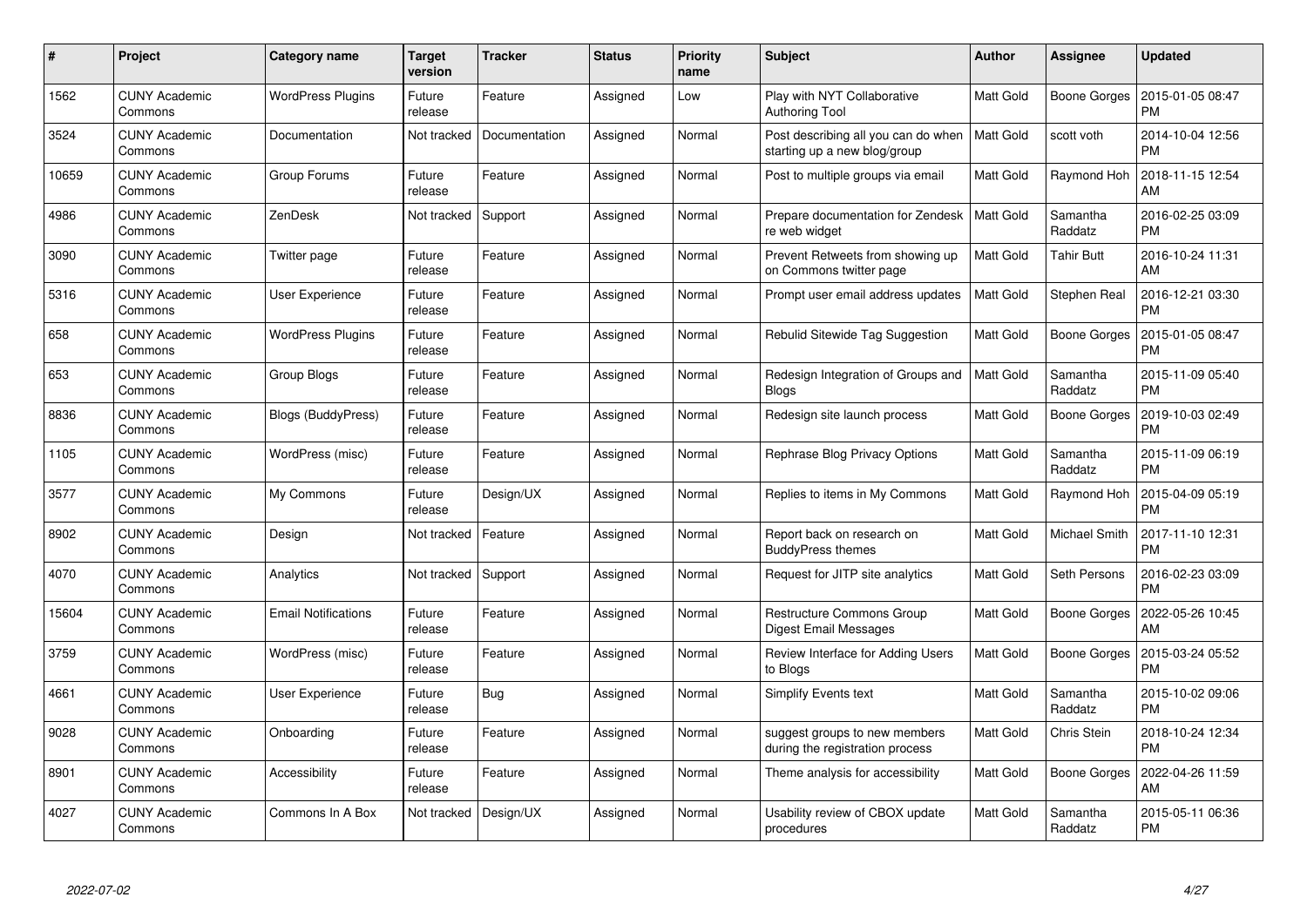| $\#$  | Project                         | Category name              | <b>Target</b><br>version | <b>Tracker</b> | <b>Status</b>        | Priority<br>name | <b>Subject</b>                                                                      | Author           | <b>Assignee</b>     | <b>Updated</b>                |
|-------|---------------------------------|----------------------------|--------------------------|----------------|----------------------|------------------|-------------------------------------------------------------------------------------|------------------|---------------------|-------------------------------|
| 8898  | <b>CUNY Academic</b><br>Commons | Social Paper               | Not tracked              | Feature        | Assigned             | Normal           | Usage data on docs and social<br>paper                                              | Matt Gold        | <b>Matt Gold</b>    | 2017-11-16 11:32<br>AM        |
| 1192  | <b>CUNY Academic</b><br>Commons | <b>Group Files</b>         | Future<br>release        | Feature        | Assigned             | Low              | When posting group files, allow<br>users to add a category without<br>saving        | Matt Gold        | Raymond Hoh         | 2015-11-09 05:53<br><b>PM</b> |
| 9941  | <b>CUNY Academic</b><br>Commons | Wiki                       | Not tracked              | Support        | Assigned             | Normal           | Wiki functionality                                                                  | Matt Gold        | Boone Gorges        | 2018-06-26 10:57<br>AM        |
| 8756  | <b>CUNY Academic</b><br>Commons | Group Blogs                | Future<br>release        | Feature        | Hold                 | Normal           | Connect multiple blogs to one<br>group?                                             | Matt Gold        | <b>Boone Gorges</b> | 2017-09-30 10:42<br>AM        |
| 8991  | <b>CUNY Academic</b><br>Commons | Reply By Email             | Not tracked              | Bug            | Hold                 | Normal           | RBE duplicate email message issue                                                   | <b>Matt Gold</b> | Raymond Hoh         | 2018-02-18 08:53<br><b>PM</b> |
| 3369  | <b>CUNY Academic</b><br>Commons | Reply By Email             | Not tracked              | Outreach       | Hold                 | Normal           | Release reply by email to WP plugin<br>directory                                    | <b>Matt Gold</b> | Raymond Hoh         | 2016-03-01 12:46<br><b>PM</b> |
| 6014  | <b>CUNY Academic</b><br>Commons | Publicity                  | Future<br>release        | Publicity      | Reporter<br>Feedback | Normal           | Google search listing                                                               | Matt Gold        | <b>Boone Gorges</b> | 2016-09-21 03:48<br><b>PM</b> |
| 1544  | <b>CUNY Academic</b><br>Commons | Groups (misc)              | Future<br>release        | Feature        | Reporter<br>Feedback | Normal           | Group Filtering and Sorting                                                         | Matt Gold        | Chris Stein         | 2019-03-01 02:25<br><b>PM</b> |
| 9947  | <b>CUNY Academic</b><br>Commons | <b>WordPress Plugins</b>   | Future<br>release        | Feature        | Reporter<br>Feedback | Normal           | Install H5P quiz plugin                                                             | Matt Gold        | Boone Gorges        | 2018-09-11 11:01<br>AM        |
| 1456  | <b>CUNY Academic</b><br>Commons | Group Invitations          | Future<br>release        | Feature        | Reporter<br>Feedback | Low              | Invite to Group Button from Profile<br>Field                                        | Matt Gold        | Samantha<br>Raddatz | 2015-11-09 05:59<br><b>PM</b> |
| 7115  | <b>CUNY Academic</b><br>Commons | Groups (misc)              | Future<br>release        | Feature        | Reporter<br>Feedback | Normal           | make licensing info clear during<br>group creation                                  | Matt Gold        | Raymond Hor         | 2020-12-08 11:32<br>AM        |
| 9979  | CUNY Academic<br>Commons        | <b>Email Notifications</b> | Not tracked              | Bug            | Reporter<br>Feedback | Normal           | Reports of slow email activation<br>emails                                          | Matt Gold        | Boone Gorges        | 2018-08-29 09:40<br><b>PM</b> |
| 10040 | CUNY Academic<br>Commons        | WordPress (misc)           | Not tracked   Bug        |                | Reporter<br>Feedback | Normal           | User doesn't see full list of themes                                                | Matt Gold        | Boone Gorges        | 2018-07-25 10:12<br>AM        |
| 11800 | <b>CUNY Academic</b><br>Commons | Groups (misc)              | 1.15.9                   | Bug            | Resolved             | Normal           | 'CUNY-wide' Campus option not<br>saving on groups/sites                             | Matt Gold        | Boone Gorges        | 2019-08-27 04:17<br><b>PM</b> |
| 4004  | <b>CUNY Academic</b><br>Commons | Group Forums               | Not tracked              | Support        | Resolved             | High             | "Duplicate topic detected" error<br>message when posting to group<br>forum          | Matt Gold        | Boone Gorges        | 2015-04-20 10:21<br>AM        |
| 3150  | <b>CUNY Academic</b><br>Commons | Group Forums               | 1.6.1                    | Bug            | Resolved             | Low              | "Post New Topic" Button Shows Up<br>for Non-Logged in Users on Group<br>Forum Pages | Matt Gold        | <b>Boone Gorges</b> | 2014-04-21 04:49<br><b>PM</b> |
| 10538 | <b>CUNY Academic</b><br>Commons |                            |                          | <b>Bug</b>     | Resolved             | Normal           | 'This Site Can't be Reached"                                                        | Matt Gold        | Boone Gorges        | 2018-10-16 09:39<br><b>PM</b> |
| 43    | <b>CUNY Academic</b><br>Commons | Group Forums               |                          | Feature        | Resolved             | Normal           | 'Topic not found" Message for<br>non-logged in users                                | Matt Gold        | <b>Boone Gorges</b> | 2009-10-20 10:33<br>AM        |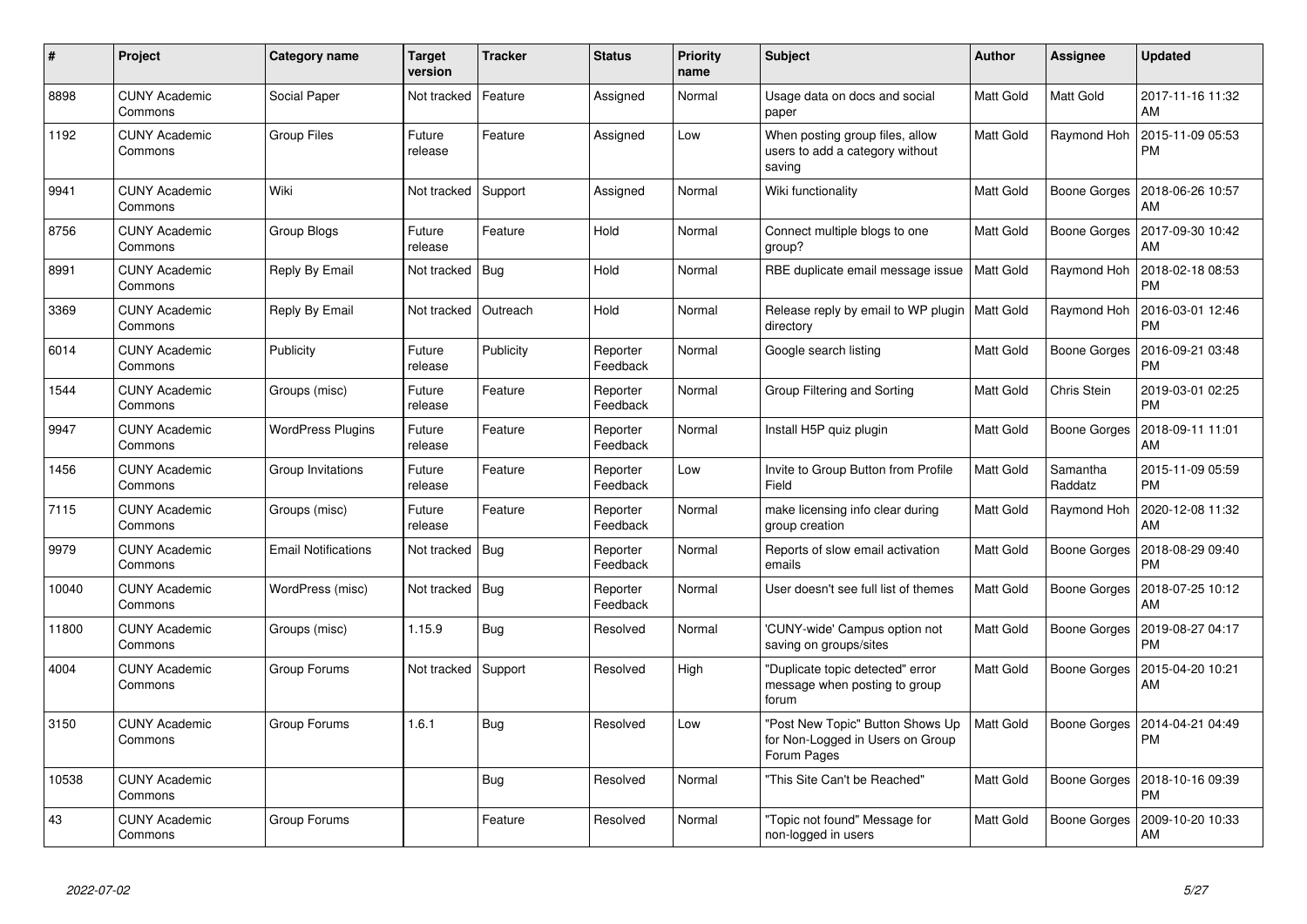| #     | Project                         | Category name     | Target<br>version   | <b>Tracker</b> | <b>Status</b> | <b>Priority</b><br>name | <b>Subject</b>                                            | <b>Author</b> | Assignee            | <b>Updated</b>                |
|-------|---------------------------------|-------------------|---------------------|----------------|---------------|-------------------------|-----------------------------------------------------------|---------------|---------------------|-------------------------------|
| 12136 | <b>CUNY Academic</b><br>Commons | Group Files       | 1.18.0              | Bug            | Resolved      | Normal                  | "You must login" group file warning<br>shows after log in | Matt Gold     | Boone Gorges        | 2020-12-08 11:31<br>AM        |
| 2129  | <b>CUNY Academic</b><br>Commons | BuddyPress (misc) | 1.4.6               | <b>Bug</b>     | Resolved      | Low                     | […]                                                       | Matt Gold     | Boone Gorges        | 2012-09-30 09:53<br>AM        |
| 2858  | <b>CUNY Academic</b><br>Commons | BuddyPress (misc) | 1.5.7               | Bug            | Resolved      | Normal                  | […] redux                                                 | Matt Gold     | Boone Gorges        | 2013-10-30 10:08<br><b>PM</b> |
| 329   | <b>CUNY Academic</b><br>Commons |                   | Not tracked Support |                | Resolved      | Normal                  | 10 Things to Do After You Sign Up                         | Matt Gold     | <b>Brian Foote</b>  | 2016-01-26 10:51<br>AM        |
| 7715  | <b>CUNY Academic</b><br>Commons | Reply By Email    |                     | <b>Bug</b>     | Resolved      | Normal                  | 4 notifications of a single post by<br>email              | Matt Gold     | Raymond Hoh         | 2017-02-23 04:09<br><b>PM</b> |
| 35    | <b>CUNY Academic</b><br>Commons | Group Forums      |                     | Bug            | Resolved      | Normal                  | 404 Email Notification Settings<br>Links                  | Matt Gold     | Boone Gorges        | 2009-12-10 09:24<br><b>PM</b> |
| 10164 | <b>CUNY Academic</b><br>Commons | Group Forums      | 1.13.8              | Bug            | Resolved      | Normal                  | A few oddities related to a<br>cross-posted forum post    | Matt Gold     | <b>Boone Gorges</b> | 2018-08-17 10:12<br>AM        |
| 705   | <b>CUNY Academic</b><br>Commons | WordPress (misc)  | 1.2.1               | Feature        | Resolved      | Normal                  | A way to mass upload files?                               | Matt Gold     | Boone Gorges        | 2011-04-27 12:04<br>AM        |
| 10263 | <b>CUNY Academic</b><br>Commons | Groups (misc)     | 1.17.0              | Feature        | Resolved      | Normal                  | Accept multiple group membership<br>requests              | Matt Gold     | Boone Gorges        | 2020-07-28 11:09<br>AM        |
| 8899  | <b>CUNY Academic</b><br>Commons | Accessibility     | 1.13                | Feature        | Resolved      | Normal                  | <b>Accessibility Fixes</b>                                | Matt Gold     | Boone Gorges        | 2018-04-23 10:55<br>AM        |
| 2161  | <b>CUNY Academic</b><br>Commons | WordPress (misc)  | 1.5                 | Support        | Resolved      | Normal                  | <b>Account Confirmation Email Edits</b>                   | Matt Gold     | Chris Stein         | 2013-08-21 04:54<br><b>PM</b> |
| 266   | <b>CUNY Academic</b><br>Commons | BuddyPress (misc) | 1.0.1               | Bug            | Resolved      | Normal                  | <b>Account Deletion Process</b>                           | Matt Gold     | Boone Gorges        | 2010-07-19 11:07<br>AM        |
| 15123 | <b>CUNY Academic</b><br>Commons | BuddyPress (misc) | 1.19.1              | Feature        | Resolved      | Low                     | Actions in notification list unclear?                     | Matt Gold     | Boone Gorges        | 2022-01-11 04:41<br><b>PM</b> |
| 1344  | <b>CUNY Academic</b><br>Commons | BuddyPress (misc) | 1.3                 | <b>Bug</b>     | Resolved      | Normal                  | Activity Feed Items not Appearing in<br>Group             | Matt Gold     | Boone Gorges        | 2011-11-14 11:26<br>AM        |
| 360   | <b>CUNY Academic</b><br>Commons | BuddyPress (misc) | 1.0.3               | <b>Bug</b>     | Resolved      | High                    | <b>Activity Feed Problems</b>                             | Matt Gold     | Boone Gorges        | 2010-09-28 11:45<br>AM        |
| 1672  | <b>CUNY Academic</b><br>Commons | BuddyPress (misc) | 1.3.11              | Bug            | Resolved      | Normal                  | Activity replies in groups                                | Matt Gold     | Boone Gorges        | 2012-04-04 09:37<br>AM        |
| 11209 | <b>CUNY Academic</b><br>Commons | BuddyPress (misc) | 1.14.11             | Bug            | Resolved      | Normal                  | Activity timestamp errors                                 | Matt Gold     | Raymond Hoh         | 2019-04-23 12:27<br><b>PM</b> |
| 11016 | <b>CUNY Academic</b><br>Commons | Home Page         | 1.14.7              | Bug            | Resolved      | Normal                  | Activity timestamps on homepage<br>are borked             | Matt Gold     | Raymond Hoh         | 2019-02-26 02:04<br><b>PM</b> |
| 3729  | CUNY Academic<br>Commons        | WordPress (misc)  | 1.7.11              | Feature        | Resolved      | Normal                  | Add 'contact us' line to failed login<br>screen           | Matt Gold     | Daniel Jones        | 2015-02-02 01:16<br>AM        |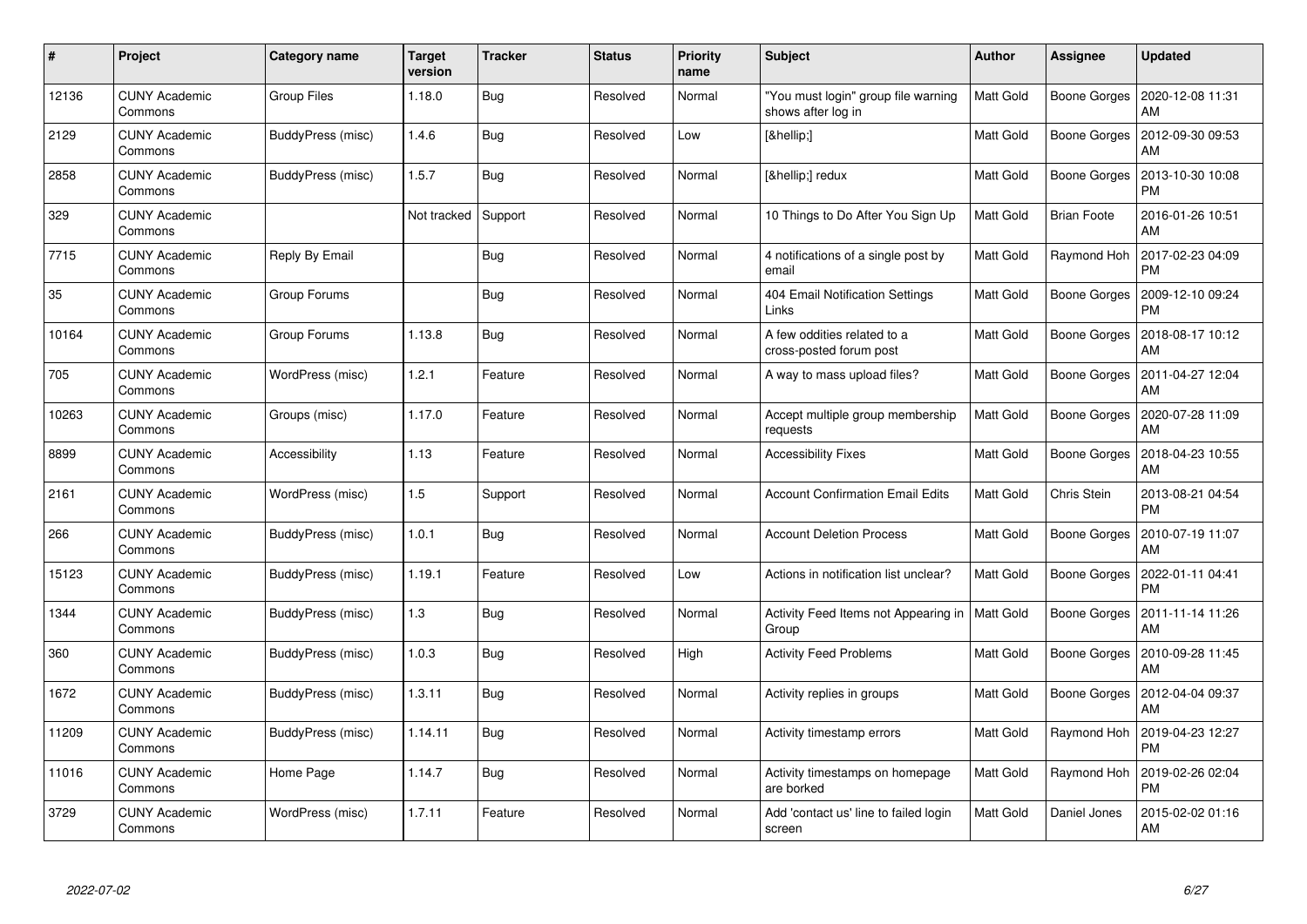| $\pmb{\#}$ | Project                         | Category name              | <b>Target</b><br>version | <b>Tracker</b> | <b>Status</b> | <b>Priority</b><br>name | Subject                                                                                                                      | Author           | <b>Assignee</b>     | <b>Updated</b>                               |
|------------|---------------------------------|----------------------------|--------------------------|----------------|---------------|-------------------------|------------------------------------------------------------------------------------------------------------------------------|------------------|---------------------|----------------------------------------------|
| 1178       | <b>CUNY Academic</b><br>Commons | WordPress (misc)           | 1.2.5                    | Feature        | Resolved      | Normal                  | Add "Chunk" Theme to the<br>Commons                                                                                          | Matt Gold        | Boone Gorges        | 2011-11-14 08:25<br><b>PM</b>                |
| 119        | <b>CUNY Academic</b><br>Commons | Upgrades                   |                          | Bug            | Resolved      | Normal                  | Add "Create a Group" to BP Admin<br>bar at bottom of My Groups listing                                                       | <b>Matt Gold</b> | CIC Michael         | 2010-05-11 04:40<br><b>PM</b>                |
| 261        | <b>CUNY Academic</b><br>Commons | BuddyPress (misc)          |                          | Feature        | Resolved      | Normal                  | Add "more groups" and "more<br>blogs" and "more members" links to<br>homepage under lists of recently<br>active groups/blogs | <b>Matt Gold</b> | <b>Boone Gorges</b> | 2010-06-24 03:44<br><b>PM</b>                |
| 486        | <b>CUNY Academic</b><br>Commons | BuddyPress (misc)          | 1.1.4                    | Feature        | Resolved      | Normal                  | Add "Post Topic" to Group Forum<br>pages                                                                                     | <b>Matt Gold</b> | Boone Gorges        | 2010-12-16 11:13<br>AM                       |
| 1527       | <b>CUNY Academic</b><br>Commons |                            | Not tracked              | Publicity      | Resolved      | Normal                  | Add "THEME SONG FOR OUR<br>TIME: SLF, OWS, CUNY AC" to<br>Commons Buzz                                                       | <b>Matt Gold</b> | scott voth          | 2014-02-08 02:37<br><b>PM</b>                |
| 70         | <b>CUNY Academic</b><br>Commons | WordPress (misc)           |                          | Feature        | Resolved      | Low                     | Add @cunycommons twitter feed to<br>News page sidebar                                                                        | <b>Matt Gold</b> | Boone Gorges        | 2009-12-09 12:23<br><b>PM</b>                |
| 5519       | <b>NYCDH Community Site</b>     |                            |                          | Feature        | Resolved      | Normal                  | Add all NYCDH members to the<br>Announcements Group                                                                          | Matt Gold        | Raymond Hoh         | 2016-07-20 07:30<br><b>PM</b>                |
| 1387       | <b>CUNY Academic</b><br>Commons | BuddyPress (misc)          | Not tracked              | Feature        | Resolved      | Normal                  | Add Alumnus/a Category for BP<br>Profile Fields                                                                              | Matt Gold        | Matt Gold           | 2011-11-29 12:04<br>AM                       |
| 534        | <b>CUNY Academic</b><br>Commons | WordPress (misc)           | 1.1.10                   | Feature        | Resolved      | Normal                  | Add an apple-touch-icon.pgn of the<br>CUNY Favicon.ico to the root<br>directory at 114x114                                   | Matt Gold        | Matt Gold           | 2011-03-08 07:34<br>AM                       |
| 647        | <b>CUNY Academic</b><br>Commons | WordPress (misc)           | 1.2                      | Feature        | Resolved      | Normal                  | Add Antisnews Theme                                                                                                          | <b>Matt Gold</b> | Boone Gorges        | 2011-03-26 07:58<br><b>PM</b>                |
| 2653       | <b>CUNY Academic</b><br>Commons | WordPress (misc)           | 1.4.31                   | Feature        | Resolved      | Normal                  | Add AR2 beta theme                                                                                                           | Matt Gold        | <b>Boone Gorges</b> | 2013-07-11 11:42<br>AM                       |
| 2847       | <b>CUNY Academic</b><br>Commons | WordPress (misc)           | 1.5.7                    | Feature        | Resolved      | Normal                  | Add Archive.org WP Plugin                                                                                                    | Matt Gold        | Boone Gorges        | 2013-11-01 02:41<br><b>PM</b>                |
| 257        | <b>CUNY Academic</b><br>Commons | BuddyPress (misc)          | $1.1$                    | Feature        | Resolved      | Normal                  | Add avatar dimensions to the<br>Change Avatar page.                                                                          | <b>Matt Gold</b> | Chris Stein         | 2010-11-16 03:58<br><b>PM</b>                |
| 6623       | <b>CUNY Academic</b><br>Commons | <b>Email Notifications</b> | 1.10.1                   | Bug            | Resolved      | Normal                  | Add blank line in cross-posted email<br>notifications                                                                        | <b>Matt Gold</b> | Daniel Jones        | 2016-11-08 01:07<br><b>PM</b>                |
| 2689       | <b>CUNY Academic</b><br>Commons | commonsinabox.org          | Not tracked              | Publicity      | Resolved      | Normal                  | Add BLSCI site to CBOX showcase                                                                                              | <b>Matt Gold</b> | scott voth          | 2014-02-08 01:39<br>PM                       |
| 2362       | <b>CUNY Academic</b><br>Commons | commonsinabox.org          | Not tracked              | Feature        | Resolved      | Low                     | Add border to showcase images on<br>cbox site                                                                                | <b>Matt Gold</b> | scott voth          | 2014-02-08 10:16<br>AM                       |
| 32         | <b>CUNY Academic</b><br>Commons | BuddyPress (misc)          | $1.1$                    | Feature        | Resolved      | Low                     | Add BP External Group Blogs<br>Plugin                                                                                        | Matt Gold        |                     | Boone Gorges   2010-10-06 05:12<br><b>PM</b> |
| 699        | <b>CUNY Academic</b><br>Commons | WordPress (misc)           | $1.2$                    | Feature        | Resolved      | Normal                  | Add BTCNew Plugin to the<br>Commons                                                                                          | Matt Gold        |                     | Raymond Hoh   2011-04-24 04:15<br><b>PM</b>  |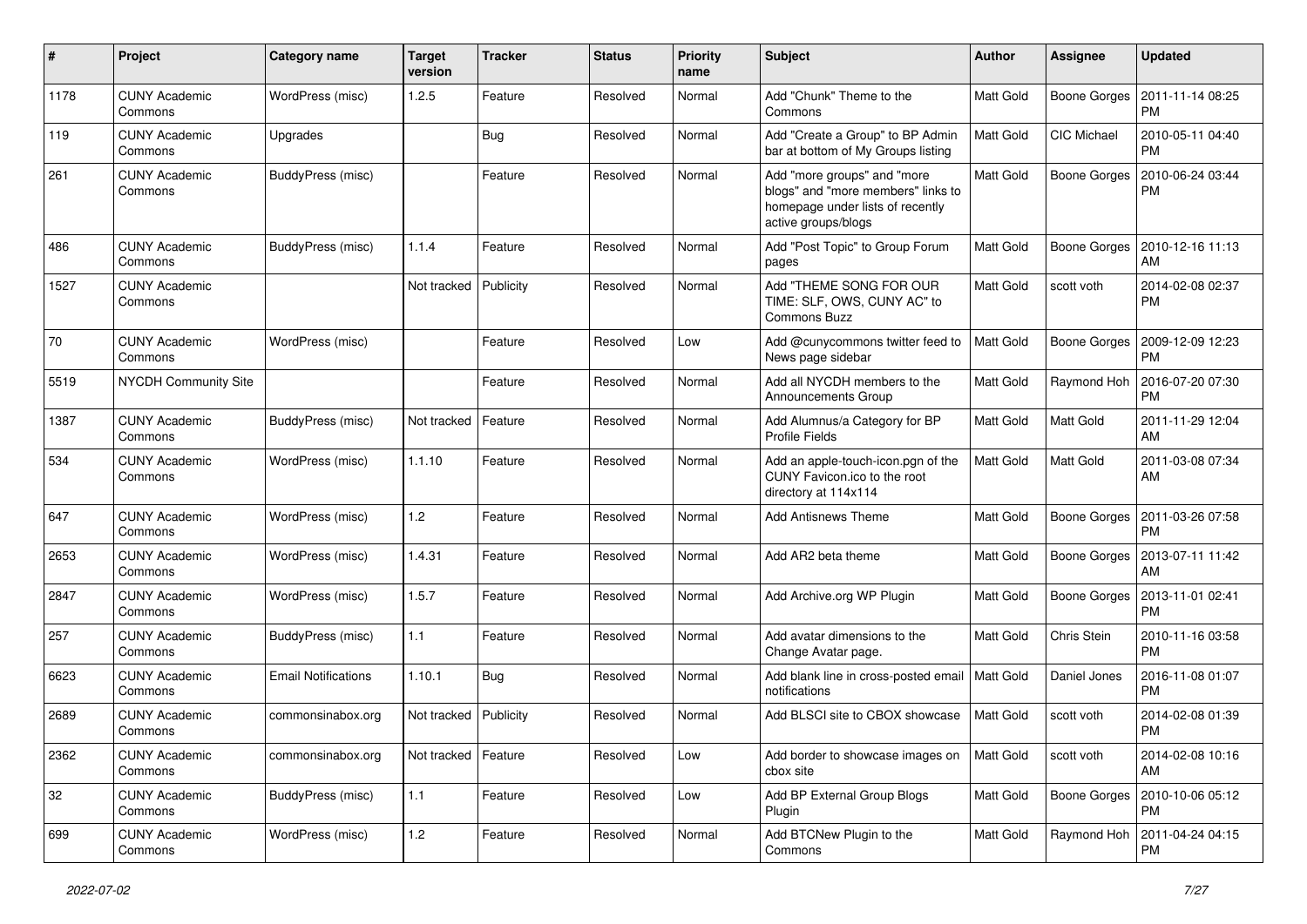| #    | Project                         | Category name           | <b>Target</b><br>version | <b>Tracker</b> | <b>Status</b> | <b>Priority</b><br>name | <b>Subject</b>                                                     | Author           | Assignee            | <b>Updated</b>                |
|------|---------------------------------|-------------------------|--------------------------|----------------|---------------|-------------------------|--------------------------------------------------------------------|------------------|---------------------|-------------------------------|
| 782  | <b>CUNY Academic</b><br>Commons | BuddyPress (misc)       | 1.2.3                    | Feature        | Resolved      | Normal                  | Add Captcha Plugin                                                 | Matt Gold        | Boone Gorges        | 2011-06-06 10:37<br>AM        |
| 2645 | <b>CUNY Academic</b><br>Commons | commonsinabox.org       | Not tracked              | Bug            | Resolved      | Normal                  | Add CASCI site to Showcase                                         | Matt Gold        | scott voth          | 2014-02-08 11:07<br>AM        |
| 1809 | <b>CUNY Academic</b><br>Commons | WordPress (misc)        | 1.3.11                   | Feature        | Resolved      | Normal                  | Add CataBlog Plugin                                                | Matt Gold        | <b>Boone Gorges</b> | 2012-04-04 10:03<br>AM        |
| 2967 | <b>CUNY Academic</b><br>Commons | commonsinabox.org       | Not tracked              | Feature        | Resolved      | Normal                  | Add ccss5 to CBOX showcase                                         | Matt Gold        | scott voth          | 2014-01-26 01:24<br><b>PM</b> |
| 2711 | <b>CUNY Academic</b><br>Commons | BuddyPress (misc)       | 1.5.1                    | Feature        | Resolved      | Normal                  | Add Change Avatar Link/Interface to<br><b>Profile Editing Page</b> | <b>Matt Gold</b> | Boone Gorges        | 2013-08-28 12:40<br><b>PM</b> |
| 1637 | <b>CUNY Academic</b><br>Commons | WordPress (misc)        | 1.3.7.1                  | Feature        | Resolved      | Urgent                  | Add Clean Child Theme for ARC<br>Project                           | Matt Gold        | Boone Gorges        | 2012-02-21 06:13<br><b>PM</b> |
| 640  | <b>CUNY Academic</b><br>Commons | WordPress (misc)        | 1.2                      | Feature        | Resolved      | Normal                  | Add Clean Home Theme to Site                                       | Matt Gold        | <b>Matt Gold</b>    | 2011-04-20 06:55<br><b>PM</b> |
| 2517 | <b>CUNY Academic</b><br>Commons | WordPress (misc)        | 1.4.22                   | <b>Bug</b>     | Resolved      | Normal                  | <b>Add Constant Contact Plugin</b>                                 | Matt Gold        | Boone Gorges        | 2013-03-20 01:53<br><b>PM</b> |
| 1434 | <b>CUNY Academic</b><br>Commons | WordPress (misc)        | Not tracked              | Outreach       | Resolved      | Normal                  | Add Converge Article to Commons<br><b>Buzz</b>                     | Matt Gold        | scott voth          | 2011-12-31 03:54<br><b>PM</b> |
| 7112 | <b>CUNY Academic</b><br>Commons | WordPress (misc)        | 1.14                     | Feature        | Resolved      | Normal                  | Add Copyright option/question to<br>users on blog creation wizard  | Matt Gold        | Raymond Hoh         | 2018-11-14 10:34<br>AM        |
| 9801 | <b>CUNY Academic</b><br>Commons | Courses                 | 1.14                     | Feature        | Resolved      | Normal                  | Add courses item to main Commons<br>nav                            | <b>Matt Gold</b> | <b>Boone Gorges</b> | 2018-11-13 02:15<br><b>PM</b> |
| 1440 | <b>CUNY Academic</b><br>Commons | WordPress (misc)        | 1.3.1                    | Feature        | Resolved      | Normal                  | Add Custom Sidebar Plugin                                          | Matt Gold        | Boone Gorges        | 2011-12-15 02:46<br><b>PM</b> |
| 1507 | <b>CUNY Academic</b><br>Commons | BuddyPress (misc)       | 1.3.3                    | Feature        | Resolved      | Normal                  | Add Custom Sidebar Plugin                                          | Matt Gold        | Boone Gorges        | 2012-01-10 07:30<br><b>PM</b> |
| 3100 | <b>CUNY Academic</b><br>Commons | <b>WordPress Themes</b> | 1.5.20                   | Bug            | Resolved      | Normal                  | <b>Add Customizr Theme</b>                                         | Matt Gold        | Boone Gorges        | 2014-03-11 10:35<br><b>PM</b> |
| 5131 | <b>CUNY Academic</b><br>Commons | Commons In A Box        |                          | Outreach       | Resolved      | Normal                  | Add digital archaeology commons to<br>CBOX showcase                | <b>Matt Gold</b> | scott voth          | 2016-01-16 03:27<br><b>PM</b> |
| 2626 | <b>CUNY Academic</b><br>Commons | commonsinabox.org       | Not tracked              | Publicity      | Resolved      | Normal                  | Add Digital Historians site to CBOX<br>Showcase                    | Matt Gold        | scott voth          | 2014-02-08 02:38<br><b>PM</b> |
| 3072 | <b>CUNY Academic</b><br>Commons | commonsinabox.org       | Not tracked              | Publicity      | Resolved      | Normal                  | Add Digital Thoreau to CBOX<br>showcase                            | Matt Gold        | scott voth          | 2014-03-01 09:48<br>AM        |
| 2060 | <b>CUNY Academic</b><br>Commons | WordPress (misc)        | 1.4.3                    | Support        | Resolved      | Normal                  | Add Digital University Theme to<br>Commons                         | Matt Gold        | Dominic Giglio      | 2012-08-27 03:38<br><b>PM</b> |
| 3796 | CUNY Academic<br>Commons        | Documentation           | Not tracked              | Documentation  | Resolved      | Normal                  | Add domain mapping info to Uses<br>sites page                      | Matt Gold        | scott voth          | 2015-02-08 10:02<br><b>PM</b> |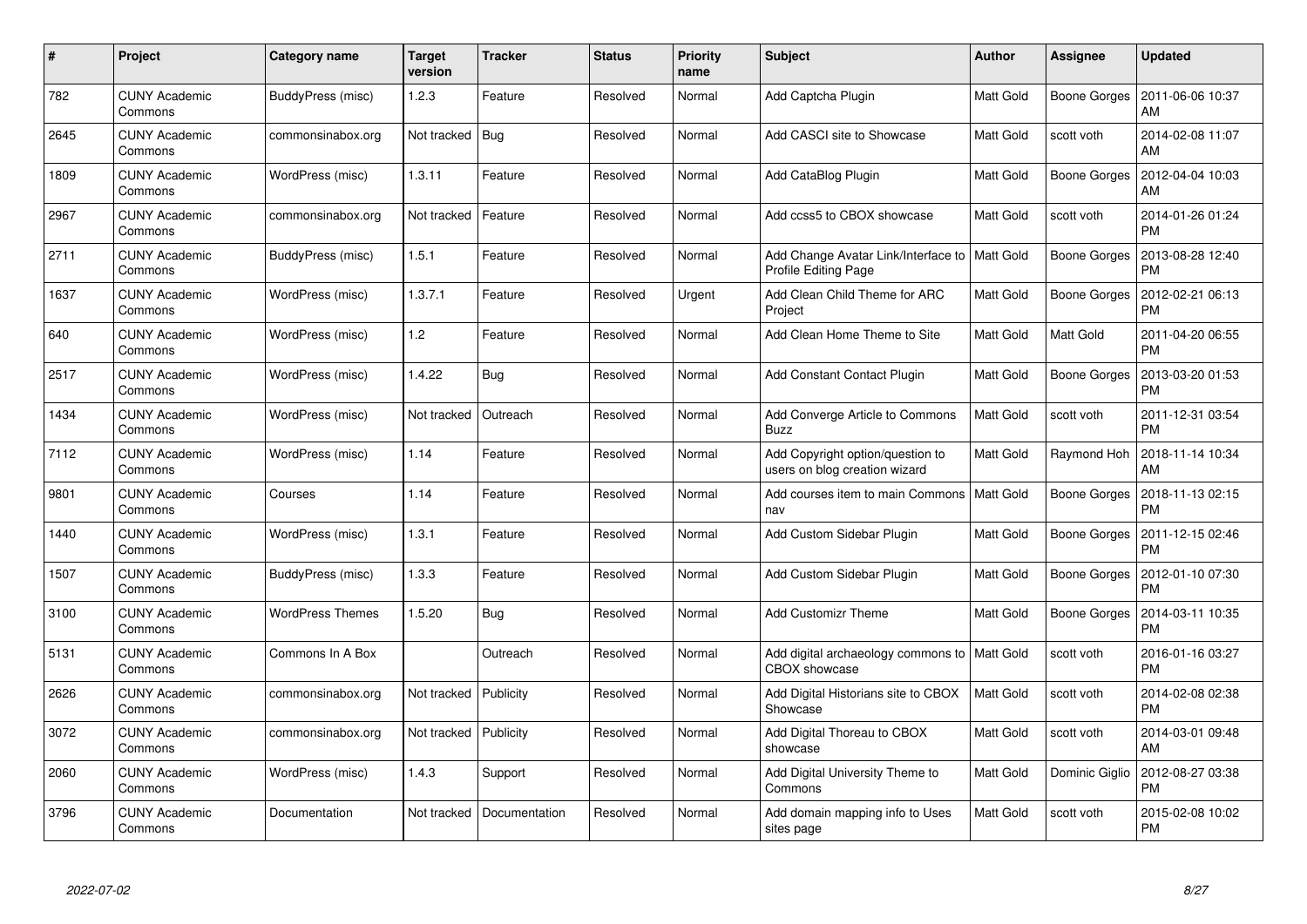| $\#$ | Project                         | Category name            | <b>Target</b><br>version | <b>Tracker</b> | <b>Status</b> | <b>Priority</b><br>name | <b>Subject</b>                                                                           | <b>Author</b>    | <b>Assignee</b>     | <b>Updated</b>                |
|------|---------------------------------|--------------------------|--------------------------|----------------|---------------|-------------------------|------------------------------------------------------------------------------------------|------------------|---------------------|-------------------------------|
| 2520 | <b>CUNY Academic</b><br>Commons | WordPress (misc)         | 1.4.22                   | Bug            | Resolved      | Normal                  | Add Edit Flow Plugin                                                                     | Matt Gold        | <b>Boone Gorges</b> | 2013-03-20 02:01<br><b>PM</b> |
| 544  | <b>CUNY Academic</b><br>Commons | WordPress (misc)         | 1.1.8                    | Feature        | Resolved      | Normal                  | Add Elegant Themes themepack to<br>site                                                  | Matt Gold        | Matt Gold           | 2011-01-25 01:40<br>AM        |
| 2346 | <b>CUNY Academic</b><br>Commons | WordPress (misc)         | 1.4.16                   | Feature        | Resolved      | Normal                  | Add Enable Media Replace Plugin                                                          | <b>Matt Gold</b> | <b>Boone Gorges</b> | 2013-01-08 03:53<br><b>PM</b> |
| 2007 | <b>CUNY Academic</b><br>Commons | WordPress (misc)         | 1.3.17                   | Feature        | Resolved      | Normal                  | Add Events Manager Plugin                                                                | Matt Gold        | Boone Gorges        | 2012-07-30 09:19<br>AM        |
| 349  | <b>CUNY Academic</b><br>Commons | BuddyPress (misc)        | 1.2                      | Feature        | Resolved      | Normal                  | Add explanatory note to Group<br>Send Invites Page                                       | Matt Gold        | Boone Gorges        | 2011-03-08 08:44<br><b>PM</b> |
| 1074 | <b>CUNY Academic</b><br>Commons | WordPress (misc)         | 1.2.5                    | Feature        | Resolved      | Normal                  | Add Facebook Page Photo Gallery<br>plugin                                                | <b>Matt Gold</b> | Boone Gorges        | 2011-09-12 06:11<br><b>PM</b> |
| 1437 | <b>CUNY Academic</b><br>Commons | WordPress (misc)         | 1.3                      | Feature        | Resolved      | Normal                  | Add FD Footnotes Plugin                                                                  | Matt Gold        | Boone Gorges        | 2011-12-14 01:00<br><b>PM</b> |
| 325  | <b>CUNY Academic</b><br>Commons | BuddyPress (misc)        | 1.3                      | Feature        | Resolved      | Normal                  | Add folder hierarchies to Group<br>Documents plugin                                      | Matt Gold        | Boone Gorges        | 2011-05-23 01:33<br>AM        |
| 2323 | <b>CUNY Academic</b><br>Commons | WordPress (misc)         | 1.4.12                   | Feature        | Resolved      | Normal                  | Add four themeforest themes                                                              | Matt Gold        | Dominic Giglio      | 2012-12-01 02:30<br><b>PM</b> |
| 3915 | <b>CUNY Academic</b><br>Commons | commonsinabox.org        | Not tracked              | Publicity      | Resolved      | Normal                  | Add Futures Initiative to CBOX<br>showcase                                               | Matt Gold        | scott voth          | 2015-03-19 09:34<br><b>PM</b> |
| 5925 | <b>CUNY Academic</b><br>Commons | <b>WordPress Plugins</b> | 1.9.26                   | Feature        | Resolved      | High                    | Add Github Embed plugin                                                                  | Matt Gold        | Boone Gorges        | 2016-08-24 12:56<br><b>PM</b> |
| 2113 | <b>CUNY Academic</b><br>Commons | WordPress (misc)         | 1.4.6                    | Support        | Resolved      | Normal                  | Add google docs shortcode<br>documentation to plugin                                     | Matt Gold        | Raymond Hoh         | 2012-09-30 10:57<br><b>PM</b> |
| 1073 | <b>CUNY Academic</b><br>Commons | WordPress (misc)         | 1.2.5                    | Feature        | Resolved      | Normal                  | Add Google Plus One Plugin                                                               | Matt Gold        | <b>Boone Gorges</b> | 2011-09-12 06:06<br><b>PM</b> |
| 9010 | <b>CUNY Academic</b><br>Commons | Groups (misc)            | 1.13                     | Feature        | Resolved      | Normal                  | Add group email address in<br>prominent way to Group homepage                            | Matt Gold        | Erik Trainer        | 2018-05-07 12:32<br><b>PM</b> |
| 546  | <b>CUNY Academic</b><br>Commons | BuddyPress (misc)        | 1.1.8                    | Bug            | Resolved      | Normal                  | Add Group/Group Blog Author<br>Syncing on an Automated Basis to<br>the Group Blog Plugin | Matt Gold        | Boone Gorges        | 2011-02-03 08:44<br>AM        |
| 77   | <b>CUNY Academic</b><br>Commons | Upgrades                 |                          | Feature        | Resolved      | Normal                  | Add Help link to BP admin bar<br>under CUNY Academic Commons                             | Matt Gold        | CIC Michael         | 2009-12-02 06:46<br><b>PM</b> |
| 5521 | <b>NYCDH Community Site</b>     |                          |                          | Feature        | Resolved      | Normal                  | Add help text to registration process<br>re Announcement group add                       | <b>Matt Gold</b> | Raymond Hoh         | 2020-11-23 08:53<br><b>PM</b> |
| 2273 | <b>CUNY Academic</b><br>Commons | commonsinabox.org        | Not tracked              | Bug            | Resolved      | Normal                  | <b>Add Hosting</b><br>recommendations/minimum<br>requirements to CBOX<br>documentation   | Matt Gold        | scott voth          | 2014-02-09 11:37<br>AM        |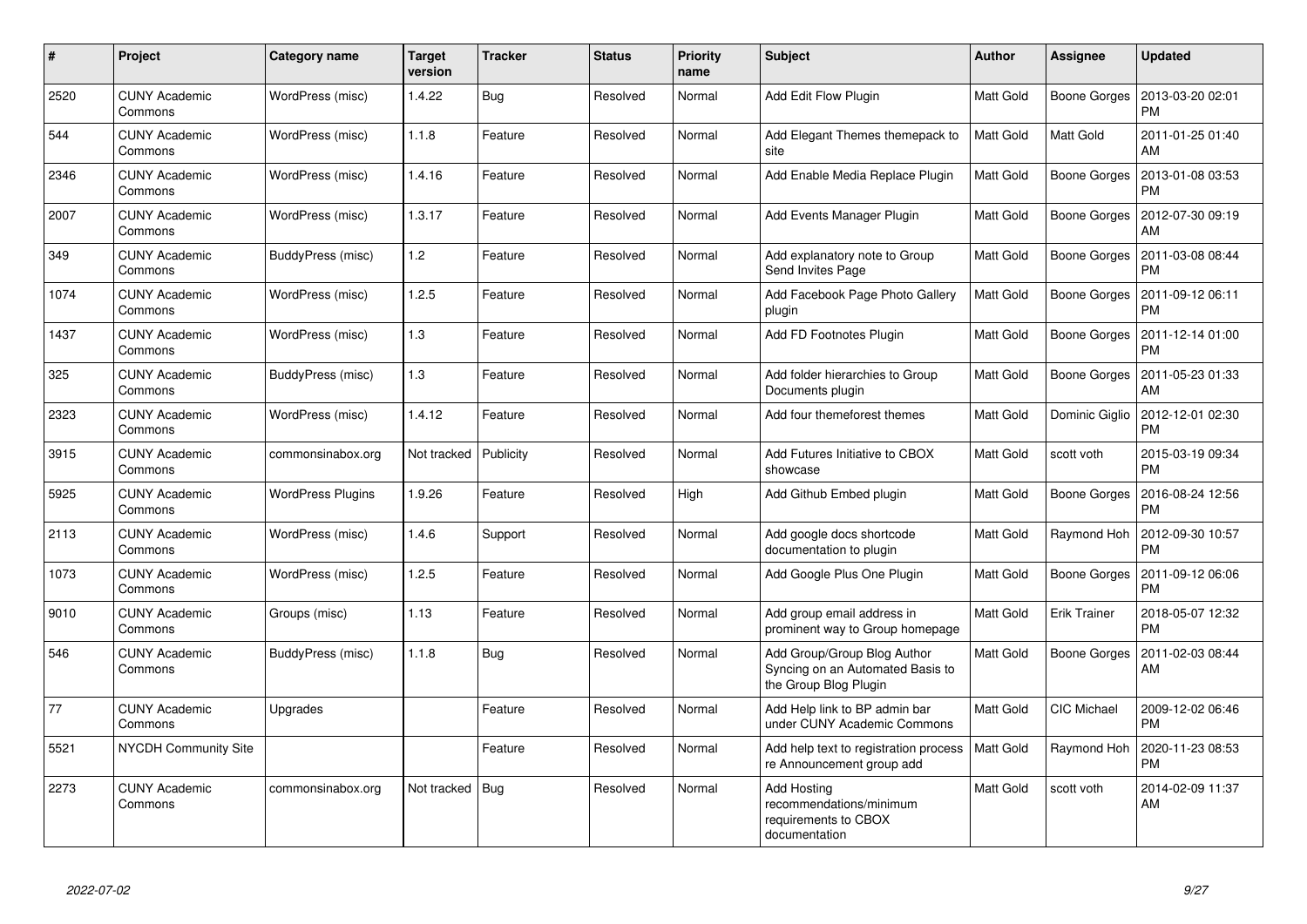| $\pmb{\#}$ | Project                         | Category name     | <b>Target</b><br>version | <b>Tracker</b> | <b>Status</b> | <b>Priority</b><br>name | <b>Subject</b>                                               | Author           | Assignee            | <b>Updated</b>                |
|------------|---------------------------------|-------------------|--------------------------|----------------|---------------|-------------------------|--------------------------------------------------------------|------------------|---------------------|-------------------------------|
| 3095       | <b>CUNY Academic</b><br>Commons | commonsinabox.org | Not tracked              | Publicity      | Resolved      | Normal                  | Add Hostos site to CBOX showcase                             | <b>Matt Gold</b> | scott voth          | 2014-08-20 07:06<br><b>PM</b> |
| 4078       | <b>CUNY Academic</b><br>Commons | Events            | 1.8.12                   | Feature        | Resolved      | Normal                  | Add iCal link to Event Calendar<br>notification emails       | Matt Gold        | Raymond Hoh         | 2015-09-25 09:39<br><b>PM</b> |
| 1640       | <b>CUNY Academic</b><br>Commons | WordPress (misc)  | 1.3.7                    | Feature        | Resolved      | Urgent                  | Add Jetpack plugin                                           | Matt Gold        | <b>Boone Gorges</b> | 2012-02-21 02:30<br><b>PM</b> |
| 1889       | <b>CUNY Academic</b><br>Commons | WordPress (misc)  | 1.3.13                   | Feature        | Resolved      | Normal                  | Add jQuery Lightbox plugin                                   | Matt Gold        | Boone Gorges        | 2012-05-17 11:11<br>AM        |
| 10647      | <b>CUNY Academic</b><br>Commons | Publicity         |                          | Publicity      | Resolved      | Normal                  | Add JTD to list of Publications on<br>the Commmons           | Matt Gold        | scott voth          | 2018-11-01 01:33<br><b>PM</b> |
| 2361       | <b>CUNY Academic</b><br>Commons | WordPress (misc)  | 1.4.15                   | Feature        | Resolved      | Urgent                  | Add KingSize Theme                                           | Matt Gold        | Boone Gorges        | 2013-01-02 11:41<br>AM        |
| 627        | <b>CUNY Academic</b><br>Commons | BuddyPress (misc) | $1.2$                    | Feature        | Resolved      | Normal                  | Add LaTeX support for BP Group<br>Forums                     | Matt Gold        | Boone Gorges        | 2011-05-09 05:21<br><b>PM</b> |
| 2775       | <b>CUNY Academic</b><br>Commons | BuddyPress (misc) | 1.5.1.1                  | <b>Bug</b>     | Resolved      | High                    | Add Lehman College to List of<br><b>Colleges in Profiles</b> | Matt Gold        | Boone Gorges        | 2013-09-06 04:40<br><b>PM</b> |
| 777        | <b>CUNY Academic</b><br>Commons | WordPress (misc)  | Not tracked              | Bug            | Resolved      | Normal                  | Add Library Technology Journal<br>Article to Commons Buzz    | Matt Gold        | scott voth          | 2011-06-19 01:00<br><b>PM</b> |
| 1673       | <b>CUNY Academic</b><br>Commons | WordPress (misc)  | Not tracked              | Support        | Resolved      | Normal                  | Add link to redmine on help page                             | Matt Gold        | scott voth          | 2014-02-08 09:50<br>AM        |
| 1258       | <b>CUNY Academic</b><br>Commons | WordPress (misc)  | Not tracked              | Feature        | Resolved      | Normal                  | Add links to CAC Social Media<br><b>Accounts in Footer</b>   | Matt Gold        | <b>Boone Gorges</b> | 2011-11-16 12:28<br><b>PM</b> |
| 795        | <b>CUNY Academic</b><br>Commons | Wiki              | Not tracked   Bug        |                | Resolved      | Normal                  | Add Links to Other Articles to<br>Wikipedia Page             | <b>Matt Gold</b> | scott voth          | 2011-06-19 01:00<br><b>PM</b> |
| 2015       | <b>CUNY Academic</b><br>Commons | WordPress (misc)  | 1.4                      | Feature        | Resolved      | Low                     | <b>Add Minimatica Theme</b>                                  | Matt Gold        | <b>Boone Gorges</b> | 2012-08-06 01:33<br><b>PM</b> |
| 3201       | <b>CUNY Academic</b><br>Commons | commonsinabox.org | Not tracked              | Bug            | Resolved      | Normal                  | Add MuseCommons to the<br>Showcase                           | Matt Gold        | scott voth          | 2014-07-12 01:29<br><b>PM</b> |
| 2262       | <b>CUNY Academic</b><br>Commons | commonsinabox.org |                          | Feature        | Resolved      | Normal                  | Add new favicon to<br>commonsinabox.org                      | Matt Gold        | Boone Gorges        | 2012-11-18 10:51<br><b>PM</b> |
| 547        | <b>CUNY Academic</b><br>Commons | WordPress (misc)  | 1.1.8                    | Feature        | Resolved      | Normal                  | Add new themes                                               | Matt Gold        | Matt Gold           | 2011-01-27 01:52<br><b>PM</b> |
| 380        | <b>CUNY Academic</b><br>Commons | WordPress (misc)  | 1.1                      | Feature        | Resolved      | Normal                  | Add New Themes to Site                                       | Matt Gold        | Matt Gold           | 2010-12-03 02:13<br>AM        |
| 1818       | <b>CUNY Academic</b><br>Commons | WordPress (misc)  | 1.3.12                   | Feature        | Resolved      | High                    | Add news announcement scroll<br>plugin                       | Matt Gold        | <b>Boone Gorges</b> | 2012-04-09 03:15<br><b>PM</b> |
| 95         | CUNY Academic<br>Commons        | Upgrades          |                          | <b>Bug</b>     | Resolved      | Normal                  | Add News/Dev Blog feeds to News<br>Page                      | Matt Gold        | Boone Gorges        | 2009-12-09 12:23<br>PM        |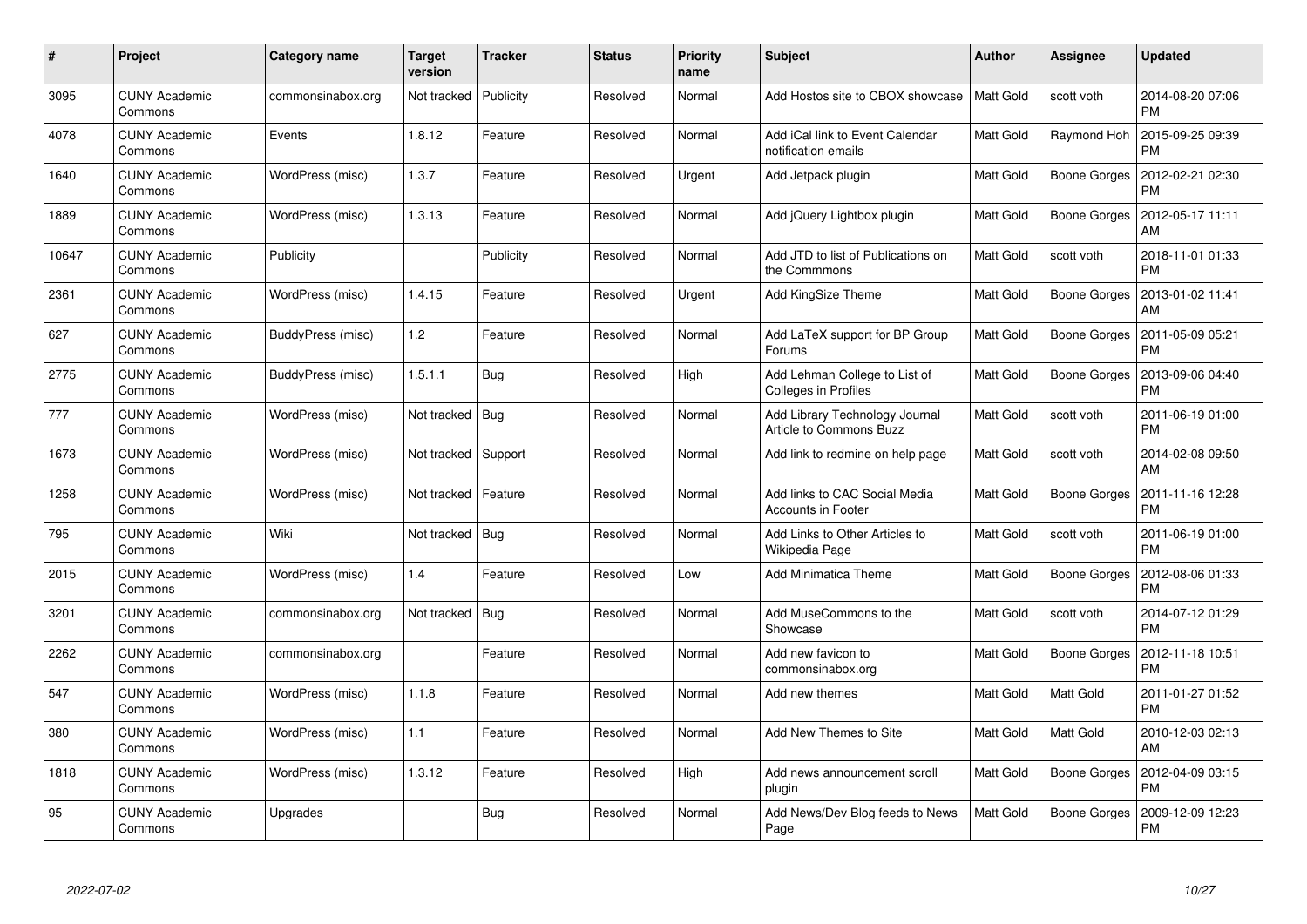| #     | Project                         | Category name           | <b>Target</b><br>version | <b>Tracker</b> | <b>Status</b> | <b>Priority</b><br>name | <b>Subject</b>                                                                      | <b>Author</b>    | Assignee       | <b>Updated</b>                                 |
|-------|---------------------------------|-------------------------|--------------------------|----------------|---------------|-------------------------|-------------------------------------------------------------------------------------|------------------|----------------|------------------------------------------------|
| 1199  | <b>CUNY Academic</b><br>Commons | BuddyPress (misc)       | 1.4                      | Feature        | Resolved      | Normal                  | Add Option for Open Text Field to<br><b>BP Profile Checkbox Fields</b>              | Matt Gold        |                | Boone Gorges   2012-08-01 05:23<br><b>PM</b>   |
| 1648  | <b>CUNY Academic</b><br>Commons | BuddyPress (misc)       | 1.3.9                    | Feature        | Resolved      | Urgent                  | <b>Add Password Protect WordPress</b><br>Plugin                                     | Matt Gold        |                | 2012-02-24 10:22<br>AM                         |
| 6220  | <b>CUNY Academic</b><br>Commons | Support                 | Not tracked              | Documentation  | Resolved      | Normal                  | Add password protection info to<br>privacy page                                     | Matt Gold        | scott voth     | 2016-10-16 11:36<br>AM                         |
| 3561  | <b>CUNY Academic</b><br>Commons | Group Forums            | 1.7.1                    | Feature        | Resolved      | Normal                  | Add Post New Topics link to top of<br>forums                                        | Matt Gold        | Boone Gorges   | 2014-10-21 06:48<br><b>PM</b>                  |
| 1393  | <b>CUNY Academic</b><br>Commons | BuddyPress (misc)       | Not tracked              | Feature        | Resolved      | Normal                  | Add Postdoc option to Profile Role                                                  | Matt Gold        | Matt Gold      | 2011-12-03 04:17<br><b>PM</b>                  |
| 13347 | <b>CUNY Academic</b><br>Commons | <b>Public Portfolio</b> | 1.18.0                   | Feature        | Resolved      | Normal                  | Add Preferred Gender Pronouns to<br><b>CAC Profile</b>                              | <b>Matt Gold</b> | Boone Gorges   | 2020-12-08 11:31<br>AM                         |
| 1130  | <b>CUNY Academic</b><br>Commons | WordPress (misc)        | 1.2.5                    | Feature        | Resolved      | Normal                  | <b>Add PressWork Theme</b>                                                          | Matt Gold        | Boone Gorges   | 2011-11-14 08:11<br><b>PM</b>                  |
| 1934  | <b>CUNY Academic</b><br>Commons | WordPress (misc)        | 1.3.14                   | Feature        | Resolved      | Normal                  | Add Q and A Plugin                                                                  | Matt Gold        | Boone Gorges   | 2012-06-12 09:12<br>AM                         |
| 745   | <b>CUNY Academic</b><br>Commons | WordPress (misc)        | Not tracked              | Feature        | Resolved      | Normal                  | Add Radical Teacher Article to<br><b>Commons Buzz</b>                               | Matt Gold        | scott voth     | 2011-05-12 09:40<br><b>PM</b>                  |
| 1382  | <b>CUNY Academic</b><br>Commons | WordPress (misc)        | Not tracked              | Outreach       | Resolved      | Normal                  | <b>Add Recent Commons</b><br>Presentations to "Campus<br>Outreach" Tab on News Blog | Matt Gold        | scott voth     | 2016-03-04 08:48<br>AM                         |
| 2313  | <b>CUNY Academic</b><br>Commons | WordPress (misc)        | 1.4.12                   | Feature        | Resolved      | Normal                  | <b>Add Recovery Theme</b>                                                           | Matt Gold        |                | Dominic Giglio   2012-11-29 04:01<br><b>PM</b> |
| 2380  | <b>CUNY Academic</b><br>Commons | commonsinabox.org       |                          | Bug            | Resolved      | High                    | Add search to Commonsinabox.org                                                     | <b>Matt Gold</b> | Boone Gorges   | 2013-03-20 11:41<br>AM                         |
| 2538  | <b>CUNY Academic</b><br>Commons | WordPress (misc)        | 1.4.25                   | <b>Bug</b>     | Resolved      | High                    | Add security plugins                                                                | Matt Gold        | Boone Gorges   | 2013-04-22 10:37<br>AM                         |
| 2918  | <b>CUNY Academic</b><br>Commons | WordPress (misc)        | 1.5.11                   | Bug            | Resolved      | Normal                  | Add Sensitive WP Theme                                                              | Matt Gold        | Boone Gorges   | 2013-12-03 03:17<br><b>PM</b>                  |
| 2299  | <b>CUNY Academic</b><br>Commons | WordPress (misc)        | 1.4.12                   | Feature        | Resolved      | Normal                  | Add Shaken Grid Premium Theme                                                       | Matt Gold        | Dominic Giglio | 2012-11-29 04:01<br><b>PM</b>                  |
| 1146  | <b>CUNY Academic</b><br>Commons | WordPress (misc)        | 1.3                      | Feature        | Resolved      | Normal                  | Add Shaken Grid Theme to Site                                                       | Matt Gold        | Matt Gold      | 2011-11-28 03:27<br><b>PM</b>                  |
| 208   | <b>CUNY Academic</b><br>Commons | WordPress (misc)        |                          | Feature        | Resolved      | Normal                  | Add slide to homepage                                                               | Matt Gold        | Boone Gorges   | 2010-05-05 07:07<br><b>PM</b>                  |
| 2003  | <b>CUNY Academic</b><br>Commons |                         | Not tracked              | Publicity      | Resolved      | Low                     | Add Sloan-C award to wikipedia<br>page                                              | Matt Gold        | scott voth     | 2012-08-06 10:15<br>AM                         |
| 1561  | <b>CUNY Academic</b><br>Commons | WordPress (misc)        | 1.3.12                   | Outreach       | Resolved      | Normal                  | Add Social Media Icons back to top<br>of side column of News page                   | Matt Gold        | Boone Gorges   | 2012-04-12 04:39<br><b>PM</b>                  |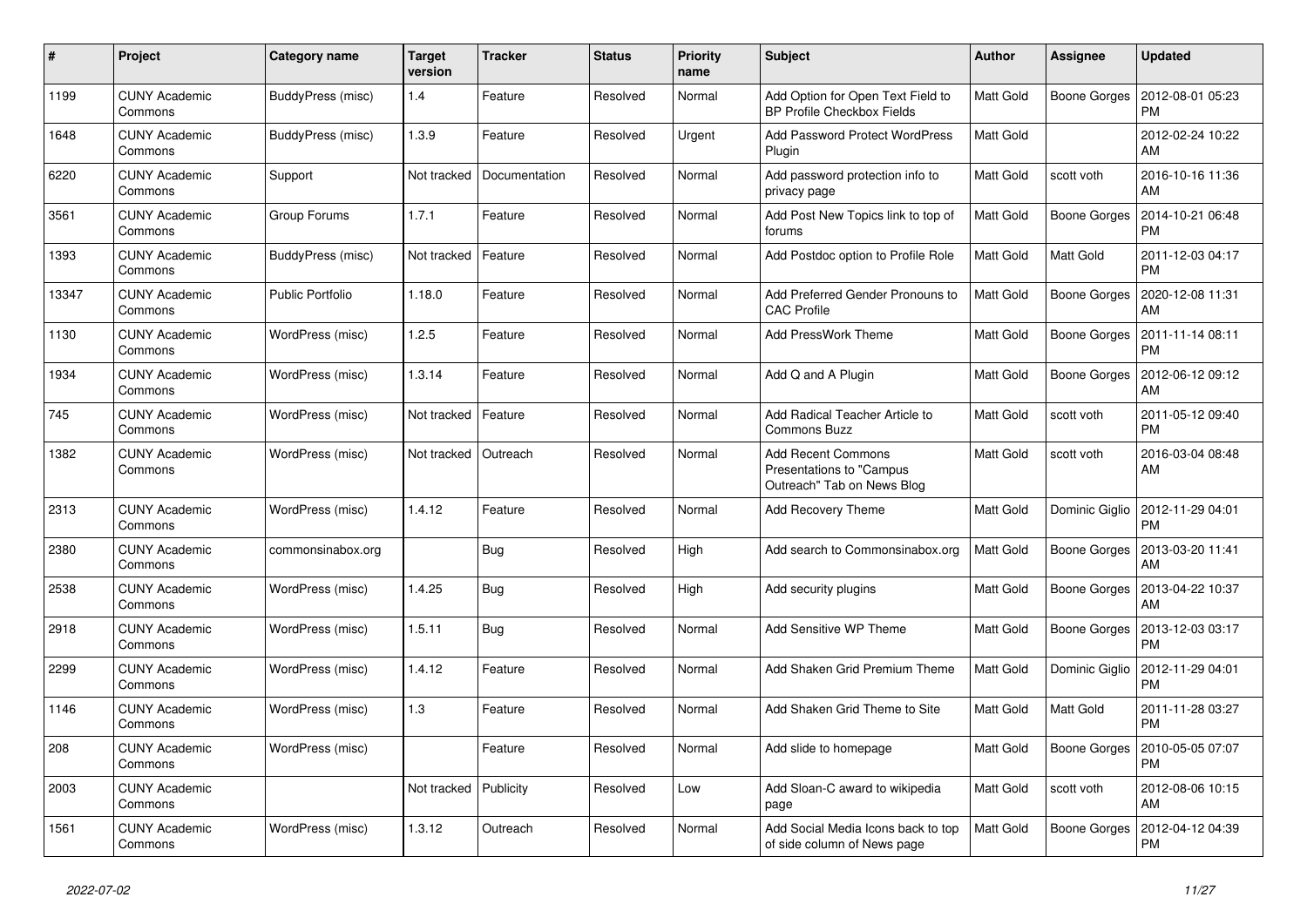| $\pmb{\#}$ | <b>Project</b>                  | Category name     | <b>Target</b><br>version | <b>Tracker</b> | <b>Status</b> | <b>Priority</b><br>name | <b>Subject</b>                                                               | Author           | Assignee            | <b>Updated</b>                |
|------------|---------------------------------|-------------------|--------------------------|----------------|---------------|-------------------------|------------------------------------------------------------------------------|------------------|---------------------|-------------------------------|
| 1560       | <b>CUNY Academic</b><br>Commons | BuddyPress (misc) | 1.3.12                   | Outreach       | Resolved      | Normal                  | Add social media icons/info to About   Matt Gold<br>page and Contact Us page |                  | Boone Gorges        | 2012-04-12 09:07<br>AM        |
| 1549       | <b>CUNY Academic</b><br>Commons | WordPress (misc)  | 1.3.5                    | Bug            | Resolved      | Normal                  | Add SOPA Protest Plugin                                                      | Matt Gold        | <b>Boone Gorges</b> | 2012-01-17 06:19<br><b>PM</b> |
| 1075       | <b>CUNY Academic</b><br>Commons | WordPress (misc)  | 1.2.5                    | Feature        | Resolved      | Normal                  | Add Spam Free WordPress plugin                                               | Matt Gold        | <b>Boone Gorges</b> | 2011-09-12 06:08<br><b>PM</b> |
| 2839       | <b>CUNY Academic</b><br>Commons | WordPress (misc)  | 1.5.6                    | Feature        | Resolved      | Normal                  | <b>Add Storify Plugin</b>                                                    | Matt Gold        | Boone Gorges        | 2013-10-26 07:21<br><b>PM</b> |
| 3151       | <b>CUNY Academic</b><br>Commons | Toolbar           | 1.7                      | Feature        | Resolved      | Low                     | Add submenu items in Help section<br>of WP Admin Bar                         | Matt Gold        | Daniel Jones        | 2014-07-11 08:14<br><b>PM</b> |
| 3519       | <b>CUNY Academic</b><br>Commons | commonsinabox.org | Not tracked              | Publicity      | Resolved      | Normal                  | Add SUNY Geneseo English to<br>CBOX showcase & Rearrange order               | Matt Gold        | scott voth          | 2014-10-10 12:08<br>AM        |
| 3611       | <b>CUNY Academic</b><br>Commons | Publicity         | 1.7.3                    | Feature        | Resolved      | Normal                  | Add Susana's Video to a<br>Standalone page on the Commons                    | Matt Gold        | Dominic Giglio      | 2014-11-04 02:07<br><b>PM</b> |
| 3610       | <b>CUNY Academic</b><br>Commons | Home Page         | 1.7.3                    | Feature        | Resolved      | Normal                  | Add Susana's Video to the<br>Homepage                                        | Matt Gold        | Dominic Giglio      | 2014-11-04 03:42<br><b>PM</b> |
| 3820       | <b>CUNY Academic</b><br>Commons | commonsinabox.org | Not tracked              | Publicity      | Resolved      | Normal                  | Add Texas DH site to CBOX<br>showcase                                        | Matt Gold        | scott voth          | 2015-03-04 09:24<br>AM        |
| 1188       | <b>CUNY Academic</b><br>Commons | WordPress (misc)  | 1.2.5                    | Feature        | Resolved      | Normal                  | Add Text Expander Plugin                                                     | Matt Gold        | <b>Boone Gorges</b> | 2011-11-14 08:21<br><b>PM</b> |
| 415        | <b>CUNY Academic</b><br>Commons | WordPress (misc)  | 1.1                      | Feature        | Resolved      | Normal                  | Add text sizer plugin to Commons                                             | Matt Gold        | <b>Boone Gorges</b> | 2010-12-02 03:58<br><b>PM</b> |
| 727        | <b>CUNY Academic</b><br>Commons | WordPress (misc)  | 1.2.1                    | <b>Bug</b>     | Resolved      | Normal                  | Add The Erudite Theme                                                        | Matt Gold        | Raymond Hoh         | 2011-05-01 05:02<br>AM        |
| 566        | <b>CUNY Academic</b><br>Commons | WordPress (misc)  | 1.1.10                   | Feature        | Resolved      | Normal                  | Add The Morning After Theme                                                  | Matt Gold        | Matt Gold           | 2011-02-06 11:40<br><b>PM</b> |
| 28         | <b>CUNY Academic</b><br>Commons | Group Forums      | 1.7                      | Feature        | Resolved      | Low                     | Add threaded replies to forum posts                                          | <b>Matt Gold</b> | Raymond Hoh         | 2014-10-13 09:38<br><b>PM</b> |
| 233        | <b>CUNY Academic</b><br>Commons | BuddyPress (misc) | 1.0                      | Feature        | Resolved      | Low                     | Add time limit to forum post editing<br>capabilities                         | Matt Gold        | Boone Gorges        | 2010-08-29 02:09<br><b>PM</b> |
| 133        | <b>CUNY Academic</b><br>Commons |                   |                          | Feature        | Resolved      | Low                     | Add TinyMCE to BP Profiles?                                                  | Matt Gold        | Boone Gorges        | 2010-01-07 01:59<br><b>PM</b> |
| 2301       | CUNY Academic<br>Commons        | WordPress (misc)  | 1.4.12                   | Feature        | Resolved      | Normal                  | Add Twenty Twelve JP365 Child<br>Theme                                       | Matt Gold        | Dominic Giglio      | 2012-11-29 03:41<br><b>PM</b> |
| 2210       | <b>CUNY Academic</b><br>Commons | WordPress (misc)  | 1.4.9                    | Bug            | Resolved      | Normal                  | Add Twenty Twelve Theme                                                      | Matt Gold        | <b>Boone Gorges</b> | 2012-11-01 10:26<br>AM        |
| 711        | CUNY Academic<br>Commons        | WordPress (misc)  | 1.2.1                    | Feature        | Resolved      | Normal                  | Add Twitter Blackbird Pie Plugin                                             | Matt Gold        | Boone Gorges        | 2011-05-04 10:17<br>AM        |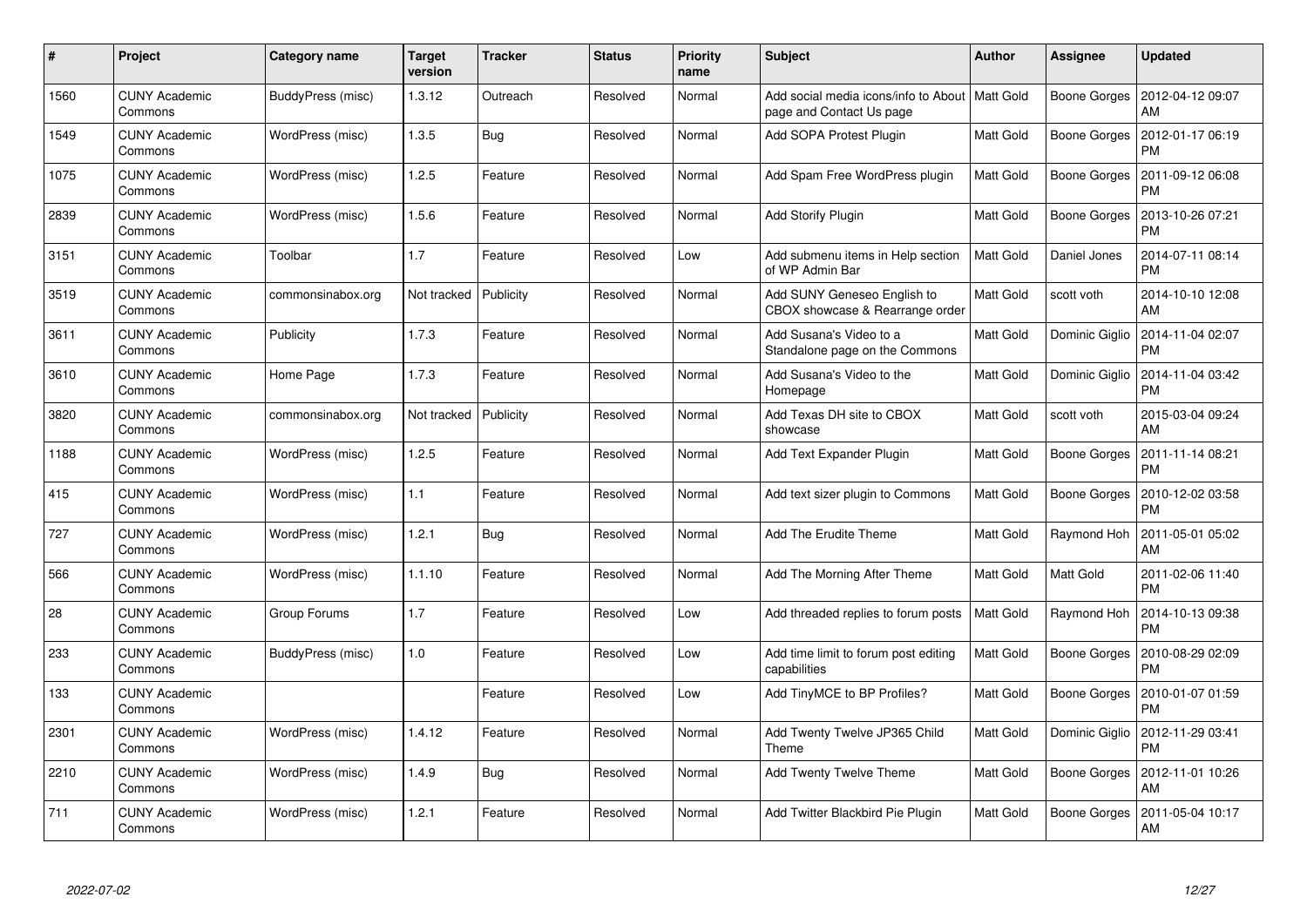| $\#$ | <b>Project</b>                  | Category name            | <b>Target</b><br>version | <b>Tracker</b> | <b>Status</b> | <b>Priority</b><br>name | <b>Subject</b>                                                            | Author    | Assignee            | <b>Updated</b>                |
|------|---------------------------------|--------------------------|--------------------------|----------------|---------------|-------------------------|---------------------------------------------------------------------------|-----------|---------------------|-------------------------------|
| 2641 | <b>CUNY Academic</b><br>Commons | commonsinabox.org        | Not tracked              | Feature        | Resolved      | Normal                  | Add UAA to CBOX Showcase                                                  | Matt Gold | scott voth          | 2014-02-08 10:19<br>AM        |
| 5978 | <b>CUNY Academic</b><br>Commons | BuddyPress (misc)        | Not tracked              | Feature        | Resolved      | Normal                  | Add Undergraduate Student to<br>Checkable filters on People page          | Matt Gold | Boone Gorges        | 2016-09-04 09:48<br><b>PM</b> |
| 5977 | <b>CUNY Academic</b><br>Commons | Registration             | Not tracked              | Feature        | Resolved      | Normal                  | Add Undergraduate Student to list<br>of Profile choices upon registration | Matt Gold | <b>Boone Gorges</b> | 2016-09-04 09:47<br><b>PM</b> |
| 1541 | CUNY Academic<br>Commons        | WordPress (misc)         | 1.3.4                    | Feature        | Resolved      | Normal                  | Add UserVoice embed code                                                  | Matt Gold | Boone Gorges        | 2012-01-13 10:17<br>AM        |
| 2800 | <b>CUNY Academic</b><br>Commons | BuddyPress (misc)        | 1.5.6                    | Feature        | Resolved      | Normal                  | Add Vimeo & Github social media<br>account fields to Profiles             | Matt Gold | Dominic Giglio      | 2013-10-14 04:51<br><b>PM</b> |
| 4111 | <b>CUNY Academic</b><br>Commons | commonsinabox.org        | Not tracked              | Bug            | Resolved      | Normal                  | Add Virginia DH site to CBOX<br>showcase                                  | Matt Gold | scott voth          | 2015-06-08 10:01<br><b>PM</b> |
| 399  | <b>CUNY Academic</b><br>Commons | WordPress (misc)         | 1.1                      | Feature        | Resolved      | Normal                  | Add Widgetize Google Plugin                                               | Matt Gold | <b>Boone Gorges</b> | 2010-11-23 05:40<br><b>PM</b> |
| 236  | <b>CUNY Academic</b><br>Commons | WordPress (misc)         | 1.1                      | Feature        | Resolved      | Normal                  | Add WooThemes to Site                                                     | Matt Gold | Matt Gold           | 2010-12-03 08:00<br>AM        |
| 841  | <b>CUNY Academic</b><br>Commons | WordPress (misc)         | Not tracked              | Feature        | Resolved      | Normal                  | Add wordpressthemeshock<br>accolade to Commons Buzz                       | Matt Gold | scott voth          | 2011-06-22 09:36<br><b>PM</b> |
| 2960 | <b>CUNY Academic</b><br>Commons | WordPress (misc)         | 1.5.16                   | <b>Bug</b>     | Resolved      | Normal                  | Add WP Accessibility Plugin                                               | Matt Gold | <b>Boone Gorges</b> | 2014-02-01 02:55<br><b>PM</b> |
| 3760 | <b>CUNY Academic</b><br>Commons | <b>WordPress Plugins</b> | 1.7.11                   | Feature        | Resolved      | Normal                  | Add WP Accessiblity Plugin                                                | Matt Gold | Raymond Hoh         | 2015-02-02 02:30<br>AM        |
| 2697 | <b>CUNY Academic</b><br>Commons | WordPress (misc)         | 1.5                      | Feature        | Resolved      | Normal                  | <b>Add WP Document Revisions</b><br>Plugin                                | Matt Gold | Boone Gorges        | 2013-08-22 11:28<br>AM        |
| 1439 | <b>CUNY Academic</b><br>Commons | WordPress (misc)         | 1.3.1                    | Feature        | Resolved      | Normal                  | Add WP Hide Post Plugin                                                   | Matt Gold | Boone Gorges        | 2011-12-15 02:50<br><b>PM</b> |
| 1863 | <b>CUNY Academic</b><br>Commons | WordPress (misc)         | 1.3.13                   | Feature        | Resolved      | Normal                  | Add WP Publication Repository<br>plugin                                   | Matt Gold | <b>Boone Gorges</b> | 2012-05-10 01:57<br>AM        |
| 2296 | <b>CUNY Academic</b><br>Commons | WordPress (misc)         | 1.4.12                   | Feature        | Resolved      | Normal                  | Add WP Retina Plugin                                                      | Matt Gold | Dominic Giglio      | 2012-12-02 09:10<br>AM        |
| 2185 | <b>CUNY Academic</b><br>Commons | BuddyPress (misc)        | 1.4.8                    | Feature        | Resolved      | Normal                  | Add WP Touch plugin                                                       | Matt Gold | Dominic Giglio      | 2012-10-15 01:33<br><b>PM</b> |
| 1639 | <b>CUNY Academic</b><br>Commons | WordPress (misc)         | 1.3.7                    | Feature        | Resolved      | Urgent                  | Add WP-Cumulus Plugin                                                     | Matt Gold | Boone Gorges        | 2012-02-21 02:32<br><b>PM</b> |
| 1933 | <b>CUNY Academic</b><br>Commons | WordPress (misc)         | 1.3.14                   | Feature        | Resolved      | Normal                  | Add WP-Markdown Plugin                                                    | Matt Gold | <b>Boone Gorges</b> | 2012-06-12 08:56<br>AM        |
| 1438 | CUNY Academic<br>Commons        | WordPress (misc)         | 1.3.1                    | Feature        | Resolved      | Normal                  | Add WP-Print Plugin                                                       | Matt Gold | Boone Gorges        | 2011-12-15 02:49<br>PM        |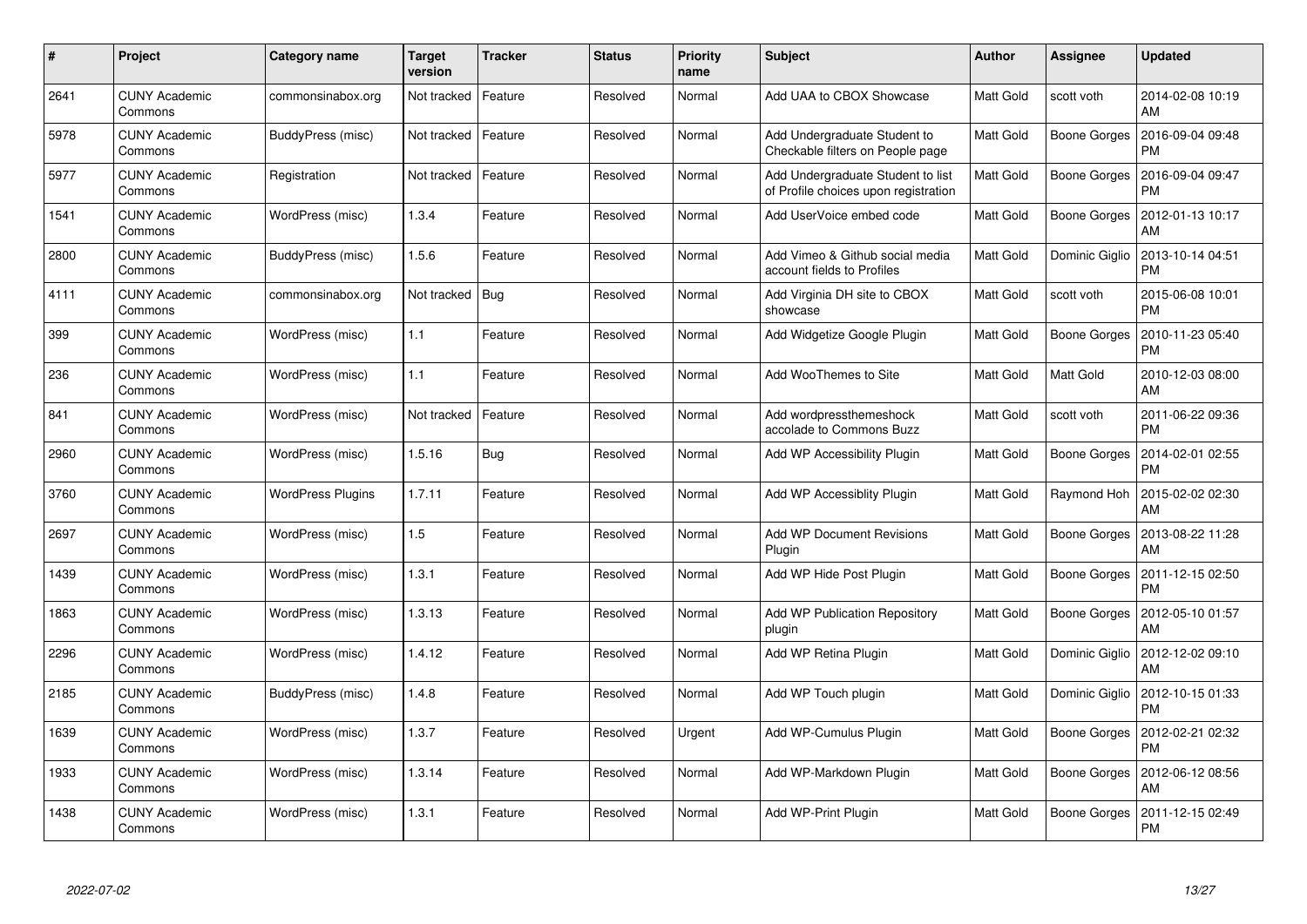| $\#$  | Project                         | Category name           | <b>Target</b><br>version | <b>Tracker</b> | <b>Status</b> | Priority<br>name | <b>Subject</b>                                                                        | <b>Author</b>    | <b>Assignee</b>     | <b>Updated</b>                |
|-------|---------------------------------|-------------------------|--------------------------|----------------|---------------|------------------|---------------------------------------------------------------------------------------|------------------|---------------------|-------------------------------|
| 496   | <b>CUNY Academic</b><br>Commons | WordPress (misc)        | 1.1.5                    | Feature        | Resolved      | Normal           | Add wp-resume Plugin to Site                                                          | Matt Gold        | Boone Gorges        | 2010-12-20 10:09<br>AM        |
| 1093  | <b>CUNY Academic</b><br>Commons | WordPress (misc)        | 1.2.5                    | Feature        | Resolved      | Normal           | Add WP-SyntaxEvolved Plugin                                                           | Matt Gold        | <b>Boone Gorges</b> | 2011-09-12 06:13<br><b>PM</b> |
| 567   | <b>CUNY Academic</b><br>Commons | WordPress (misc)        | 1.1.10                   | Feature        | Resolved      | Normal           | Add WPFolio and Bibliotype<br><b>Themes</b>                                           | Matt Gold        | Matt Gold           | 2011-02-21 04:16<br><b>PM</b> |
| 56    | <b>CUNY Academic</b><br>Commons | BuddyPress (misc)       |                          | <b>Bug</b>     | Resolved      | Normal           | Addition of a Profile Field Option<br>Removes Existing One                            | Matt Gold        | Zach Davis          | 2009-10-27 05:14<br><b>PM</b> |
| 1830  | <b>CUNY Academic</b><br>Commons |                         | Not tracked              | Support        | Resolved      | Normal           | Addition to Help Wanted Blog                                                          | Matt Gold        | scott voth          | 2012-04-16 09:47<br><b>PM</b> |
| 10209 | <b>CUNY Academic</b><br>Commons | BuddyPress (misc)       | 1.13.8                   | <b>Bug</b>     | Resolved      | Normal           | Additional login prompt                                                               | Matt Gold        | Raymond Hor         | 2018-08-29 03:23<br><b>PM</b> |
| 84    | <b>CUNY Academic</b><br>Commons | Upgrades                |                          | Bug            | Resolved      | Normal           | Additional QA round                                                                   | Matt Gold        | Zach Davis          | 2010-05-11 04:54<br><b>PM</b> |
| 2733  | <b>CUNY Academic</b><br>Commons | <b>Public Portfolio</b> | 1.6                      | Bug            | Resolved      | Normal           | Address UX issues in Profile<br>submenu on admin bar                                  | Matt Gold        | Chris Stein         | 2014-03-31 10:52<br><b>PM</b> |
| 11223 | <b>CUNY Academic</b><br>Commons | Design                  | 1.15                     | Feature        | Resolved      | Normal           | Adjust CC licensing statement on<br>sitewide footer                                   | Matt Gold        | Sonja Leix          | 2019-05-07 02:31<br><b>PM</b> |
| 12966 | <b>CUNY Academic</b><br>Commons | BuddyPress (misc)       | 1.16.15                  | Feature        | Resolved      | Normal           | Adjust export data page language to<br>indicate that you should not leave<br>the page | Matt Gold        | Raymond Hoh         | 2020-07-14 12:07<br><b>PM</b> |
| 773   | <b>CUNY Academic</b><br>Commons | WordPress (misc)        | 1.2.4.2                  | Feature        | Resolved      | Low              | <b>Adjust Featured Content Widget</b><br>Default Images                               | Matt Gold        | Boone Gorges        | 2011-11-02 01:44<br>AM        |
| 2184  | <b>CUNY Academic</b><br>Commons | BuddyPress (misc)       | 1.4.9                    | Support        | Resolved      | Normal           | Adjust Invite Directions to include<br>info about max invites                         | Matt Gold        | Boone Gorges        | 2012-11-03 04:23<br><b>PM</b> |
| 2483  | <b>CUNY Academic</b><br>Commons | WordPress (misc)        | 1.4.21                   | Feature        | Resolved      | Normal           | Advanced iFrame plugin request                                                        | Matt Gold        | <b>Boone Gorges</b> | 2013-03-11 03:06<br><b>PM</b> |
| 1145  | <b>CUNY Academic</b><br>Commons | BuddyPress (misc)       | 1.2.5                    | Bug            | Resolved      | Low              | Alert Box on Group Join                                                               | Matt Gold        | Boone Gorges        | 2011-09-12 05:56<br><b>PM</b> |
| 3267  | <b>CUNY Academic</b><br>Commons | Server                  | Not tracked              | Support        | Resolved      | Normal           | Alert Domain-Mapped Blog Owners<br>about upcoming downtime                            | <b>Matt Gold</b> | scott voth          | 2014-08-24 02:09<br><b>PM</b> |
| 115   | <b>CUNY Academic</b><br>Commons | Upgrades                |                          | Bug            | Resolved      | High             | Alliw spreadsheet attachments on<br>forum posts                                       | Matt Gold        | <b>Boone Gorges</b> | 2009-12-06 12:13<br>AM        |
| 5606  | <b>CUNY Academic</b><br>Commons | Group Forums            | Not tracked              | Feature        | Resolved      | Normal           | Allow .txt files as forum post<br>attachments                                         | Matt Gold        | Boone Gorges        | 2016-05-24 07:37<br>AM        |
| 2948  | <b>CUNY Academic</b><br>Commons | WordPress (misc)        | Not tracked              | Feature        | Resolved      | Normal           | Allow epub file uploads to blogs                                                      | Matt Gold        | Boone Gorges        | 2014-01-02 02:58<br><b>PM</b> |
| 2322  | <b>CUNY Academic</b><br>Commons | BuddyPress (misc)       | 1.5                      | Feature        | Resolved      | Normal           | Allow File uploads to be added<br>"quietly" (without email notification)              | Matt Gold        | Dominic Giglio      | 2013-08-21 05:23<br><b>PM</b> |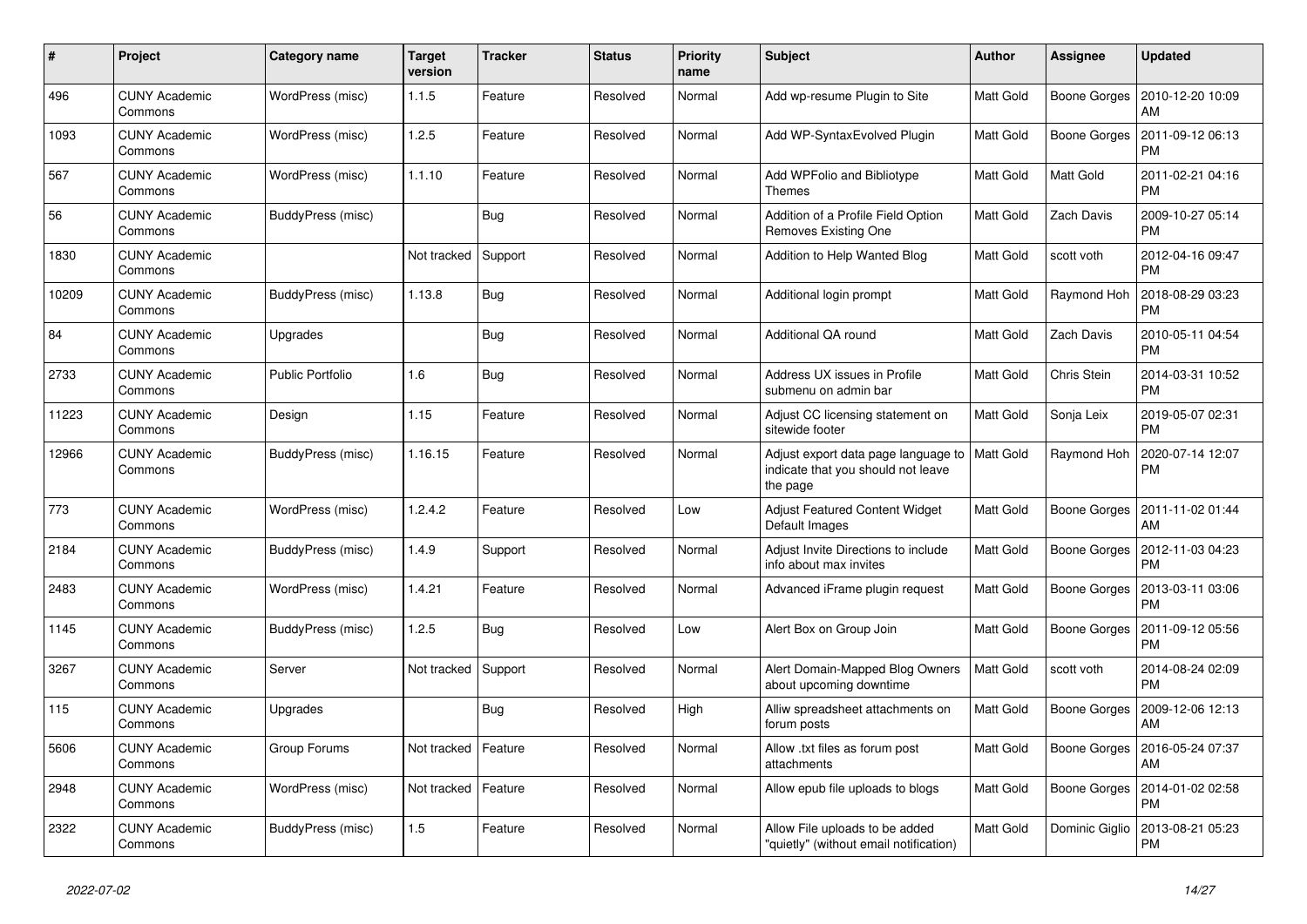| $\#$ | Project                         | Category name            | <b>Target</b><br>version | <b>Tracker</b> | <b>Status</b> | <b>Priority</b><br>name | <b>Subject</b>                                                                        | Author           | Assignee            | <b>Updated</b>                |
|------|---------------------------------|--------------------------|--------------------------|----------------|---------------|-------------------------|---------------------------------------------------------------------------------------|------------------|---------------------|-------------------------------|
| 188  | <b>CUNY Academic</b><br>Commons | BuddyPress (misc)        |                          | Feature        | Resolved      | Low                     | Allow Group Documents to be<br>Sorted by Date                                         | Matt Gold        | Boone Gorges        | 2010-05-11 10:14<br><b>PM</b> |
| 1504 | <b>CUNY Academic</b><br>Commons | BuddyPress (misc)        | 1.4                      | Feature        | Resolved      | Normal                  | Allow members to choose multiple<br>colleges on Profile pages                         | Matt Gold        | <b>Boone Gorges</b> | 2012-08-01 03:34<br><b>PM</b> |
| 177  | <b>CUNY Academic</b><br>Commons | BuddyPress (misc)        |                          | Feature        | Resolved      | Normal                  | Allow members to edit forum posts                                                     | Matt Gold        | Boone Gorges        | 2010-05-11 10:01<br><b>PM</b> |
| 532  | <b>CUNY Academic</b><br>Commons | BuddyPress (misc)        | 1.3                      | Feature        | Resolved      | Normal                  | Allow members to paste in a group<br>of email addresses when sending<br>invites       | Matt Gold        | <b>Boone Gorges</b> | 2011-09-13 01:12<br><b>PM</b> |
| 2192 | CUNY Academic<br>Commons        | Group Files              | 1.6                      | Feature        | Resolved      | Normal                  | Allow members to replace files                                                        | Matt Gold        | Boone Gorges        | 2014-03-21 03:37<br><b>PM</b> |
| 1457 | <b>CUNY Academic</b><br>Commons | BuddyPress (misc)        | 1.4                      | Feature        | Resolved      | Low                     | Allow people to clear old status<br>updates                                           | Matt Gold        | Dominic Giglio      | 2012-04-24 10:35<br>AM        |
| 2833 | <b>CUNY Academic</b><br>Commons | Group Files              | 1.6                      | Bug            | Resolved      | Normal                  | Allow silent file deletions                                                           | Matt Gold        | Boone Gorges        | 2014-03-21 03:50<br><b>PM</b> |
| 906  | <b>CUNY Academic</b><br>Commons | <b>BuddyPress (misc)</b> | 1.3                      | Feature        | Resolved      | Low                     | Allow users to edit BP Doc<br>comments                                                | Matt Gold        | <b>Boone Gorges</b> | 2011-09-14 01:27<br>AM        |
| 2976 | <b>CUNY Academic</b><br>Commons | BuddyPress (misc)        | 1.5.16                   | Feature        | Resolved      | Normal                  | Allow users to permanently dismiss<br>notification of new profiles on profile<br>page | Matt Gold        | Boone Gorges        | 2014-02-01 02:56<br><b>PM</b> |
| 1462 | CUNY Academic<br>Commons        | WordPress (misc)         | 1.3.13                   | Support        | Resolved      | Normal                  | Allowing registration by cuny.tv<br>domains                                           | Matt Gold        | Boone Gorges        | 2012-05-02 12:16<br><b>PM</b> |
| 184  | <b>CUNY Academic</b><br>Commons | BuddyPress (misc)        |                          | Support        | Resolved      | Normal                  | Allowing Users to Delete Accounts                                                     | Matt Gold        | Boone Gorges        | 2010-05-11 09:54<br><b>PM</b> |
| 2755 | <b>CUNY Academic</b><br>Commons | BuddyPress (misc)        | 1.5.1                    | Bug            | Resolved      | Normal                  | Alphabetize list of colleges in<br>positions drop-down                                | Matt Gold        | <b>Boone Gorges</b> | 2013-08-29 09:30<br>AM        |
| 282  | <b>CUNY Academic</b><br>Commons | BuddyPress (misc)        | 1.1                      | Feature        | Resolved      | Normal                  | Alter "Kick and Ban" Group<br>Functionality                                           | Matt Gold        | <b>Boone Gorges</b> | 2010-09-08 06:14<br><b>PM</b> |
| 5221 | <b>CUNY Academic</b><br>Commons | Reply By Email           | 1.10                     | <b>Bug</b>     | Resolved      | Normal                  | Alter Error messages for RBE                                                          | Matt Gold        | Raymond Hoh         | 2016-10-24 02:11<br>AM        |
| 3223 | <b>CUNY Academic</b><br>Commons | <b>Public Portfolio</b>  | 1.7                      | <b>Bug</b>     | Resolved      | Low                     | Alter Profile Editing Unsaved Text<br><b>Warning Feature</b>                          | Matt Gold        | Boone Gorges        | 2014-09-22 09:18<br><b>PM</b> |
| 1412 | <b>CUNY Academic</b><br>Commons | BuddyPress (misc)        | 1.3                      | Bug            | Resolved      | Normal                  | Alter text on pop-up message about<br>role field                                      | <b>Matt Gold</b> | Boone Gorges        | 2011-12-08 12:58<br><b>PM</b> |
| 2845 | CUNY Academic<br>Commons        | BuddyPress (misc)        | 1.5.7                    | Bug            | Resolved      | Normal                  | Anchor errors with bp activity items<br>created from associated blog<br>postings      | Matt Gold        | Boone Gorges        | 2013-11-01 08:15<br><b>PM</b> |
| 7823 | <b>CUNY Academic</b><br>Commons | Home Page                |                          | Feature        | Resolved      | High                    | animated gif on frontpage                                                             | Matt Gold        | Boone Gorges        | 2017-03-22 04:36<br><b>PM</b> |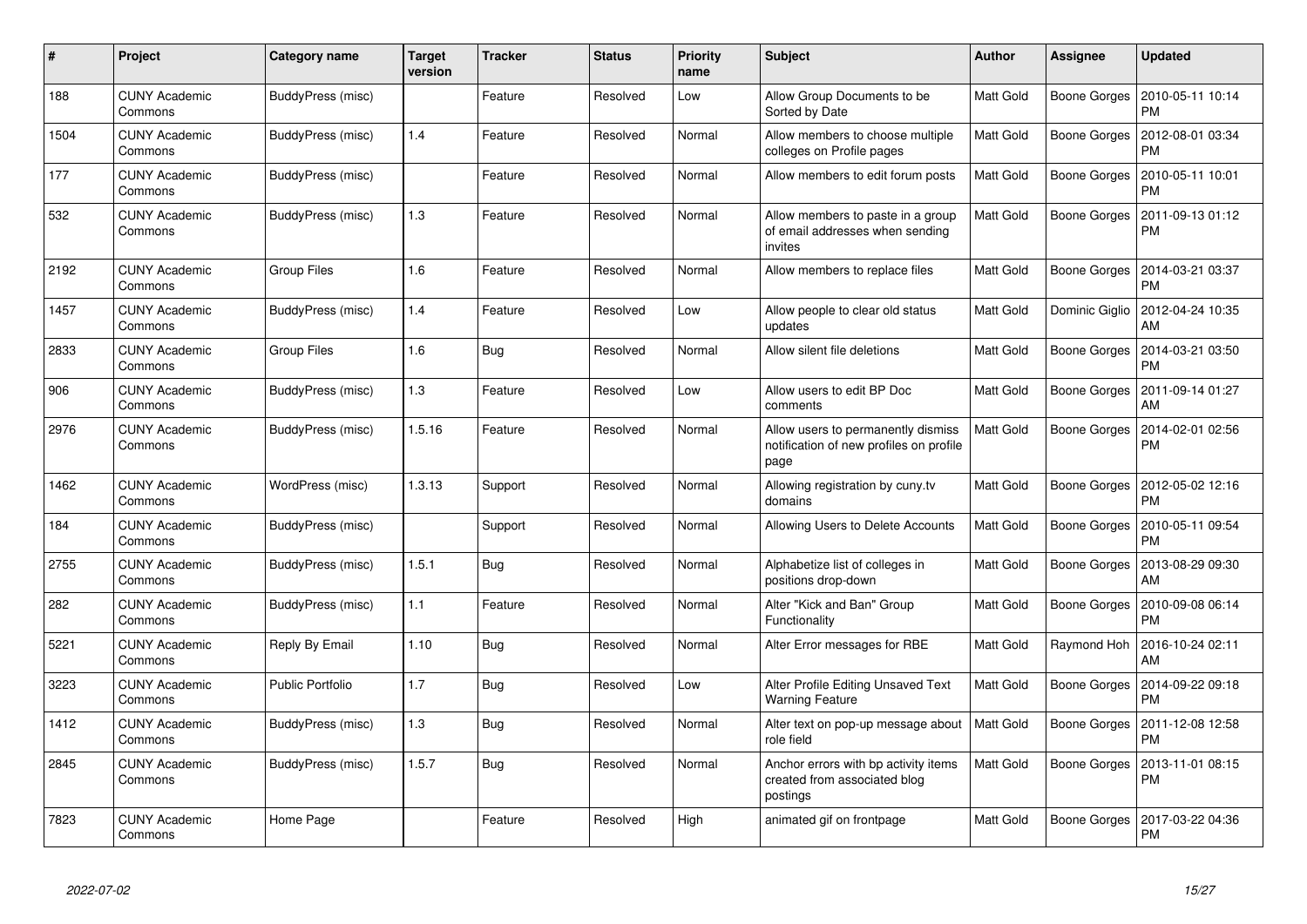| $\#$ | Project                         | Category name      | <b>Target</b><br>version | <b>Tracker</b> | <b>Status</b> | Priority<br>name | <b>Subject</b>                                                       | <b>Author</b>    | <b>Assignee</b>     | <b>Updated</b>                |
|------|---------------------------------|--------------------|--------------------------|----------------|---------------|------------------|----------------------------------------------------------------------|------------------|---------------------|-------------------------------|
| 391  | <b>CUNY Academic</b><br>Commons | BuddyPress (misc)  | Not tracked              | Feature        | Resolved      | Normal           | Announce changes to Group<br>Interface                               | Matt Gold        | <b>Brian Foote</b>  | 2010-12-09 05:18<br><b>PM</b> |
| 1922 | <b>CUNY Academic</b><br>Commons | WordPress (misc)   | Not tracked              | Support        | Resolved      | Normal           | Archiving files from a WP blog                                       | Matt Gold        | <b>Boone Gorges</b> | 2012-06-12 11:33<br>AM        |
| 374  | <b>CUNY Academic</b><br>Commons | WordPress (misc)   | Not tracked              | Support        | Resolved      | Normal           | Ask CUNY Campuses to Whitelist<br>Commons Domain                     | Matt Gold        | Sarah<br>Morgano    | 2013-09-08 10:12<br><b>PM</b> |
| 597  | <b>CUNY Academic</b><br>Commons | WordPress (misc)   | Not tracked              | Support        | Resolved      | Normal           | Assist Lehman Project with Account<br>Registrations                  | <b>Matt Gold</b> | Matt Gold           | 2011-11-03 10:20<br><b>PM</b> |
| 4315 | <b>CUNY Academic</b><br>Commons | WordPress (misc)   | Not tracked              | Bug            | Resolved      | Normal           | Authentication request                                               | Matt Gold        | <b>Boone Gorges</b> | 2015-07-21 05:55<br><b>PM</b> |
| 5520 | NYCDH Community Site            |                    |                          | Feature        | Resolved      | Normal           | Auto-Add Newly Registered<br>Members to the Announcements<br>Group   | Matt Gold        | Raymond Hoh         | 2016-05-03 07:25<br><b>PM</b> |
| 1401 | <b>CUNY Academic</b><br>Commons | BuddyPress (misc)  | 1.4                      | Bug            | Resolved      | Low              | Avoiding really long blog names                                      | Matt Gold        | Dominic Giglio      | 2012-07-16 01:02<br><b>PM</b> |
| 9235 | <b>CUNY Academic</b><br>Commons | Reply By Email     | 1.14                     | Bug            | Resolved      | Normal           | Better RBE error messaging when<br>duplicate content is detected     | Matt Gold        | Raymond Hoh         | 2018-11-14 10:35<br>AM        |
| 173  | <b>CUNY Academic</b><br>Commons | BuddyPress (misc)  |                          | Bug            | Resolved      | Normal           | Blockquote display cut off in mac<br>browsers                        | Matt Gold        | Boone Gorges        | 2010-05-11 04:58<br><b>PM</b> |
| 5556 | <b>CUNY Academic</b><br>Commons | WordPress (misc)   | 1.9.16                   | <b>Bug</b>     | Resolved      | Normal           | Blog comment leads to<br>unauthorized post warning                   | Matt Gold        | Boone Gorges        | 2016-05-21 11:12<br><b>PM</b> |
| 342  | <b>CUNY Academic</b><br>Commons | Blogs (BuddyPress) | 1.10.2                   | Feature        | Resolved      | Low              | <b>Blog Listing Displays User Avatars</b><br>Instead of Blog Avatars | Matt Gold        | Boone Gorges        | 2019-12-06 11:08<br>AM        |
| 318  | <b>CUNY Academic</b><br>Commons | Upgrades           | 1.0.1                    | Feature        | Resolved      | Normal           | Blog post on 1.01?                                                   | Matt Gold        | Boone Gorges        | 2010-08-31 09:40<br>AM        |
| 2106 | <b>CUNY Academic</b><br>Commons | BuddyPress (misc)  | Not tracked              | Support        | Resolved      | Normal           | Blog posts part of group activity<br>feed                            | Matt Gold        | <b>Boone Gorges</b> | 2016-01-26 12:30<br>AM        |
| 419  | <b>CUNY Academic</b><br>Commons | WordPress (misc)   | 1.1.1                    | <b>Bug</b>     | Resolved      | Normal           | Blog/Blog Post Featured Content<br><b>Widget Errors</b>              | Matt Gold        | CIC Michael         | 2010-12-07 08:14<br>AM        |
| 65   | <b>CUNY Academic</b><br>Commons | WordPress (misc)   |                          | Bug            | Resolved      | Normal           | Blogs not accepting doc and docx<br>files as extensions              | <b>Matt Gold</b> | <b>Matt Gold</b>    | 2009-11-17 10:04<br><b>PM</b> |
| 8793 | <b>CUNY Academic</b><br>Commons | Help/Codex         | 1.12.3                   | Bug            | Resolved      | Normal           | Bold email address on help page                                      | Matt Gold        | Paige Dupont        | 2017-11-28 11:21<br>AM        |
| 5128 | <b>CUNY Academic</b><br>Commons | Group Forums       | 1.9.5                    | <b>Bug</b>     | Resolved      | Normal           | Botched forum display of posting to<br>multiple groups info          | Matt Gold        | Daniel Jones        | 2016-01-19 03:13<br><b>PM</b> |
| 482  | <b>CUNY Academic</b><br>Commons | WordPress (misc)   | 1.1.4                    | <b>Bug</b>     | Resolved      | Normal           | BP Admin Bar Display Error                                           | Matt Gold        | Boone Gorges        | 2010-12-16 08:45<br>AM        |
| 109  | <b>CUNY Academic</b><br>Commons | Upgrades           |                          | Bug            | Resolved      | Normal           | BP Admin Bar doesn't appear on<br>login screen                       | Matt Gold        | Boone Gorges        | 2010-05-11 05:21<br><b>PM</b> |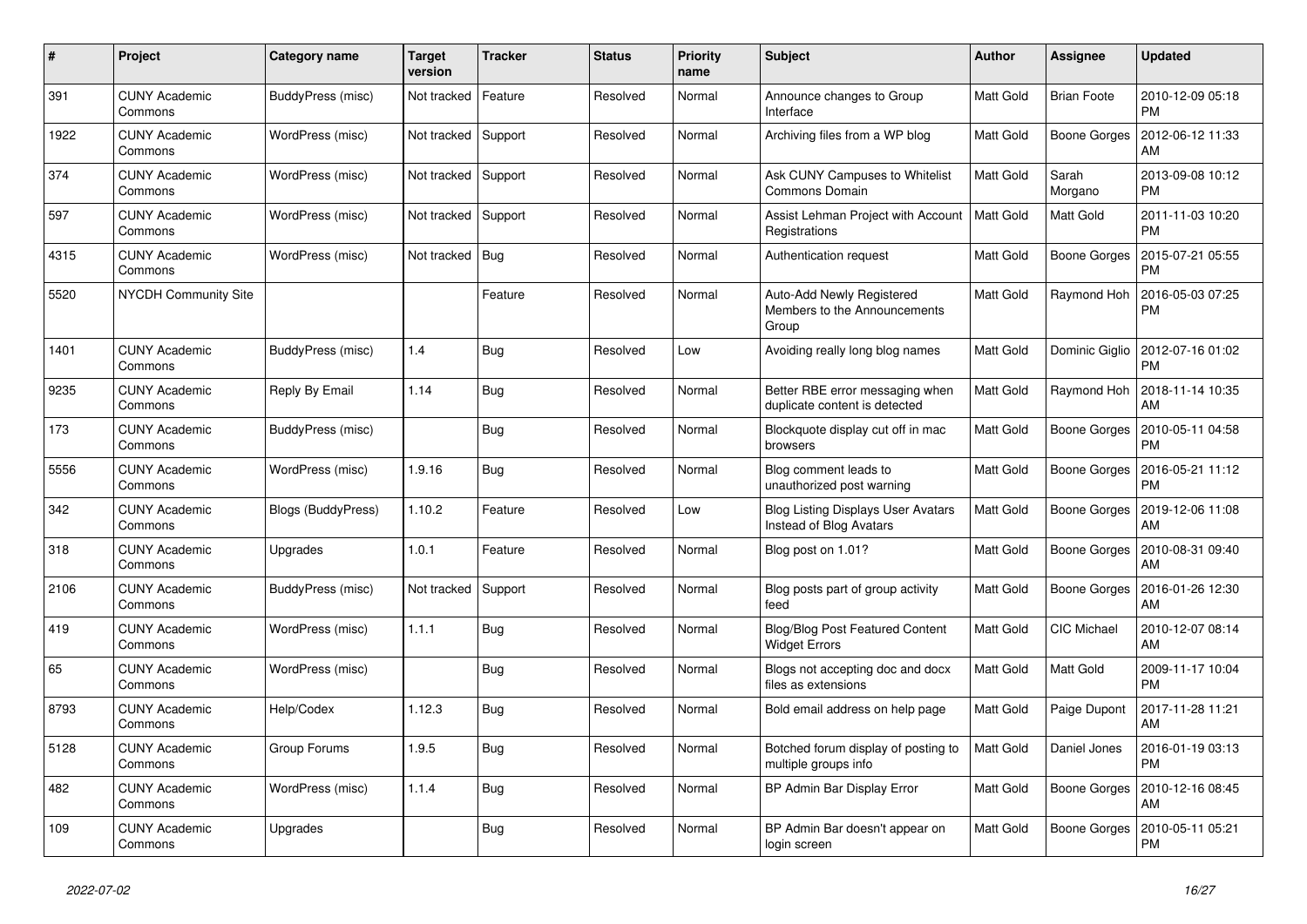| #     | Project                         | Category name          | <b>Target</b><br>version | <b>Tracker</b> | <b>Status</b> | Priority<br>name | <b>Subject</b>                                                                | <b>Author</b> | <b>Assignee</b>     | <b>Updated</b>                |
|-------|---------------------------------|------------------------|--------------------------|----------------|---------------|------------------|-------------------------------------------------------------------------------|---------------|---------------------|-------------------------------|
| 527   | <b>CUNY Academic</b><br>Commons | BuddyPress (misc)      | 1.1.7                    | Bug            | Resolved      | Low              | BP Admin Bar Doesn't Show up on<br>Cityscape Theme                            | Matt Gold     | Boone Gorges        | 2011-01-04 03:39<br><b>PM</b> |
| 796   | <b>CUNY Academic</b><br>Commons | Wiki                   | 1.2.4                    | Bug            | Resolved      | Normal           | BP Admin Bar Header Margin                                                    | Matt Gold     | Raymond Hoh         | 2011-06-07 02:37<br><b>PM</b> |
| 340   | <b>CUNY Academic</b><br>Commons | BuddyPress (misc)      | 1.1                      | Bug            | Resolved      | High             | BP Admin Bar Menu Mouseover<br><b>Areas Too Sensitive</b>                     | Matt Gold     | Boone Gorges        | 2010-12-01 09:48<br>AM        |
| 235   | <b>CUNY Academic</b><br>Commons | BuddyPress (misc)      |                          | <b>Bug</b>     | Resolved      | Normal           | BP Admin Bar Not Appearing on<br>Help Blog                                    | Matt Gold     | Boone Gorges        | 2010-05-20 06:15<br><b>PM</b> |
| 82    | <b>CUNY Academic</b><br>Commons | Upgrades               |                          | Bug            | Resolved      | Normal           | BP Admin Styles/Subdomain blogs                                               | Matt Gold     | CIC Michael         | 2010-05-20 03:10<br><b>PM</b> |
| 9105  | <b>CUNY Academic</b><br>Commons | <b>BuddyPress Docs</b> | 1.12.7                   | <b>Bug</b>     | Resolved      | Urgent           | BP doc titles/dates messed up                                                 | Matt Gold     | Boone Gorges        | 2018-01-23 11:00<br>AM        |
| 735   | <b>CUNY Academic</b><br>Commons | BuddyPress (misc)      | 1.2.5                    | Feature        | Resolved      | Normal           | BP Docs - Include Check-Box to<br>Avoid Email Notifications of Minor<br>Edits | Matt Gold     | Boone Gorges        | 2011-07-24 11:34<br>AM        |
| 905   | <b>CUNY Academic</b><br>Commons | BuddyPress (misc)      | 1.2.4                    | <b>Bug</b>     | Resolved      | Low              | BP Docs Authentication Issue                                                  | Matt Gold     | Boone Gorges        | 2011-07-12 01:39<br><b>PM</b> |
| 992   | <b>CUNY Academic</b><br>Commons | BuddyPress (misc)      | 1.2.5                    | Bug            | Resolved      | Normal           | BP Docs comments show up on WP<br>Dashboard                                   | Matt Gold     | Boone Gorges        | 2011-07-19 02:17<br><b>PM</b> |
| 993   | <b>CUNY Academic</b><br>Commons | BuddyPress (misc)      | 1.2.5                    | Bug            | Resolved      | Low              | <b>BP Docs Notification Issue</b>                                             | Matt Gold     | <b>Boone Gorges</b> | 2011-07-20 12:10<br>AM        |
| 806   | <b>CUNY Academic</b><br>Commons | BuddyPress (misc)      | 1.2.4                    | <b>Bug</b>     | Resolved      | Normal           | <b>BP Docs Notification Throttling</b><br><b>Issues</b>                       | Matt Gold     | Boone Gorges        | 2011-06-08 12:17<br><b>PM</b> |
| 3289  | NYCDH Community Site            |                        |                          | <b>Bug</b>     | Resolved      | Normal           | BP Docs revision overflowing div<br>containers                                | Matt Gold     | Raymond Hoh         | 2014-06-26 05:19<br><b>PM</b> |
| 1616  | <b>CUNY Academic</b><br>Commons | BuddyPress (misc)      | 1.3.7                    | Bug            | Resolved      | Low              | BP Docs timeout issue                                                         | Matt Gold     | <b>Boone Gorges</b> | 2012-02-21 03:23<br><b>PM</b> |
| 2528  | <b>CUNY Academic</b><br>Commons | BuddyPress (misc)      | 1.4.31                   | Feature        | Resolved      | Low              | BP emails sent from secondary<br>sites should use main site headers           | Matt Gold     | Raymond Hoh         | 2013-07-11 11:14<br>AM        |
| 3265  | <b>CUNY Academic</b><br>Commons | Reply By Email         | Not tracked   Bug        |                | Resolved      | Normal           | BPE Duplicate message issue                                                   | Matt Gold     | Matt Gold           | 2014-06-11 10:59<br><b>PM</b> |
| 783   | <b>CUNY Academic</b><br>Commons | BuddyPress (misc)      | 1.2.4                    | Bug            | Resolved      | Normal           | <b>Broken Avatar Images</b>                                                   | Matt Gold     | <b>Boone Gorges</b> | 2011-06-06 02:49<br><b>PM</b> |
| 138   | <b>CUNY Academic</b><br>Commons | BuddyPress (misc)      |                          | <b>Bug</b>     | Resolved      | Normal           | Broken Links in Forum Notification<br>Emails                                  | Matt Gold     | Boone Gorges        | 2010-03-02 07:59<br><b>PM</b> |
| 15228 | <b>CUNY Academic</b><br>Commons | BuddyPress (misc)      | 1.19.3                   | Bug            | Resolved      | Normal           | Broken site icon in "Sites Across<br><b>CUNY Listing</b>                      | Matt Gold     | Raymond Hoh         | 2022-01-26 07:48<br><b>PM</b> |
| 3581  | <b>CUNY Academic</b><br>Commons | <b>BuddyPress Docs</b> | 1.7.1                    | Bug            | Resolved      | Normal           | BuddyPress Docs Line Break issue                                              | Matt Gold     | Boone Gorges        | 2014-10-20 02:56<br><b>PM</b> |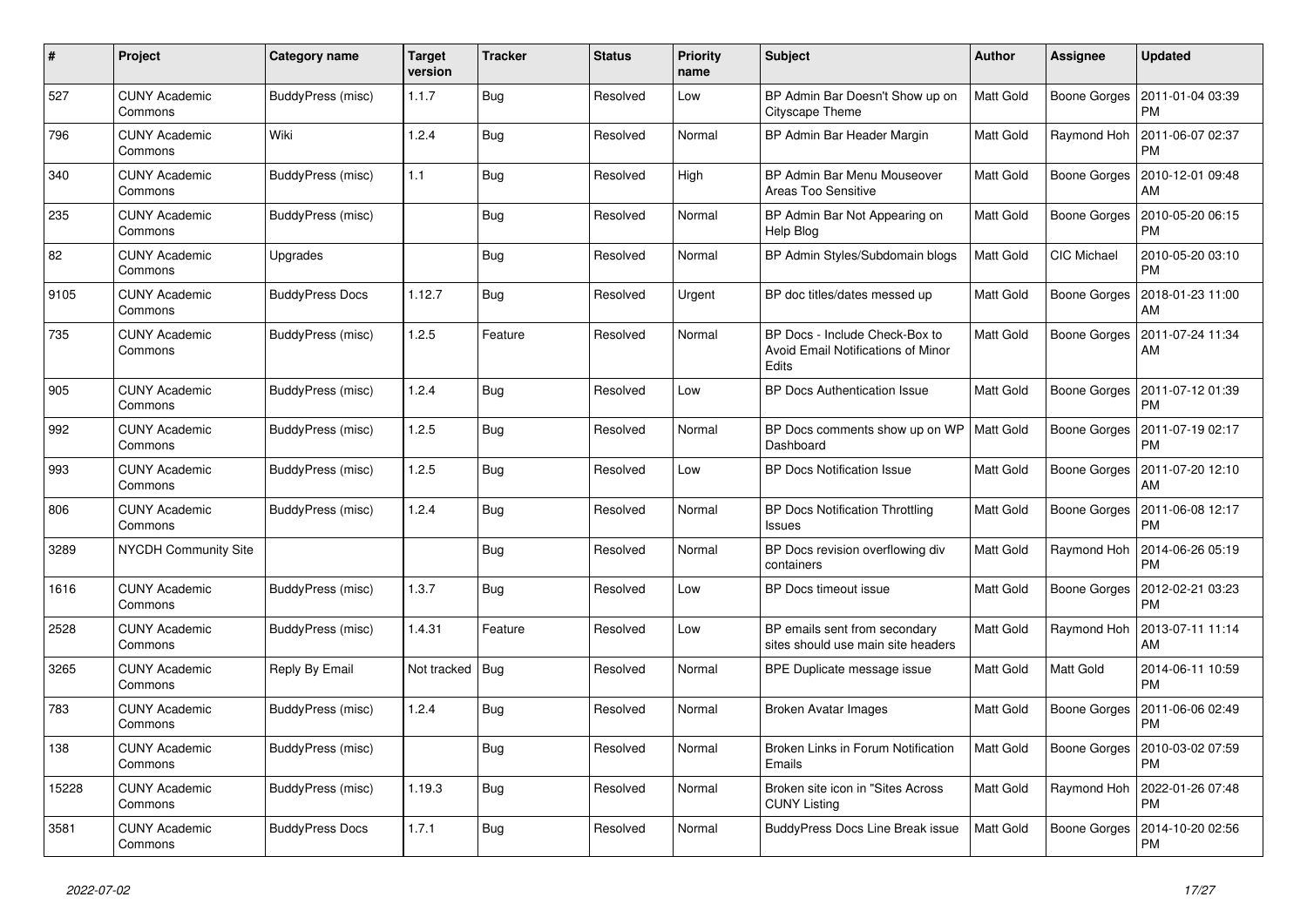| $\pmb{\#}$     | <b>Project</b>                  | Category name     | <b>Target</b><br>version | <b>Tracker</b> | <b>Status</b> | <b>Priority</b><br>name | <b>Subject</b>                                                                         | <b>Author</b>    | <b>Assignee</b>     | <b>Updated</b>                |
|----------------|---------------------------------|-------------------|--------------------------|----------------|---------------|-------------------------|----------------------------------------------------------------------------------------|------------------|---------------------|-------------------------------|
| 623            | <b>CUNY Academic</b><br>Commons | BuddyPress (misc) | 1.2                      | Feature        | Resolved      | Normal                  | <b>BuddyPress Docs: Move</b><br>Paste-from-Word Icon Into Top Row<br>of Tiny-MCE icons | Matt Gold        | Boone Gorges        | 2011-02-28 06:33<br><b>PM</b> |
| 3809           | <b>CUNY Academic</b><br>Commons | BuddyPress (misc) | 1.7.17                   | Bug            | Resolved      | Normal                  | BuddyPress member filters not<br>working correctly                                     | <b>Matt Gold</b> | Matt Gold           | 2015-03-22 01:03<br>AM        |
| 2622           | <b>NYCDH Community Site</b>     |                   |                          | Support        | Resolved      | Normal                  | BuddyPress Members Widget on<br>Homepage doesn't show new<br>members                   | Matt Gold        | Raymond Hoh         | 2013-06-19 09:37<br>AM        |
| $\overline{7}$ | <b>CUNY Academic</b><br>Commons | BuddyPress (misc) |                          | Bug            | Resolved      | Normal                  | BuddyPress theme error on iPhone                                                       | Matt Gold        | Boone Gorges        | 2009-09-15 07:39<br><b>PM</b> |
| 5989           | <b>NYCDH Community Site</b>     |                   |                          | Support        | Resolved      | Normal                  | Buddypress/WP question                                                                 | Matt Gold        | Raymond Hoh         | 2018-02-21 07:16<br><b>PM</b> |
| 1487           | <b>CUNY Academic</b><br>Commons | BuddyPress (misc) | 1.3.3                    | Feature        | Resolved      | Normal                  | Bug when using Featured Widget to<br>display a page                                    | Matt Gold        | <b>Boone Gorges</b> | 2012-01-10 10:05<br><b>PM</b> |
| 1134           | <b>CUNY Academic</b><br>Commons | WordPress (misc)  | 1.3                      | Feature        | Resolved      | Normal                  | <b>Build Flexibility for Image Choices</b><br>into Featured Content Widget             | <b>Matt Gold</b> | Boone Gorges        | 2011-11-30 02:27<br>AM        |
| 2293           | <b>CUNY Academic</b><br>Commons | commonsinabox.org |                          | Bug            | Resolved      | Normal                  | Building community on<br>commonsinabox.org - add members<br>page                       | Matt Gold        | Chris Stein         | 2012-11-25 03:43<br><b>PM</b> |
| 5097           | <b>CUNY Academic</b><br>Commons | Registration      | Not tracked              | Support        | Resolved      | Normal                  | Bulk account creation                                                                  | Matt Gold        | Boone Gorges        | 2016-04-07 11:14<br>AM        |
| 467            | <b>CUNY Academic</b><br>Commons | BuddyPress (misc) | Not tracked              | Bug            | Resolved      | Low                     | CAC Blog no longer listed on<br>BP-Admin Bar "My Blogs" list                           | Matt Gold        | Boone Gorges        | 2010-12-21 12:38<br><b>PM</b> |
| 2737           | <b>CUNY Academic</b><br>Commons | BuddyPress (misc) | 1.5.0.2                  | Bug            | Resolved      | Urgent                  | CAC Not allowing CUNY Addresses<br>to Register                                         | Matt Gold        | <b>Boone Gorges</b> | 2013-08-26 05:43<br><b>PM</b> |
| 9148           | <b>CUNY Academic</b><br>Commons | Layout            | 1.12.11                  | Bug            | Resolved      | Normal                  | CAC on Microsoft Edge                                                                  | <b>Matt Gold</b> | Matt Gold           | 2018-03-27 11:34<br>AM        |
| 4180           | <b>CUNY Academic</b><br>Commons | WordPress (misc)  | Not tracked              | Bug            | Resolved      | High                    | Cache issues: site deletion process                                                    | Matt Gold        | <b>Boone Gorges</b> | 2016-02-07 10:05<br><b>PM</b> |
| 1657           | <b>CUNY Academic</b><br>Commons | BuddyPress (misc) | 1.3.10                   | Bug            | Resolved      | Normal                  | Caching Issues                                                                         | Matt Gold        |                     | 2012-04-04 10:17<br>AM        |
| 4802           | <b>CUNY Academic</b><br>Commons | Events            | Not tracked              | Feature        | Resolved      | Normal                  | Calendar Display                                                                       | Matt Gold        | Boone Gorges        | 2015-10-25 01:38<br><b>PM</b> |
| 6143           | <b>CUNY Academic</b><br>Commons | Events            | 1.10.1                   | Documentation  | Resolved      | Normal                  | Calendar Embed documentation                                                           | Matt Gold        | scott voth          | 2016-11-11 11:02<br>AM        |
| 11864          | <b>CUNY Academic</b><br>Commons | Events            | Not tracked              | Support        | Resolved      | Normal                  | Calendar notification question                                                         | Matt Gold        | <b>Boone Gorges</b> | 2019-09-16 05:39<br><b>PM</b> |
| 3654           | CUNY Academic<br>Commons        | Group Forums      | 1.7.4                    | <b>Bug</b>     | Resolved      | Normal                  | can only attached one file to a forum<br>post                                          | Matt Gold        | Boone Gorges        | 2014-11-21 10:42<br>AM        |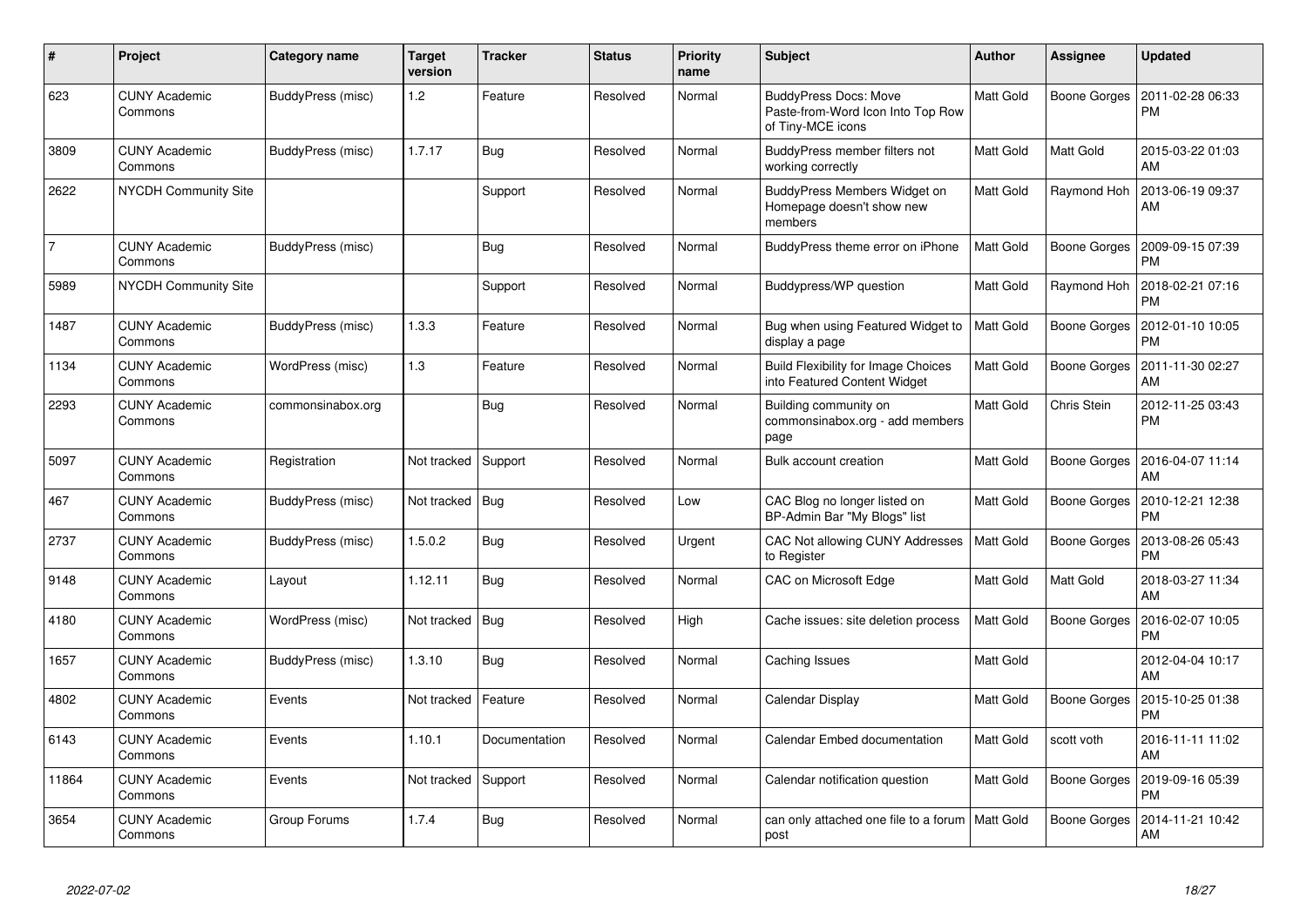| #    | Project                         | Category name             | <b>Target</b><br>version | <b>Tracker</b> | <b>Status</b> | <b>Priority</b><br>name | <b>Subject</b>                                                     | <b>Author</b> | <b>Assignee</b> | <b>Updated</b>                |
|------|---------------------------------|---------------------------|--------------------------|----------------|---------------|-------------------------|--------------------------------------------------------------------|---------------|-----------------|-------------------------------|
| 9107 | <b>CUNY Academic</b><br>Commons | Non-CUNY sign up<br>codes | 1.12.7                   | <b>Bug</b>     | Resolved      | Normal                  | Can't add group to non-CUNY<br>sign-up code                        | Matt Gold     | Boone Gorges    | 2018-01-23 04:15<br><b>PM</b> |
| 1841 | <b>CUNY Academic</b><br>Commons | WordPress (misc)          | Not tracked              | Support        | Resolved      | Normal                  | Can't find network admin menu                                      | Matt Gold     | Boone Gorges    | 2012-04-19 10:30<br><b>PM</b> |
| 9875 | <b>CUNY Academic</b><br>Commons | Messages                  | 1.13.3                   | <b>Bug</b>     | Resolved      | Low                     | Can't mark message as read                                         | Matt Gold     | Boone Gorges    | 2018-06-01 07:54<br><b>PM</b> |
| 810  | <b>CUNY Academic</b><br>Commons | BuddyPress (misc)         | 1.2.4                    | Bug            | Resolved      | Normal                  | Can't see all blogs in "My Blogs"                                  | Matt Gold     | Boone Gorges    | 2011-07-12 10:51<br><b>PM</b> |
| 315  | <b>CUNY Academic</b><br>Commons | WordPress (misc)          | 1.0.3                    | Bug            | Resolved      | Normal                  | Can't upload images to gallery                                     | Matt Gold     | Boone Gorges    | 2010-09-08 02:24<br><b>PM</b> |
| 4057 | <b>CUNY Academic</b><br>Commons | <b>BuddyPress Docs</b>    | 1.8.1                    | Bug            | Resolved      | Normal                  | Canceling edit mode of BP Doc<br>reloads editing screen            | Matt Gold     | Boone Gorges    | 2015-06-01 03:08<br><b>PM</b> |
| 205  | <b>CUNY Academic</b><br>Commons | BuddyPress (misc)         |                          | Bug            | Resolved      | High                    | <b>Cannot Create Account</b>                                       | Matt Gold     | Boone Gorges    | 2010-05-20 03:18<br><b>PM</b> |
| 2694 | <b>CUNY Academic</b><br>Commons | commonsinabox.org         | Not tracked              | Feature        | Resolved      | Normal                  | CBOX - Redirect to previous page<br>on login                       | Matt Gold     | Boone Gorges    | 2013-08-11 12:32<br><b>PM</b> |
| 2383 | <b>CUNY Academic</b><br>Commons | commonsinabox.org         | Not tracked              | Documentation  | Resolved      | Normal                  | CBOX documentation: site features                                  | Matt Gold     | scott voth      | 2014-03-01 09:46<br>AM        |
| 2271 | <b>CUNY Academic</b><br>Commons | commonsinabox.org         | Not tracked              | Feature        | Resolved      | Normal                  | CBOX forum posts include "notify by   Matt Gold<br>email" checkbox |               | Boone Gorges    | 2016-01-26 12:33<br>AM        |
| 2349 | <b>CUNY Academic</b><br>Commons | commonsinabox.org         |                          | Bug            | Resolved      | High                    | CBOX header image position off                                     | Matt Gold     | Boone Gorges    | 2012-12-15 10:21<br><b>PM</b> |
| 2279 | <b>CUNY Academic</b><br>Commons | commonsinabox.org         | Not tracked   Bug        |                | Resolved      | Low                     | CBOX mention system rewrites<br>twitter links                      | Matt Gold     | Boone Gorges    | 2012-11-20 07:41<br><b>PM</b> |
| 3706 | <b>CUNY Academic</b><br>Commons | commonsinabox.org         | Not tracked              | Feature        | Resolved      | Normal                  | CBOX nav bar                                                       | Matt Gold     | scott voth      | 2016-01-26 05:26<br><b>PM</b> |
| 2389 | <b>CUNY Academic</b><br>Commons | commonsinabox.org         | Not tracked              | Documentation  | Resolved      | Normal                  | <b>CBOX</b> slider documentation                                   | Matt Gold     | scott voth      | 2019-09-23 03:03<br><b>PM</b> |
| 3823 | <b>CUNY Academic</b><br>Commons | commonsinabox.org         | Not tracked   Bug        |                | Resolved      | Normal                  | CBOX styling issue                                                 | Matt Gold     | Boone Gorges    | 2015-02-23 03:33<br><b>PM</b> |
| 2275 | <b>CUNY Academic</b><br>Commons | commonsinabox.org         | Not tracked   Bug        |                | Resolved      | Normal                  | <b>CBOX</b> support requests                                       | Matt Gold     | Boone Gorges    | 2012-11-20 02:05<br><b>PM</b> |
| 2971 | JustPublics@365<br>MediaCamp    |                           |                          | Bug            | Resolved      | Normal                  | <b>CBOX Theme Error</b>                                            | Matt Gold     | Raymond Hoh     | 2014-01-24 09:00<br><b>PM</b> |
| 2625 | <b>CUNY Academic</b><br>Commons | commonsinabox.org         | Not tracked              | Support        | Resolved      | Normal                  | <b>CBOX Widget Documentation Page</b>                              | Matt Gold     | scott voth      | 2013-06-23 12:50<br><b>PM</b> |
| 1853 | <b>CUNY Academic</b><br>Commons | WordPress (misc)          | Not tracked   Bug        |                | Resolved      | Normal                  | CDev public?                                                       | Matt Gold     |                 | 2012-04-24 06:20<br><b>PM</b> |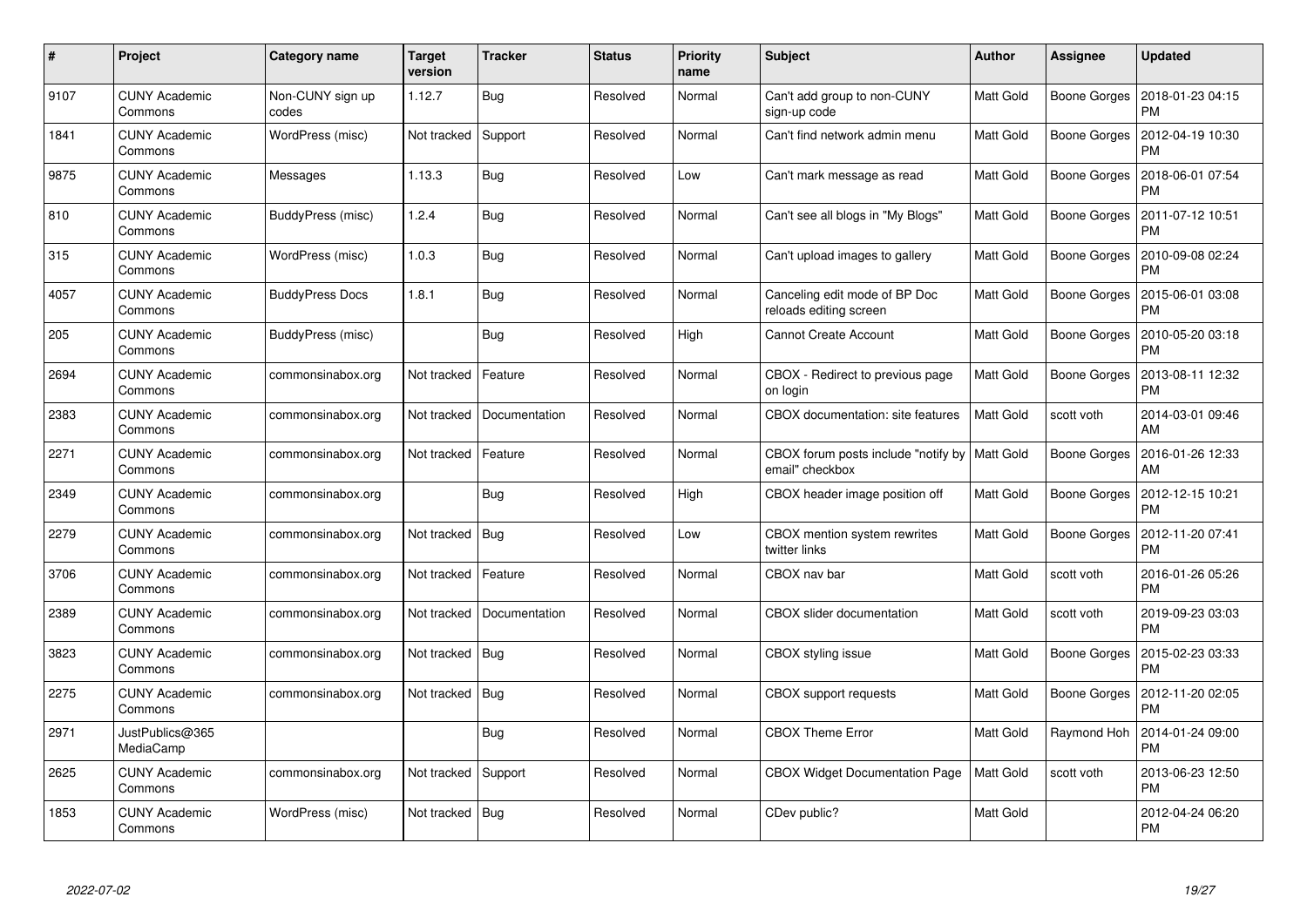| #    | Project                         | Category name              | <b>Target</b><br>version | <b>Tracker</b> | <b>Status</b> | <b>Priority</b><br>name | Subject                                                                                               | <b>Author</b>    | <b>Assignee</b>     | <b>Updated</b>                        |
|------|---------------------------------|----------------------------|--------------------------|----------------|---------------|-------------------------|-------------------------------------------------------------------------------------------------------|------------------|---------------------|---------------------------------------|
| 1902 | <b>CUNY Academic</b><br>Commons | WordPress (misc)           | Not tracked              | Bug            | Resolved      | Normal                  | CF access to home page slide<br>creation                                                              | Matt Gold        | Boone Gorges        | 2012-05-22 09:04<br>AM                |
| 2029 | <b>CUNY Academic</b><br>Commons | WordPress (misc)           | 1.4.11                   | Bug            | Resolved      | Normal                  | CForms error                                                                                          | Matt Gold        | Dominic Giglio      | 2012-11-17 02:15<br><b>PM</b>         |
| 2267 | <b>CUNY Academic</b><br>Commons |                            |                          | Bug            | Resolved      | Normal                  | Change "Cbox" to "CBOX" in<br>Dashboard Menu                                                          | Matt Gold        | <b>Boone Gorges</b> | 2012-11-18 11:01<br><b>PM</b>         |
| 281  | <b>CUNY Academic</b><br>Commons | BuddyPress (misc)          | 1.1                      | Feature        | Resolved      | Low                     | Change "Kick and Ban" terminology<br>in Group Interface                                               | Matt Gold        | <b>Boone Gorges</b> | 2010-09-08 06:14<br><b>PM</b>         |
| 2206 | <b>CUNY Academic</b><br>Commons | BuddyPress (misc)          | 1.4.9                    | Support        | Resolved      | Normal                  | Change anchor location for "Post<br>New Topic" in group forums                                        | <b>Matt Gold</b> | Dominic Giglio      | 2012-11-01 11:16<br>AM                |
| 2771 | <b>CUNY Academic</b><br>Commons | BuddyPress (misc)          | 1.5.2                    | Feature        | Resolved      | Normal                  | Change Brief Descriptor Text Color<br>Again                                                           | Matt Gold        | Boone Gorges        | 2013-09-10 06:07<br>AM                |
| 426  | <b>CUNY Academic</b><br>Commons | WordPress (misc)           | Not tracked              | Feature        | Resolved      | Normal                  | Change default blog theme once<br>WooThemes are installed                                             | Matt Gold        | <b>Matt Gold</b>    | 2010-12-21 12:42<br><b>PM</b>         |
| 5222 | <b>CUNY Academic</b><br>Commons | <b>Email Notifications</b> | Not tracked              | Feature        | Resolved      | Normal                  | Change email address in the footer<br>of email notifications                                          | Matt Gold        | Matt Gold           | 2016-04-08 11:49<br>AM                |
| 646  | <b>CUNY Academic</b><br>Commons | BuddyPress (misc)          | 1.2                      | Bug            | Resolved      | Low                     | Change Error Message Non<br>Logged-In Users See When<br>Authorized Page is Requested<br>Without Login | <b>Matt Gold</b> | Boone Gorges        | 2011-03-22 10:28<br>AM                |
| 510  | <b>CUNY Academic</b><br>Commons | BuddyPress (misc)          | 1.2                      | Feature        | Resolved      | Normal                  | Change group slug placement on<br>group admin menu                                                    | Matt Gold        | Boone Gorges        | 2011-02-21 04:51<br><b>PM</b>         |
| 4079 | <b>CUNY Academic</b><br>Commons | Events                     | 1.8.6                    | Bug            | Resolved      | Normal                  | Change ical label for Events<br>Calendar                                                              | Matt Gold        | Raymond Hoh         | 2015-07-22 04:16<br><b>PM</b>         |
| 1324 | <b>CUNY Academic</b><br>Commons | WordPress (misc)           | 1.2.5                    | Feature        | Resolved      | Normal                  | Change link on main nav bar for<br>"Help"                                                             | Matt Gold        | Boone Gorges        | 2011-11-04 12:08<br><b>PM</b>         |
| 2776 | <b>CUNY Academic</b><br>Commons | BuddyPress (misc)          | 1.5.2                    | Bug            | Resolved      | Normal                  | Change Name of SPS in College list   Matt Gold                                                        |                  | Boone Gorges        | 2013-09-11 08:19<br><b>PM</b>         |
| 237  | <b>CUNY Academic</b><br>Commons | BuddyPress (misc)          |                          | Feature        | Resolved      | Low                     | Change Subject Line of Emailed<br><b>Group Updates</b>                                                | Matt Gold        | Boone Gorges        | 2010-05-12 11:24<br>AM                |
| 238  | <b>CUNY Academic</b><br>Commons | BuddyPress (misc)          |                          | Feature        | Resolved      | Low                     | Change Subject Line of Group<br><b>Document Emails</b>                                                | Matt Gold        |                     | Boone Gorges   2010-05-12 11:27<br>AM |
| 29   | <b>CUNY Academic</b><br>Commons | Group Forums               |                          | Bug            | Resolved      | Low                     | Change user name display on<br><b>BbPress</b>                                                         | Matt Gold        |                     | Boone Gorges   2009-10-19 03:27<br>PM |
| 129  | <b>CUNY Academic</b><br>Commons | Wiki                       |                          | Feature        | Resolved      | Normal                  | Change wiki admin                                                                                     | Matt Gold        | Lucas<br>Thurston   | 2010-05-11 09:57<br><b>PM</b>         |
| 361  | <b>CUNY Academic</b><br>Commons | BuddyPress (misc)          | $1.1$                    | Feature        | Resolved      | Normal                  | Change Wording of Options on<br><b>Friend Request Responses</b>                                       | Matt Gold        | Chris Stein         | 2010-11-24 01:42<br><b>PM</b>         |
| 314  | <b>CUNY Academic</b><br>Commons | BuddyPress (misc)          | 1.0.2                    | <b>Bug</b>     | Resolved      | Normal                  | Changing Blog Title in BuddyPress<br>Menus                                                            | Matt Gold        | Boone Gorges        | 2010-09-02 10:59<br>AM                |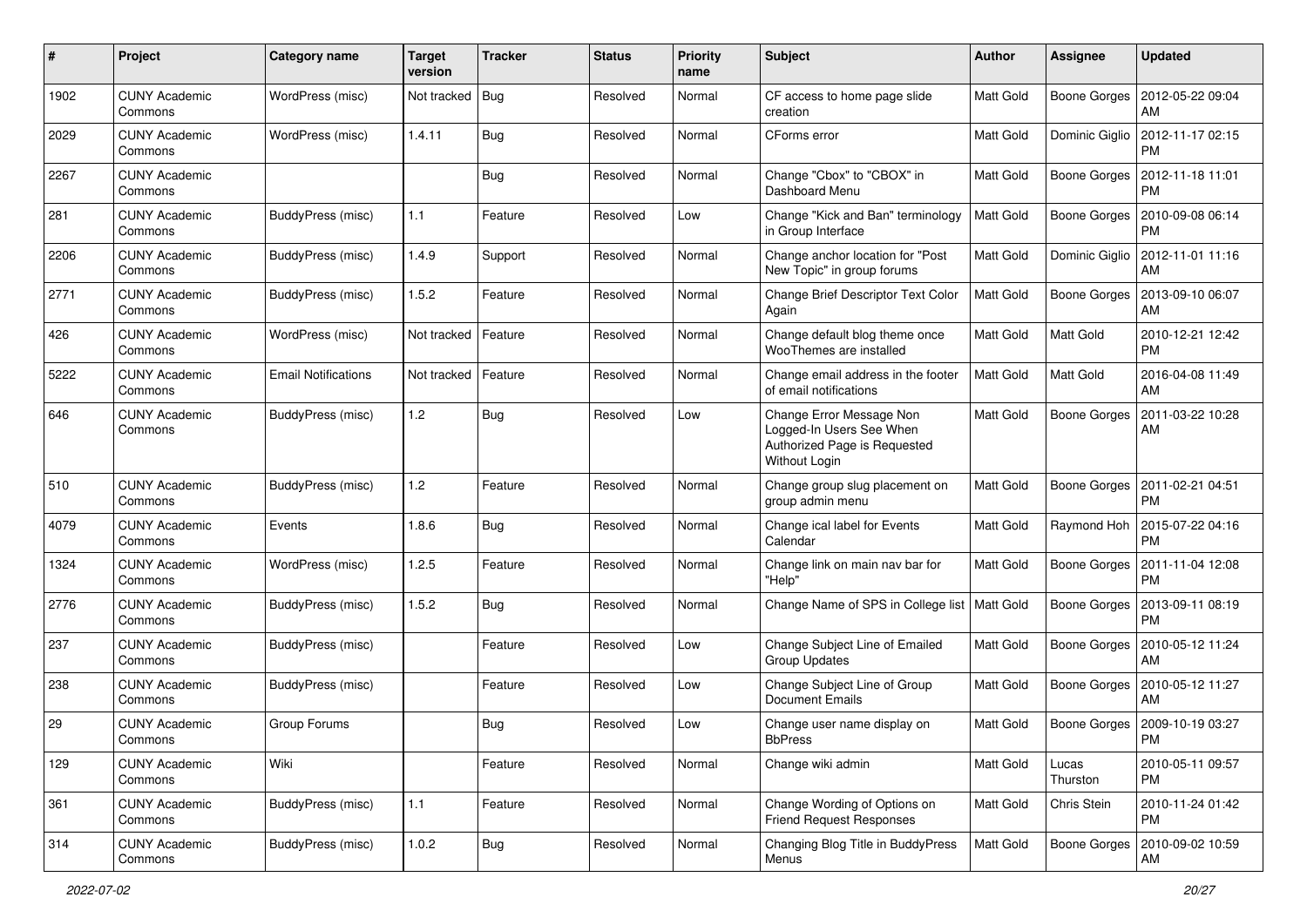| #     | Project                         | Category name           | <b>Target</b><br>version | <b>Tracker</b> | <b>Status</b> | <b>Priority</b><br>name | <b>Subject</b>                                                     | <b>Author</b>    | <b>Assignee</b>     | <b>Updated</b>                |
|-------|---------------------------------|-------------------------|--------------------------|----------------|---------------|-------------------------|--------------------------------------------------------------------|------------------|---------------------|-------------------------------|
| 1117  | <b>CUNY Academic</b><br>Commons | BuddyPress (misc)       | 1.2.5                    | Bug            | Resolved      | Normal                  | Character Display Error in Feed                                    | Matt Gold        | Boone Gorges        | 2011-09-12 06:29<br><b>PM</b> |
| 147   | <b>CUNY Academic</b><br>Commons | Group Forums            |                          | Bug            | Resolved      | Normal                  | <b>Character Limit on Forum Post</b><br><b>Titles</b>              | Matt Gold        | Boone Gorges        | 2009-12-22 10:38<br><b>PM</b> |
| 91    | <b>CUNY Academic</b><br>Commons | Upgrades                |                          | <b>Bug</b>     | Resolved      | Normal                  | Check Plugin Styling                                               | Matt Gold        | Chris Stein         | 2010-05-11 05:02<br><b>PM</b> |
| 1951  | <b>CUNY Academic</b><br>Commons | WordPress (misc)        | Not tracked   Bug        |                | Resolved      | Normal                  | Check RSS feed of GCDI site                                        | Matt Gold        | Boone Gorges        | 2012-07-19 10:00<br><b>PM</b> |
| 456   | <b>CUNY Academic</b><br>Commons | BuddyPress (misc)       | Not tracked   Bug        |                | Resolved      | Normal                  | <b>Check Sitewide Plugins</b>                                      | Matt Gold        | Boone Gorges        | 2010-12-21 12:31<br><b>PM</b> |
| 5411  | <b>CUNY Academic</b><br>Commons | <b>WordPress Themes</b> | 1.10                     | Feature        | Resolved      | Normal                  | Child theme for the MALS program                                   | Matt Gold        | Daniel Jones        | 2016-05-09 08:51<br><b>PM</b> |
| 98    | <b>CUNY Academic</b><br>Commons | Wiki                    |                          | Bug            | Resolved      | High                    | CICDev Authentication request on<br>wiki                           | Matt Gold        | Lucas<br>Thurston   | 2009-12-03 11:45<br>AM        |
| 10563 | <b>CUNY Academic</b><br>Commons |                         | 1.13.12                  | Bug            | Resolved      | Urgent                  | cllicking on links from site menu<br>leads to 500 error            | Matt Gold        | Boone Gorges        | 2018-10-23 10:48<br>AM        |
| 174   | <b>CUNY Academic</b><br>Commons | BuddyPress (misc)       |                          | <b>Bug</b>     | Resolved      | Normal                  | College names no longer active<br>links on profiles                | <b>Matt Gold</b> | Boone Gorges        | 2010-05-11 05:00<br><b>PM</b> |
| 2044  | <b>CUNY Academic</b><br>Commons | WordPress (misc)        | 1.4.7                    | Bug            | Resolved      | Normal                  | Comment field asks for name info<br>when user logged in            | Matt Gold        | Dominic Giglio      | 2012-10-11 08:34<br><b>PM</b> |
| 116   | <b>CUNY Academic</b><br>Commons | Upgrades                |                          | <b>Bug</b>     | Resolved      | Low                     | Comment Out Popular Listing of<br>Members on Homepage              | Matt Gold        | Boone Gorges        | 2009-12-09 12:51<br><b>PM</b> |
| 4923  | <b>CUNY Academic</b><br>Commons | WordPress (misc)        | Not tracked   Support    |                | Resolved      | Normal                  | Comment posting censoring                                          | Matt Gold        | Boone Gorges        | 2015-11-20 10:37<br><b>PM</b> |
| 14951 | <b>CUNY Academic</b><br>Commons |                         | Not tracked   Bug        |                | Resolved      | Normal                  | Commons down                                                       | Matt Gold        | Boone Gorges        | 2021-11-23 04:21<br><b>PM</b> |
| 3898  | <b>CUNY Academic</b><br>Commons | Server                  |                          | System Upgrade | Resolved      | Urgent                  | commons down                                                       | Matt Gold        | Boone Gorges        | 2015-03-11 09:50<br>AM        |
| 2016  | <b>CUNY Academic</b><br>Commons | Server                  | Not tracked   Bug        |                | Resolved      | Immediate               | Commons Down for a moment                                          | Matt Gold        |                     | 2012-08-06 02:14<br><b>PM</b> |
| 8380  | <b>CUNY Academic</b><br>Commons | commonsinabox.org       | Not tracked   Support    |                | Resolved      | Normal                  | Commons In a Box login issue                                       | Matt Gold        | Raymond Hoh         | 2017-06-29 03:44<br><b>PM</b> |
| 1531  | <b>CUNY Academic</b><br>Commons | WordPress (misc)        | 1.3.4                    | Bug            | Resolved      | Urgent                  | Commons Only Viewable to<br>Logged-In Viewers                      | Matt Gold        | Boone Gorges        | 2012-01-12 12:50<br>AM        |
| 5890  | <b>CUNY Academic</b><br>Commons | Commons Profile         | 1.9.24                   | Bug            | Resolved      | Normal                  | Commons user profile erroneously<br>indicates a group for a member | Matt Gold        | Boone Gorges        | 2016-08-11 11:53<br><b>PM</b> |
| 3769  | <b>CUNY Academic</b><br>Commons | <b>Public Portfolio</b> | 1.7.12                   | <b>Bug</b>     | Resolved      | Normal                  | Completion mouseover on editing<br>version of profile is blank     | Matt Gold        | <b>Boone Gorges</b> | 2015-02-12 09:13<br>AM        |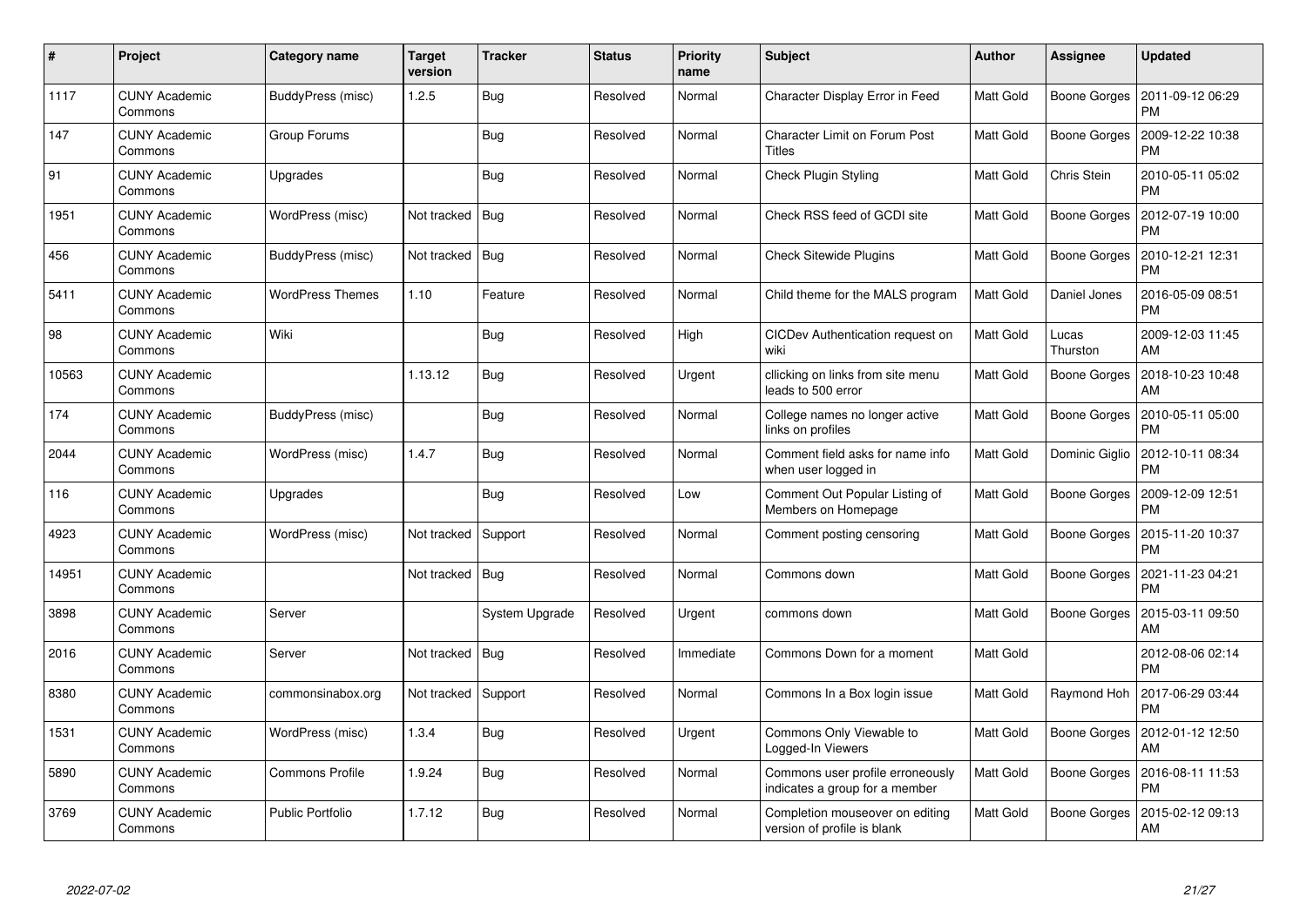| #     | Project                         | Category name           | <b>Target</b><br>version | <b>Tracker</b> | <b>Status</b> | <b>Priority</b><br>name | <b>Subject</b>                                                                          | Author           | <b>Assignee</b>     | <b>Updated</b>                               |
|-------|---------------------------------|-------------------------|--------------------------|----------------|---------------|-------------------------|-----------------------------------------------------------------------------------------|------------------|---------------------|----------------------------------------------|
| 10658 | <b>CUNY Academic</b><br>Commons | Design                  | 1.14.8                   | Design/UX      | Resolved      | Normal                  | Condense sitewide footer                                                                | Matt Gold        | Sonja Leix          | 2019-03-12 11:20<br>AM                       |
| 2360  | <b>CUNY Academic</b><br>Commons | BuddyPress (misc)       | 1.5                      | Feature        | Resolved      | Low                     | Confirmation before File Deletion                                                       | <b>Matt Gold</b> | <b>Boone Gorges</b> | 2013-08-01 09:08<br><b>PM</b>                |
| 305   | <b>CUNY Academic</b><br>Commons | WordPress (misc)        | Not tracked              | Bug            | Resolved      | Normal                  | Confirmation emails not received                                                        | Matt Gold        | <b>Boone Gorges</b> | 2010-09-08 11:00<br>AM                       |
| 1557  | <b>CUNY Academic</b><br>Commons | WordPress (misc)        | 1.4                      | Feature        | Resolved      | Normal                  | Confirmation Message on Adding<br>New Users to Blog                                     | Matt Gold        | <b>Boone Gorges</b> | 2012-05-31 01:53<br>AM                       |
| 440   | <b>CUNY Academic</b><br>Commons | WordPress (misc)        | 1.1.1                    | Bug            | Resolved      | Normal                  | Conflict between Image Uploader<br>and CAC Featured Content Plugin                      | Matt Gold        | <b>CIC Michael</b>  | 2010-12-08 02:25<br><b>PM</b>                |
| 656   | <b>CUNY Academic</b><br>Commons | BuddyPress (misc)       | 1.2                      | Bug            | Resolved      | Low                     | Conflicting Email Subscription<br>Messages                                              | Matt Gold        | Boone Gorges        | 2011-04-10 10:10<br><b>PM</b>                |
| 16306 | <b>CUNY Academic</b><br>Commons | Messages                | 2.0.2                    | Bug            | Resolved      | Normal                  | Confusing messaging on send<br>message page                                             | Matt Gold        | Raymond Hoh         | 2022-06-29 11:31<br>AM                       |
| 1345  | <b>CUNY Academic</b><br>Commons | BuddyPress (misc)       | 1.3                      | Bug            | Resolved      | Normal                  | Consider Adding BuddyPress Group   Matt Gold<br>for Community Admins and Mods<br>Plugin |                  | Boone Gorges        | 2011-11-28 03:17<br><b>PM</b>                |
| 428   | <b>CUNY Academic</b><br>Commons | BuddyPress (misc)       | 1.2                      | Feature        | Resolved      | Normal                  | Consider adding Log Out button to<br><b>BP Admin Bar</b>                                | Matt Gold        | Boone Gorges        | 2010-12-22 12:12<br><b>PM</b>                |
| 120   | <b>CUNY Academic</b><br>Commons | BuddyPress (misc)       | 1.4                      | Feature        | Resolved      | Normal                  | <b>Consider Adding Privacy Options</b><br>Plugin for Profiles                           | Matt Gold        | Boone Gorges        | 2015-11-12 01:02<br>AM                       |
| 774   | <b>CUNY Academic</b><br>Commons | BuddyPress (misc)       | 1.3                      | Feature        | Resolved      | Normal                  | Consider Allowing Email to Be Sent<br><b>Between Unfriended Members</b>                 | <b>Matt Gold</b> | Boone Gorges        | 2011-06-16 04:06<br><b>PM</b>                |
| 639   | <b>CUNY Academic</b><br>Commons | WordPress (misc)        | 1.1.11                   | Feature        | Resolved      | Low                     | <b>Consider WP Comment Remix</b><br>Plugin                                              | Matt Gold        | Boone Gorges        | 2011-03-17 05:43<br><b>PM</b>                |
| 3176  | <b>CUNY Academic</b><br>Commons | Group Library           | 1.17.0                   | Design/UX      | Resolved      | Normal                  | Consolidate Doc/File/Forum<br>Attachment interface                                      | Matt Gold        | Boone Gorges        | 2020-07-14 01:06<br><b>PM</b>                |
| 8463  | <b>CUNY Academic</b><br>Commons | <b>Public Portfolio</b> | 1.11.9                   | <b>Bug</b>     | Resolved      | Normal                  | Continued issues with portfolio view<br>on mobile device                                | Matt Gold        | Daniel Jones        | 2017-08-13 07:44<br><b>PM</b>                |
| 561   | <b>CUNY Academic</b><br>Commons | BuddyPress (misc)       |                          | Bug            | Resolved      | Normal                  | <b>Copyright Violation</b>                                                              | Matt Gold        | Matt Gold           | 2011-02-05 03:10<br><b>PM</b>                |
| 3045  | <b>CUNY Academic</b><br>Commons | <b>Public Portfolio</b> | 1.7                      | Feature        | Resolved      | Normal                  | Create 'clear formatting' button for<br>profile editor                                  | Matt Gold        | Boone Gorges        | 2014-10-08 03:53<br><b>PM</b>                |
| 2757  | <b>CUNY Academic</b><br>Commons | Group Files             | 1.7                      | Feature        | Resolved      | Normal                  | Create "Download All" Capabilities<br>for Files in a Folder                             | Matt Gold        |                     | Boone Gorges   2014-10-14 03:09<br><b>PM</b> |
| 1459  | <b>CUNY Academic</b><br>Commons | WordPress (misc)        | 1.3.1                    | Feature        | Resolved      | Normal                  | Create "no image" option for<br>featured blog posts on featured<br>homepage widget      | Matt Gold        | Boone Gorges        | 2011-12-19 11:25<br>AM                       |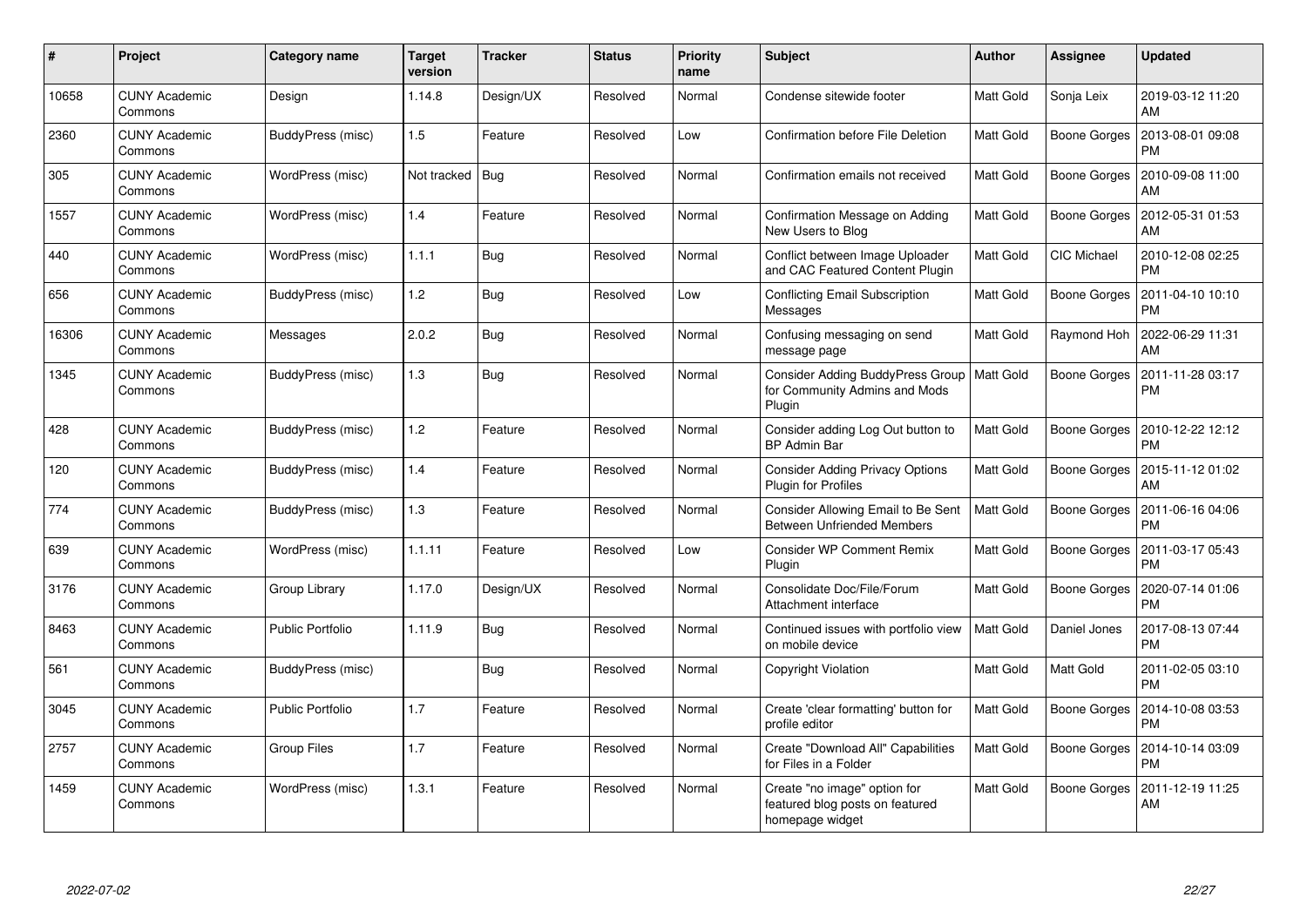| $\pmb{\#}$ | <b>Project</b>                  | Category name           | <b>Target</b><br>version | <b>Tracker</b> | <b>Status</b> | <b>Priority</b><br>name | <b>Subject</b>                                                                     | <b>Author</b>    | <b>Assignee</b>     | <b>Updated</b>                |
|------------|---------------------------------|-------------------------|--------------------------|----------------|---------------|-------------------------|------------------------------------------------------------------------------------|------------------|---------------------|-------------------------------|
| 8935       | <b>CUNY Academic</b><br>Commons | <b>Public Portfolio</b> | 1.13                     | Feature        | Resolved      | Normal                  | Create a better-looking null state for<br>Portfolios without About You<br>sections | <b>Matt Gold</b> | Boone Gorges        | 2018-03-23 04:37<br><b>PM</b> |
| 81         | <b>CUNY Academic</b><br>Commons | Upgrades                |                          | Bug            | Resolved      | Normal                  | Create a blog template                                                             | Matt Gold        | CIC Michael         | 2009-12-02 08:17<br><b>PM</b> |
| 1920       | <b>CUNY Academic</b><br>Commons | WordPress (misc)        | Not tracked              | Feature        | Resolved      | Normal                  | Create A Page on the Commons --<br>Landing Page for email                          | <b>Matt Gold</b> | scott voth          | 2012-06-08 11:02<br><b>PM</b> |
| 504        | <b>CUNY Academic</b><br>Commons | WordPress (misc)        | Not tracked              | Feature        | Resolved      | Normal                  | Create a page on the news blog to<br>highlight stories about the<br>Commons        | Matt Gold        | scott voth          | 2011-03-14 10:07<br><b>PM</b> |
| 212        | <b>CUNY Academic</b><br>Commons | BuddyPress (misc)       |                          | Feature        | Resolved      | High                    | Create a way for group members to<br>send out email announcements                  | <b>Matt Gold</b> | Boone Gorges        | 2010-05-12 10:11<br>AM        |
| 3178       | <b>CUNY Academic</b><br>Commons | Group Forums            | 1.8                      | Design/UX      | Resolved      | Normal                  | Create ability to repost forums posts<br>to other forums                           | <b>Matt Gold</b> | Daniel Jones        | 2015-05-21 12:55<br><b>PM</b> |
| 2770       | <b>CUNY Academic</b><br>Commons | WordPress (misc)        |                          | Bug            | Resolved      | Normal                  | Create Access to Network Admin<br>from new Admin Bar                               | Matt Gold        | Boone Gorges        | 2013-09-10 12:31<br><b>PM</b> |
| 2787       | <b>CUNY Academic</b><br>Commons |                         | Not tracked              | <b>Bug</b>     | Resolved      | Normal                  | Create annotated screenshot for<br>portfolio codex page                            | Matt Gold        | scott voth          | 2014-02-08 02:38<br><b>PM</b> |
| 5342       | <b>CUNY Academic</b><br>Commons | Registration            | 1.10                     | Feature        | Resolved      | Normal                  | Create auto-emails to people on<br>Unconfirmed list to nudge towards<br>completion | Matt Gold        | <b>Boone Gorges</b> | 2016-10-31 01:48<br><b>PM</b> |
| 3012       | <b>CUNY Academic</b><br>Commons | <b>Public Portfolio</b> | 1.7                      | Design/UX      | Resolved      | Low                     | Create automated nudges for<br>people who have not filled in profiles              | <b>Matt Gold</b> | Boone Gorges        | 2014-10-09 02:51<br><b>PM</b> |
| 330        | <b>CUNY Academic</b><br>Commons | BuddyPress (misc)       | Not tracked              | Feature        | Resolved      | Low                     | Create avatar/gravatar for<br>Commons WP profile page                              | Matt Gold        | Boone Gorges        | 2010-09-10 03:36<br><b>PM</b> |
| 446        | <b>CUNY Academic</b><br>Commons | WordPress (misc)        | 1.8                      | Feature        | Resolved      | Normal                  | Create better account activation<br>error messages                                 | Matt Gold        | Daniel Jones        | 2015-03-05 11:23<br>AM        |
| 491        | <b>CUNY Academic</b><br>Commons | WordPress (misc)        | Not tracked              | Support        | Resolved      | Normal                  | Create better/more visible<br>documentation for WooThemes                          | Matt Gold        | scott voth          | 2011-03-12 12:27<br><b>PM</b> |
| 75         | <b>CUNY Academic</b><br>Commons | Upgrades                |                          | Feature        | Resolved      | Normal                  | Create buttons for join/login/tour                                                 | Matt Gold        | CIC Michael         | 2009-12-03 04:29<br><b>PM</b> |
| 1395       | <b>CUNY Academic</b><br>Commons | WordPress (misc)        | Not tracked              | Feature        | Resolved      | Normal                  | Create Commons Buzz Post about<br>Digital Campus Episode                           | <b>Matt Gold</b> | scott voth          | 2012-06-08 10:31<br><b>PM</b> |
| 649        | <b>CUNY Academic</b><br>Commons | BuddyPress (misc)       | 1.3                      | Feature        | Resolved      | Normal                  | Create Copy All button for<br><b>BuddyPress Docs</b>                               | Matt Gold        | Boone Gorges        | 2011-09-13 11:59<br>AM        |
| 829        | <b>CUNY Academic</b><br>Commons | WordPress (misc)        | Not tracked              | Feature        | Resolved      | Normal                  | Create CUNY Job Postings Blog                                                      | Matt Gold        | scott voth          | 2011-07-04 11:20<br>AM        |
| 3046       | <b>CUNY Academic</b><br>Commons | cuny.is                 | Not tracked              | Bug            | Resolved      | Urgent                  | Create CUNY.IS                                                                     | Matt Gold        | Boone Gorges        | 2014-02-18 06:55<br><b>PM</b> |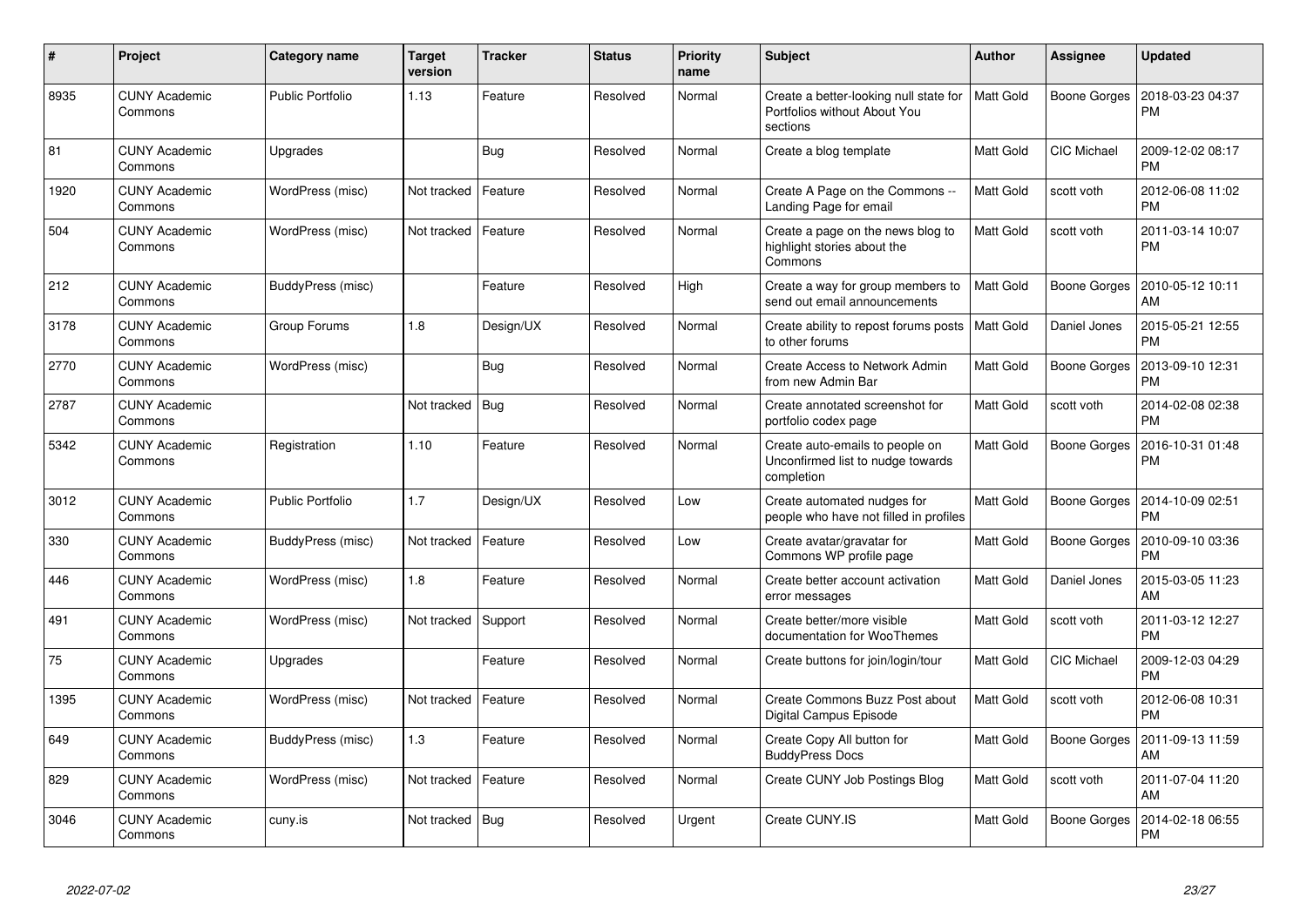| $\#$ | Project                         | Category name     | <b>Target</b><br>version | <b>Tracker</b> | <b>Status</b> | <b>Priority</b><br>name | <b>Subject</b>                                                                         | <b>Author</b>    | Assignee            | <b>Updated</b>                        |
|------|---------------------------------|-------------------|--------------------------|----------------|---------------|-------------------------|----------------------------------------------------------------------------------------|------------------|---------------------|---------------------------------------|
| 2942 | <b>CUNY Academic</b><br>Commons | WordPress (misc)  | Not tracked              | Feature        | Resolved      | Normal                  | Create cuny.is redirect for Digital<br>GC site                                         | <b>Matt Gold</b> |                     | Boone Gorges   2013-12-20 08:54<br>AM |
| 121  | <b>CUNY Academic</b><br>Commons | Upgrades          |                          | Feature        | Resolved      | Normal                  | Create Domain Aliasing for<br><b>UserVoice Account</b>                                 | Matt Gold        |                     | 2010-03-01 12:34<br><b>PM</b>         |
| 2039 | <b>CUNY Academic</b><br>Commons | BuddyPress (misc) | 1.4.3                    | Support        | Resolved      | Normal                  | Create Failure function for RBE                                                        | Matt Gold        | Raymond Hoh         | 2012-08-27 09:44<br>AM                |
| 158  | <b>CUNY Academic</b><br>Commons | WordPress (misc)  |                          | Feature        | Resolved      | High                    | Create Featured Group Widget for<br>Homepage                                           | <b>Matt Gold</b> | Boone Gorges        | 2010-06-22 06:53<br><b>PM</b>         |
| 72   | <b>CUNY Academic</b><br>Commons | Upgrades          |                          | Feature        | Resolved      | Low                     | Create Fifth Slide for News Post on<br>New Design and Features                         | Matt Gold        | <b>CIC Michael</b>  | 2009-12-02 08:16<br><b>PM</b>         |
| 6584 | <b>CUNY Academic</b><br>Commons | cuny.is           | Not tracked              | Feature        | Resolved      | Normal                  | Create form for requesting cuny.is<br>links                                            | Matt Gold        | scott voth          | 2018-09-12 02:07<br><b>PM</b>         |
| 1551 | <b>CUNY Academic</b><br>Commons | WordPress (misc)  | 1.3.5                    | Bug            | Resolved      | Normal                  | Create Front-Page SOPA Protest<br>page                                                 | Matt Gold        | Boone Gorges        | 2012-01-17 09:32<br><b>PM</b>         |
| 5736 | <b>CUNY Academic</b><br>Commons | WordPress (misc)  | Not tracked              | Support        | Resolved      | Normal                  | Create GCDI dev site                                                                   | Matt Gold        | Boone Gorges        | 2016-06-27 04:23<br><b>PM</b>         |
| 3327 | <b>CUNY Academic</b><br>Commons | Publicity         |                          | Publicity      | Resolved      | Normal                  | Create hero slide for publications<br>page                                             | <b>Matt Gold</b> | scott voth          | 2014-07-26 05:03<br><b>PM</b>         |
| 3014 | <b>CUNY Academic</b><br>Commons |                   | Not tracked              | Outreach       | Resolved      | Normal                  | Create homepage slide for CUE<br>conference                                            | <b>Matt Gold</b> | scott voth          | 2014-02-08 01:40<br><b>PM</b>         |
| 1870 | <b>CUNY Academic</b><br>Commons |                   | Not tracked              | Publicity      | Resolved      | Normal                  | Create Homepage Slide for Fashion<br><b>Studies Conference</b>                         | Matt Gold        | scott voth          | 2014-02-08 02:37<br><b>PM</b>         |
| 3368 | <b>CUNY Academic</b><br>Commons | Publicity         | Not tracked              | Publicity      | Resolved      | Normal                  | Create homepage slide for ITP<br>projects site                                         | Matt Gold        | scott voth          | 2014-08-20 07:05<br><b>PM</b>         |
| 3349 | <b>CUNY Academic</b><br>Commons | Homepage Slides   | Not tracked              | Publicity      | Resolved      | Normal                  | create homepage slide for new JITP<br>issue                                            | Matt Gold        | scott voth          | 2014-08-20 07:05<br><b>PM</b>         |
| 2980 | <b>CUNY Academic</b><br>Commons |                   |                          | Support        | Resolved      | Normal                  | Create Instructions for Inviting<br>People to Groups and Blogs                         | Matt Gold        | scott voth          | 2014-02-08 02:12<br><b>PM</b>         |
| 64   | <b>CUNY Academic</b><br>Commons | BuddyPress (misc) |                          | Feature        | Resolved      | Normal                  | Create links to file attachments in<br>BP Forum Subscription Plugin                    | <b>Matt Gold</b> | <b>Boone Gorges</b> | 2009-12-10 01:29<br><b>PM</b>         |
| 2002 | <b>CUNY Academic</b><br>Commons | WordPress (misc)  | 1.4.6                    | Feature        | Resolved      | Normal                  | Create Livestream video<br>space/channel for the Commons                               | Matt Gold        | Michael Smith       | 2012-09-30 05:52<br><b>PM</b>         |
| 3479 | <b>CUNY Academic</b><br>Commons | Outreach          | Not tracked              | Outreach       | Resolved      | Normal                  | Create MailChimp draft of CBOX<br>email                                                | Matt Gold        | scott voth          | 2014-10-04 09:50<br><b>PM</b>         |
| 643  | <b>CUNY Academic</b><br>Commons | BuddyPress (misc) | 1.3                      | Feature        | Resolved      | Normal                  | Create Mechanism to Require<br>People to Fill Out New Identity<br><b>Profile Field</b> | Matt Gold        | Boone Gorges        | 2011-10-19 01:50<br><b>PM</b>         |
| 642  | <b>CUNY Academic</b><br>Commons | BuddyPress (misc) | Not tracked              | Feature        | Resolved      | Normal                  | Create new BuddyPress Profile<br>Field to Designate Role                               | Matt Gold        | Matt Gold           | 2011-09-24 03:22<br><b>PM</b>         |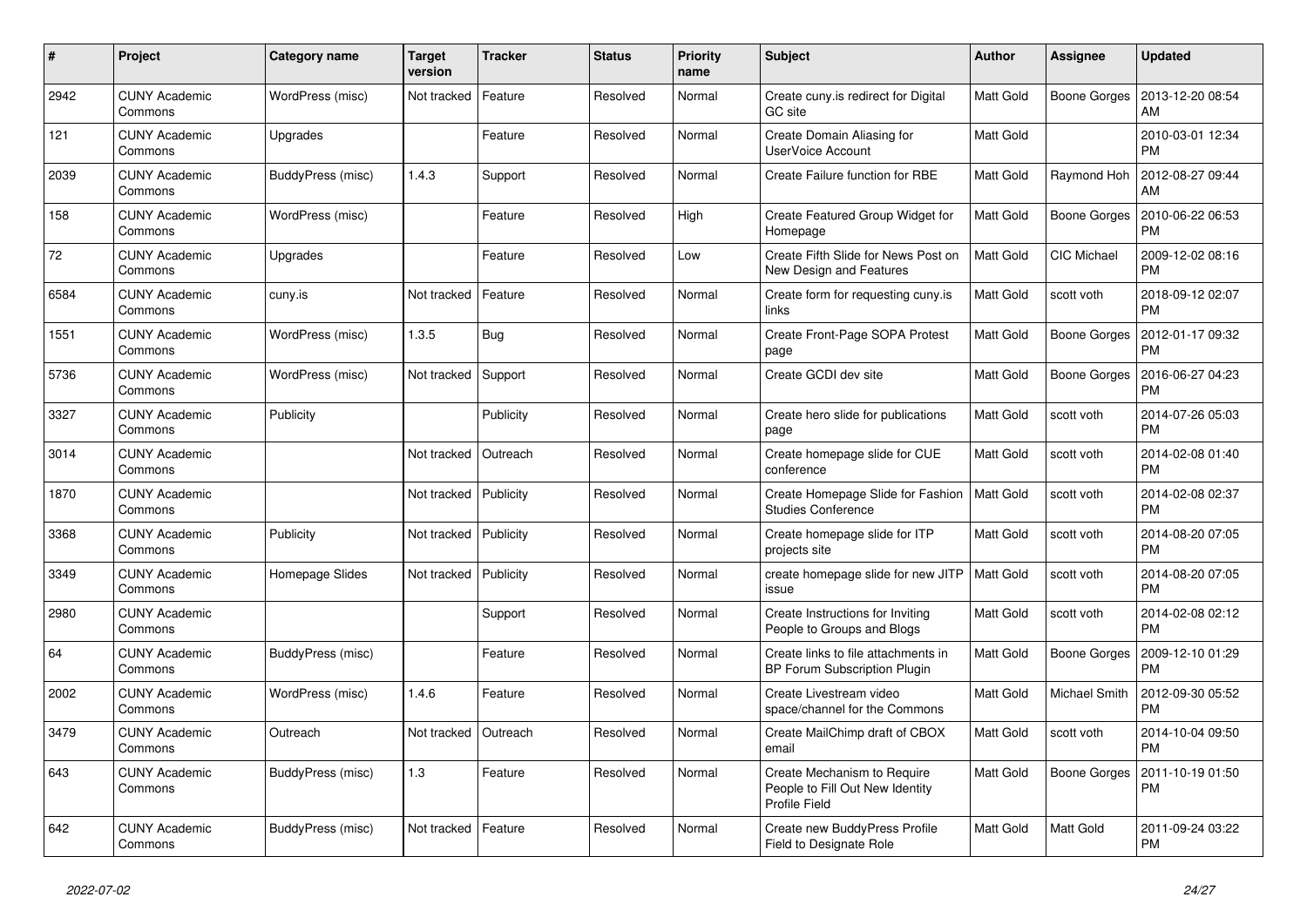| $\pmb{\#}$ | Project                         | Category name     | <b>Target</b><br>version | <b>Tracker</b> | <b>Status</b> | Priority<br>name | <b>Subject</b>                                                                                     | <b>Author</b>    | Assignee            | <b>Updated</b>                        |
|------------|---------------------------------|-------------------|--------------------------|----------------|---------------|------------------|----------------------------------------------------------------------------------------------------|------------------|---------------------|---------------------------------------|
| 1473       | <b>CUNY Academic</b><br>Commons | WordPress (misc)  | 1.3.7                    | Outreach       | Resolved      | Normal           | Create News Blog Post on Akismet<br>for CUNY                                                       | <b>Matt Gold</b> | <b>Matt Gold</b>    | 2012-02-08 08:31<br><b>PM</b>         |
| 3325       | <b>CUNY Academic</b><br>Commons | Publicity         | Not tracked              | Publicity      | Resolved      | Low              | Create page documenting CAC<br>contributions to WP/BP core                                         | Matt Gold        | Boone Gorges        | 2014-09-26 06:37<br><b>PM</b>         |
| 1329       | <b>CUNY Academic</b><br>Commons | WordPress (misc)  | 1.3                      | Feature        | Resolved      | Normal           | Create Plugin to Make it Easier to<br>Add Users to a Blog                                          | Matt Gold        | Boone Gorges        | 2011-12-15 08:43<br>AM                |
| 313        | <b>CUNY Academic</b><br>Commons | WordPress (misc)  | $1.1$                    | Feature        | Resolved      | Normal           | Create Plugin/Widget for Hero<br>Image Space on Commons<br>Homepage                                | Matt Gold        | Ron Rennick         | 2010-10-06 12:41<br><b>PM</b>         |
| 746        | <b>CUNY Academic</b><br>Commons | BuddyPress (misc) | 1.3                      | Bug            | Resolved      | Normal           | Create Pop-Up Login Overlay                                                                        | Matt Gold        | Raymond Hoh         | 2011-05-16 06:32<br><b>PM</b>         |
| 648        | <b>CUNY Academic</b><br>Commons | BuddyPress (misc) | 1.3                      | Feature        | Resolved      | Normal           | Create Print functionality for<br><b>BuddyPress Docs</b>                                           | Matt Gold        | Boone Gorges        | 2011-07-19 11:46<br>AM                |
| 34         | <b>CUNY Academic</b><br>Commons | BuddyPress (misc) |                          | Feature        | Resolved      | Low              | Create Privacy Settings for Profile<br>Data                                                        | Matt Gold        | Boone Gorges        | 2010-05-11 06:52<br><b>PM</b>         |
| 2695       | <b>CUNY Academic</b><br>Commons | WordPress (misc)  | 1.10                     | Feature        | Resolved      | Normal           | Create Private File Uploads for<br>Blogs                                                           | Matt Gold        | Boone Gorges        | 2016-10-18 09:45<br>AM                |
| 2248       | <b>CUNY Academic</b><br>Commons | BuddyPress (misc) | 1.4.11                   | Feature        | Resolved      | Low              | Create Profile link to academia.edu<br>profile                                                     | Matt Gold        | Dominic Giglio      | 2012-11-21 11:55<br><b>PM</b>         |
| 3291       | <b>CUNY Academic</b><br>Commons | Publicity         | Not tracked              | Publicity      | Resolved      | Normal           | Create Publications page for the<br>Commons                                                        | Matt Gold        | scott voth          | 2014-07-02 02:30<br><b>PM</b>         |
| 629        | CUNY Academic<br>Commons        | BuddyPress (misc) | 1.2                      | Feature        | Resolved      | Normal           | Create Required Profile Field to<br><b>Define User Status</b>                                      | Matt Gold        | Matt Gold           | 2011-03-17 06:34<br><b>PM</b>         |
| 5231       | <b>CUNY Academic</b><br>Commons | Registration      | 1.9.8                    | Feature        | Resolved      | Normal           | Create role that allows community<br>facilitators to access the<br>Unconfirmed tool                | Matt Gold        | <b>Boone Gorges</b> | 2016-02-19 01:31<br>AM                |
| 1641       | <b>CUNY Academic</b><br>Commons | WordPress (misc)  | 1.3.7                    | Feature        | Resolved      | Urgent           | Create shortcode to embed fora.tv<br>videos                                                        | Matt Gold        | Boone Gorges        | 2012-02-21 05:22<br><b>PM</b>         |
| 10950      | <b>CUNY Academic</b><br>Commons |                   |                          | Support        | Resolved      | High             | Create slide for system<br>maintenance                                                             | Matt Gold        | scott voth          | 2019-01-12 10:23<br>AM                |
| 1869       | <b>CUNY Academic</b><br>Commons |                   | Not tracked              | Support        | Resolved      | Normal           | Create Slide for Victorian<br>Conference                                                           | Matt Gold        | scott voth          | 2012-06-08 10:29<br><b>PM</b>         |
| 3124       | <b>CUNY Academic</b><br>Commons | Design            | 1.6                      | Bug            | Resolved      | Normal           | Create small version of horizontal<br>logo image to include in HTML<br>Emails                      | Matt Gold        |                     | Boone Gorges   2014-04-01 03:40<br>PM |
| 348        | <b>CUNY Academic</b><br>Commons | BuddyPress (misc) | 1.2                      | Feature        | Resolved      | Normal           | Create status marker to show which<br>invited group members have<br>already received group invites | <b>Matt Gold</b> | Boone Gorges        | 2011-03-08 09:08<br>PM                |
| 637        | <b>CUNY Academic</b><br>Commons | WordPress (misc)  | Not tracked              | Outreach       | Resolved      | Normal           | Create Table of Contents for<br>Hour-Long Commons presentation                                     | Matt Gold        | Michael Smith       | 2016-01-26 10:55<br>AM                |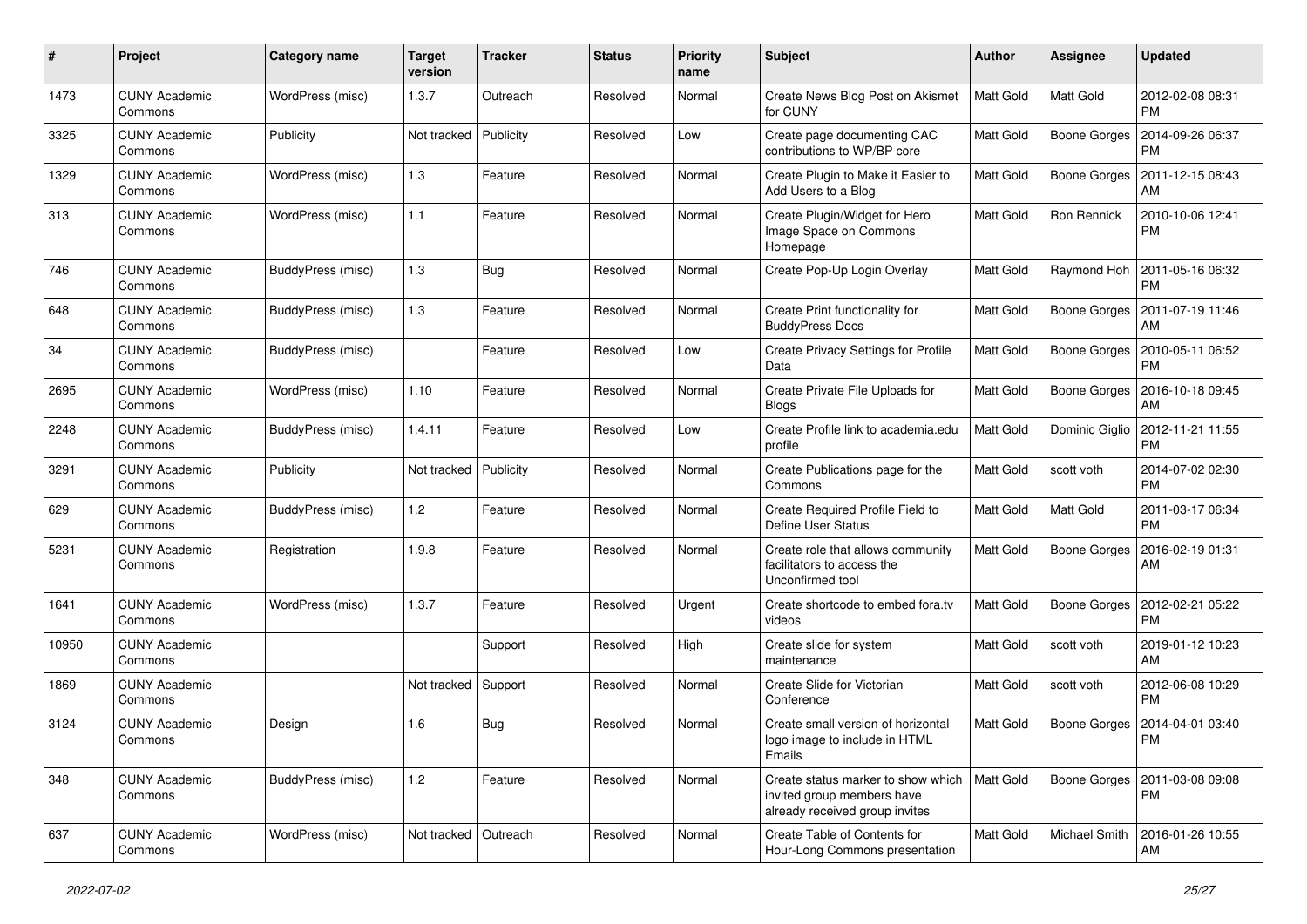| $\pmb{\#}$ | Project                         | Category name           | <b>Target</b><br>version | <b>Tracker</b> | <b>Status</b> | <b>Priority</b><br>name | <b>Subject</b>                                                        | Author           | <b>Assignee</b>     | <b>Updated</b>                |
|------------|---------------------------------|-------------------------|--------------------------|----------------|---------------|-------------------------|-----------------------------------------------------------------------|------------------|---------------------|-------------------------------|
| 1098       | <b>CUNY Academic</b><br>Commons | Blogs (BuddyPress)      | 1.6                      | Feature        | Resolved      | Low                     | Create way for people to search<br>through authors on blog listings   | Matt Gold        | Boone Gorges        | 2014-03-31 07:01<br><b>PM</b> |
| 1386       | <b>CUNY Academic</b><br>Commons | BuddyPress (misc)       | 1.5                      | Feature        | Resolved      | Low                     | Create way to create custom order<br>BP Profile Field checklist items | Matt Gold        | Dominic Giglio      | 2012-12-18 10:38<br>AM        |
| 701        | <b>CUNY Academic</b><br>Commons | Wiki                    | Not tracked              | Feature        | Resolved      | Normal                  | Create Wikipedia Page for the<br><b>CUNY Academic Commons</b>         | Matt Gold        | scott voth          | 2011-06-05 10:39<br>AM        |
| 1742       | <b>CUNY Academic</b><br>Commons | WordPress (misc)        | Not tracked              | Support        | Resolved      | Normal                  | Create zip file of PDFs from JITP<br>directory                        | Matt Gold        | Boone Gorges        | 2012-03-16 10:53<br>AM        |
| 2135       | <b>CUNY Academic</b><br>Commons | Group Blogs             | 1.6                      | Feature        | Resolved      | Normal                  | Creating a Blog, Creating a Group                                     | Matt Gold        | Chris Stein         | 2014-04-01 11:59<br>AM        |
| 4660       | <b>CUNY Academic</b><br>Commons | Events                  | Not tracked              | Bug            | Resolved      | High                    | Creating new event leads to<br>whitescreen                            | Matt Gold        | <b>Boone Gorges</b> | 2015-09-22 05:56<br><b>PM</b> |
| 9144       | <b>CUNY Academic</b><br>Commons | <b>WordPress Themes</b> | Not tracked              | Support        | Resolved      | Normal                  | CSS question                                                          | Matt Gold        | Boone Gorges        | 2018-01-30 10:23<br><b>PM</b> |
| 381        | <b>CUNY Academic</b><br>Commons | WordPress (misc)        | 1.1                      | Bug            | Resolved      | Normal                  | Cull old themes from site                                             | Matt Gold        | Matt Gold           | 2010-12-03 02:06<br>AM        |
| 2959       | <b>CUNY Academic</b><br>Commons | WordPress (misc)        | Not tracked              | <b>Bug</b>     | Resolved      | Normal                  | <b>CUNY Academic Commons SEO</b><br>issues                            | Matt Gold        | Boone Gorges        | 2014-05-06 01:43<br><b>PM</b> |
| 6126       | <b>CUNY Academic</b><br>Commons | Wiki                    | Not tracked              | Bug            | Resolved      | Normal                  | <b>CUNY DHI Guide</b>                                                 | Matt Gold        | <b>Boone Gorges</b> | 2016-10-09 02:59<br><b>PM</b> |
| 4151       | <b>CUNY Academic</b><br>Commons | <b>WordPress Themes</b> | Not tracked              | Support        | Resolved      | Normal                  | CUNY GCDI homepage image links<br>broken                              | <b>Matt Gold</b> | Daniel Jones        | 2015-08-10 02:43<br><b>PM</b> |
| 3714       | <b>CUNY Academic</b><br>Commons | cuny.is                 | 1.7.7                    | Feature        | Resolved      | Normal                  | cuny.is access                                                        | Matt Gold        | Boone Gorges        | 2014-12-22 02:19<br><b>PM</b> |
| 10597      | <b>CUNY Academic</b><br>Commons | cuny.is                 | Not tracked              | Bug            | Resolved      | Normal                  | cuny.is admin unavailable                                             | Matt Gold        | Boone Gorges        | 2018-10-25 01:44<br><b>PM</b> |
| 3788       | <b>CUNY Academic</b><br>Commons | cuny.is                 | 1.8.11                   | Bug            | Resolved      | Normal                  | CUNY.is default links?                                                | Matt Gold        | Boone Gorges        | 2015-09-25 12:53<br>AM        |
| 3799       | <b>CUNY Academic</b><br>Commons | cuny.is                 | 1.7.12                   | Bug            | Resolved      | Normal                  | cuny.is issue                                                         | Matt Gold        | Boone Gorges        | 2015-02-10 09:07<br><b>PM</b> |
| 3244       | <b>CUNY Academic</b><br>Commons | cuny.is                 | Not tracked              | Publicity      | Resolved      | Normal                  | <b>CUNY.is link</b>                                                   | Matt Gold        | Boone Gorges        | 2014-05-29 08:22<br><b>PM</b> |
| 3079       | <b>CUNY Academic</b><br>Commons | cuny.is                 | Not tracked   Bug        |                | Resolved      | Urgent                  | cuny.is request                                                       | Matt Gold        | Boone Gorges        | 2014-02-26 07:47<br><b>PM</b> |
| 3648       | <b>CUNY Academic</b><br>Commons | cuny.is                 | Not tracked              | <b>Bug</b>     | Resolved      | High                    | cuny.is request                                                       | Matt Gold        | <b>Boone Gorges</b> | 2014-11-11 06:54<br><b>PM</b> |
| 2469       | <b>CUNY Academic</b><br>Commons | BuddyPress (misc)       | Not tracked              | Feature        | Resolved      | Normal                  | cuny.is shortlink request                                             | Matt Gold        | Sarah<br>Morgano    | 2013-02-21 07:56<br>PM        |